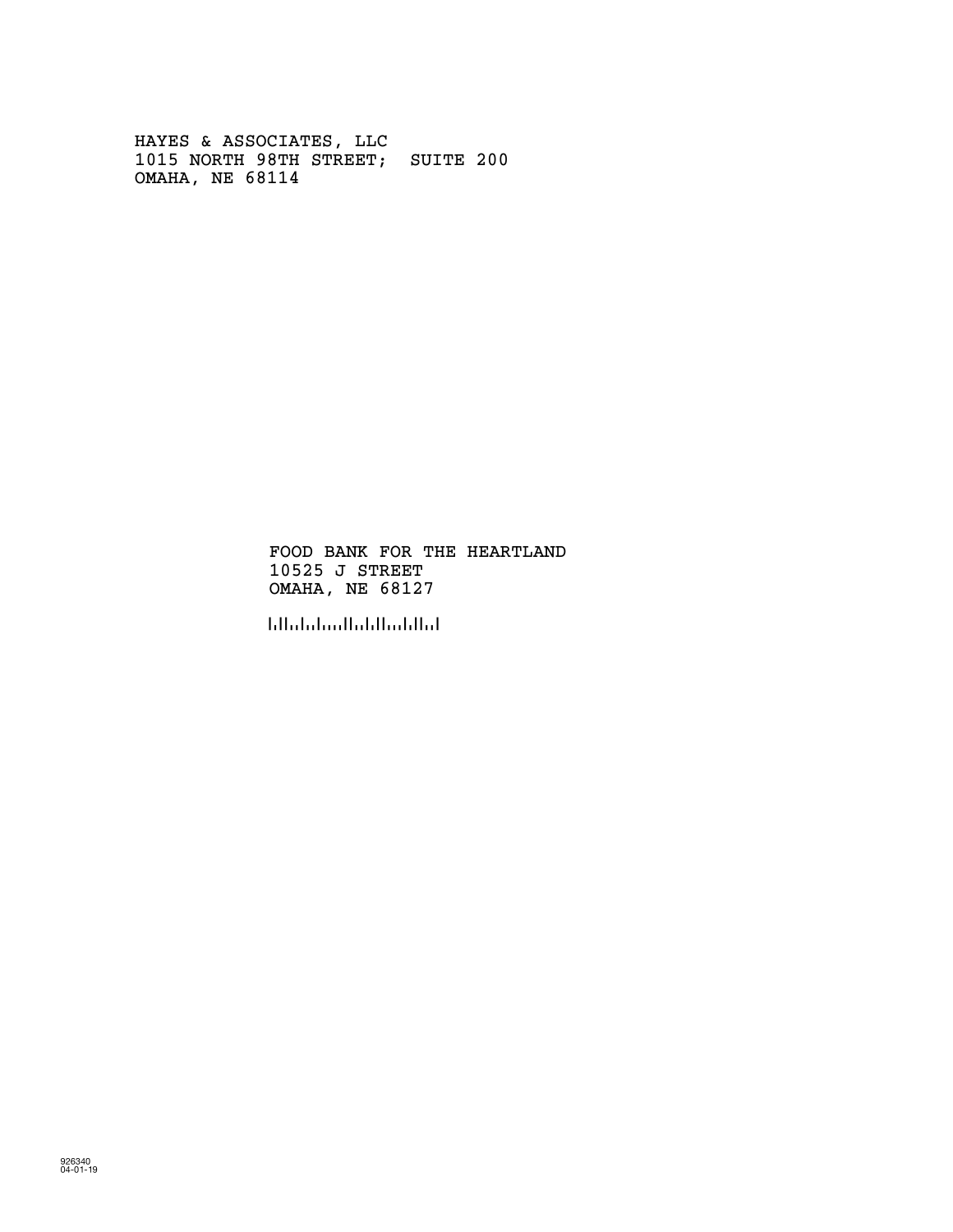Caution: Forms printed from within Adobe Acrobat products may not meet IRS or state taxing agency specifications. When using Acrobat, select the "Actual Size" in the Adobe "Print" dialog.

CLIENT'S COPY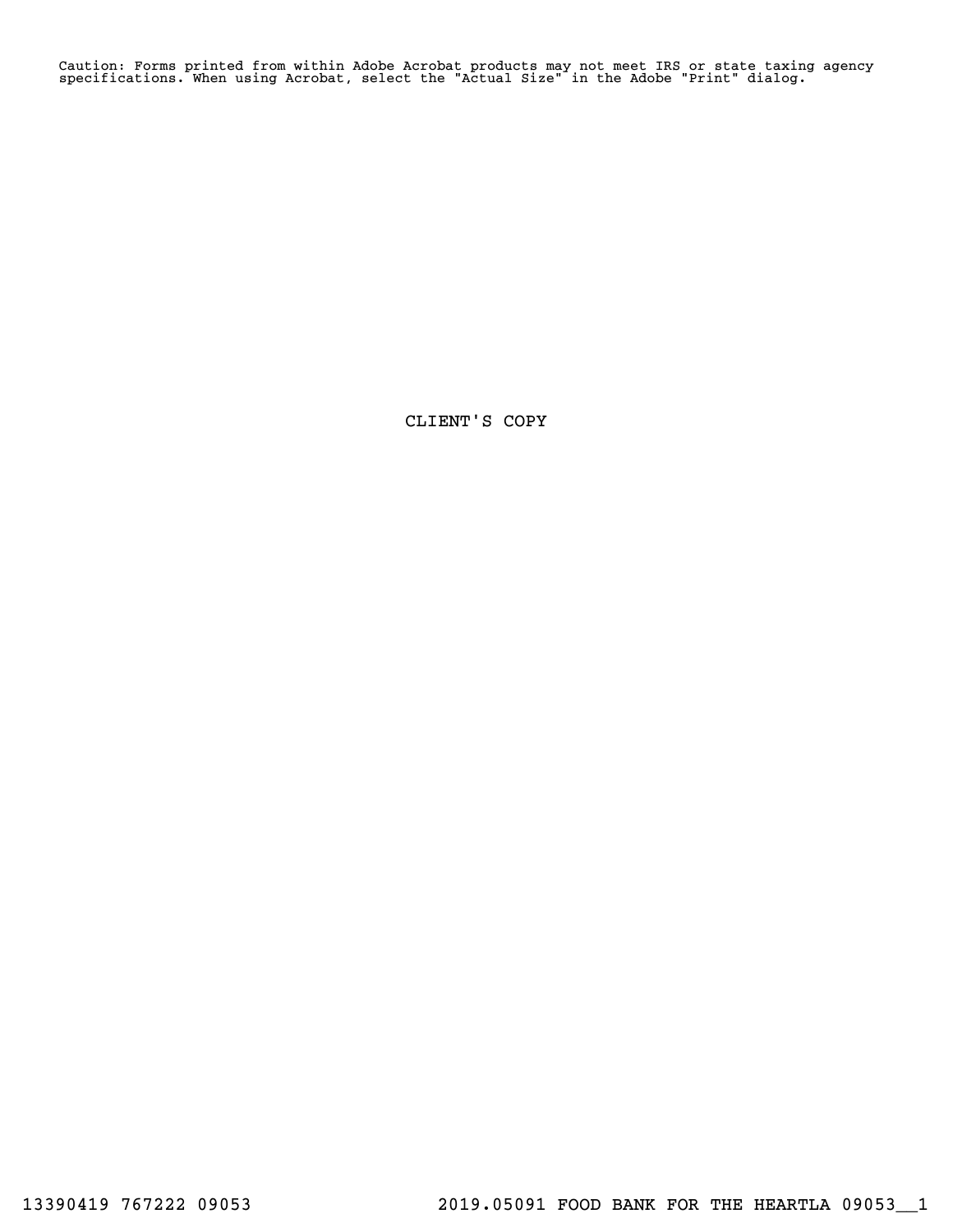# HAYES & ASSOCIATES, LLC 1015 NORTH 98TH STREET; SUITE 200 OMAHA, NE 68114 (402) 390-2480

APRIL 19, 2021

FOOD BANK FOR THE HEARTLAND 10525 J STREET OMAHA, NE 68127

FOOD BANK FOR THE HEARTLAND:

ENCLOSED IS THE ORGANIZATION'S 2019 EXEMPT ORGANIZATION RETURN.

SPECIFIC FILING INSTRUCTIONS ARE AS FOLLOWS.

FORM 990 RETURN:

THIS RETURN HAS BEEN PREPARED FOR ELECTRONIC FILING. IF YOU WISH TO HAVE IT TRANSMITTED ELECTRONICALLY TO THE IRS, PLEASE SIGN, DATE, AND RETURN FORM 8879- EO TO OUR OFFICE. WE WILL THEN SUBMIT THE ELECTRONIC RETURN TO THE IRS. DO NOT MAIL A PAPER COPY OF THE RETURN TO THE IRS. RETURN FORM 8879-EO TO US BY MAY 17, 2021.

A COPY OF THE RETURN IS ENCLOSED FOR YOUR FILES. WE SUGGEST THAT YOU RETAIN THIS COPY INDEFINITELY.

SINCERELY,

HAYES & ASSOCIATES, LLC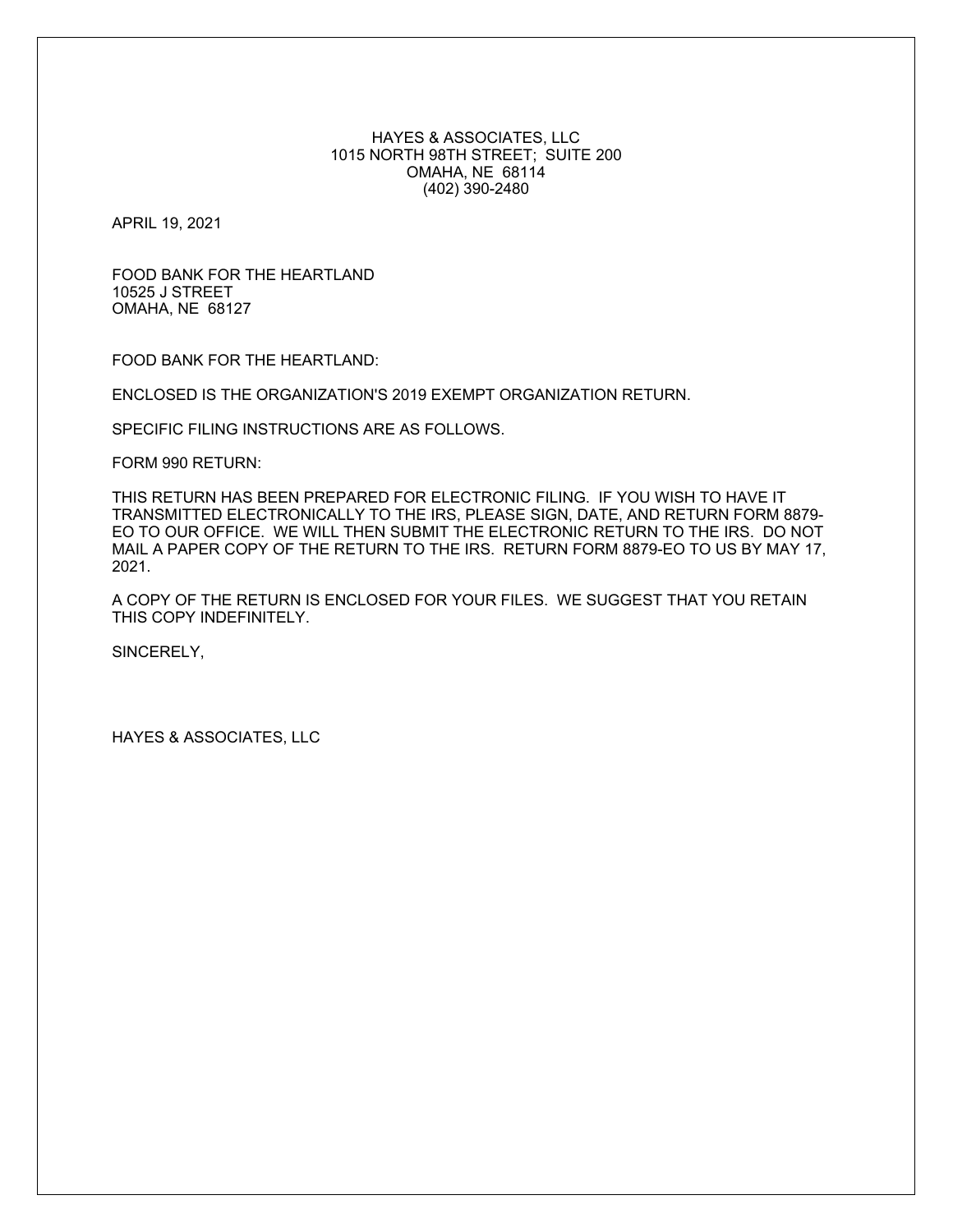Form**8879-EO**

# **IRS e-file Signature Authorization for an Exempt Organization**

For calendar year 2019, or fiscal year beginning  $\rm\,JUL~$   $1$   $\rm\,$  , 2019, and ending  $\rm\,JUN~$   $30$   $\rm\,$  , 20  $20$ 

**| Do not send to the IRS. Keep for your records. | Go to www.irs.gov/Form8879EO for the latest information.** **2019**

Department of the Treasury Internal Revenue Service

Name of exempt organization

**Employer identification number**

# FOOD BANK FOR THE HEARTLAND 47-0637701

Name and title of officer PRESIDENT & CEO BRIAN BARKS

**Part I** | Type of Return and Return Information (Whole Dollars Only)

on line **1a, 2a, 3a, 4a,** or **5a,** below, and the amount on that line for the return being filed with this form was blank, then leave line **1b, 2b, 3b, 4b,** or **5b,** whichever is applicable, blank (do not enter -0-). But, if you entered -0- on the return, then enter -0- on the applicable line below. **Do not** complete more Check the box for the return for which you are using this Form 8879-EO and enter the applicable amount, if any, from the return. If you check the box than one line in Part I.

| <b>1a</b> Form 990 check here $\triangleright \boxed{X}$                                                                     |     | 41,511,909. |
|------------------------------------------------------------------------------------------------------------------------------|-----|-------------|
| 2a Form 990-EZ check here $\blacktriangleright$<br><b>b</b> Total revenue, if any (Form 990-EZ, line 9)                      | -2b |             |
| 3a Form 1120-POL check here                                                                                                  | -3b |             |
| 4a Form 990-PF check here $\blacktriangleright$<br><b>b</b> Tax based on investment income (Form 990-PF, Part VI, line 5) 4b |     |             |
| 5a Form 8868 check here $\blacktriangleright$                                                                                | .5b |             |
|                                                                                                                              |     |             |

# **Part II Declaration and Signature Authorization of Officer**

**(a)** an acknowledgement of receipt or reason for rejection of the transmission, (b) the reason for any delay in processing the return or refund, and (c) Under penalties of perjury, I declare that I am an officer of the above organization and that I have examined a copy of the organization's 2019 electronic return and accompanying schedules and statements and to the best of my knowledge and belief, they are true, correct, and complete. I further declare that the amount in Part I above is the amount shown on the copy of the organization's electronic return. I consent to allow my intermediate service provider, transmitter, or electronic return originator (ERO) to send the organization's return to the IRS and to receive from the IRS the date of any refund. If applicable, I authorize the U.S. Treasury and its designated Financial Agent to initiate an electronic funds withdrawal (direct debit) entry to the financial institution account indicated in the tax preparation software for payment of the organization's federal taxes owed on this return, and the financial institution to debit the entry to this account. To revoke a payment, I must contact the U.S. Treasury Financial Agent at 1-888-353-4537 no later than 2 business days prior to the payment (settlement) date. I also authorize the financial institutions involved in the processing of the electronic payment of taxes to receive confidential information necessary to answer inquiries and resolve issues related to the payment. I have selected a personal identification number (PIN) as my signature for the organization's electronic return and, if applicable, the organization's consent to electronic funds withdrawal.

## **Officer's PIN: check one box only**

| lauthorize HAYES & ASSOCIATES,<br>LLC<br>X                                                                                                                                                                                                                                                                                                             | 12345<br>to enter my PIN                                                                                                                                                                                                                                                                              |
|--------------------------------------------------------------------------------------------------------------------------------------------------------------------------------------------------------------------------------------------------------------------------------------------------------------------------------------------------------|-------------------------------------------------------------------------------------------------------------------------------------------------------------------------------------------------------------------------------------------------------------------------------------------------------|
| ERO firm name                                                                                                                                                                                                                                                                                                                                          | Enter five numbers, but<br>do not enter all zeros                                                                                                                                                                                                                                                     |
| enter my PIN on the return's disclosure consent screen.                                                                                                                                                                                                                                                                                                | as my signature on the organization's tax year 2019 electronically filed return. If I have indicated within this return that a copy of the return<br>is being filed with a state agency(ies) regulating charities as part of the IRS Fed/State program, I also authorize the aforementioned ERO to    |
| program, I will enter my PIN on the return's disclosure consent screen.                                                                                                                                                                                                                                                                                | As an officer of the organization, I will enter my PIN as my signature on the organization's tax year 2019 electronically filed return. If I have<br>indicated within this return that a copy of the return is being filed with a state agency(ies) regulating charities as part of the IRS Fed/State |
| Officer's signature $\blacktriangleright$                                                                                                                                                                                                                                                                                                              | Date $\blacktriangleright$                                                                                                                                                                                                                                                                            |
| Part III<br><b>Certification and Authentication</b>                                                                                                                                                                                                                                                                                                    |                                                                                                                                                                                                                                                                                                       |
| <b>ERO's EFIN/PIN.</b> Enter your six-digit electronic filing identification                                                                                                                                                                                                                                                                           |                                                                                                                                                                                                                                                                                                       |
| number (EFIN) followed by your five-digit self-selected PIN.                                                                                                                                                                                                                                                                                           | 47002281753<br>Do not enter all zeros                                                                                                                                                                                                                                                                 |
| I certify that the above numeric entry is my PIN, which is my signature on the 2019 electronically filed return for the organization indicated above. I<br>confirm that I am submitting this return in accordance with the requirements of Pub. 4163, Modernized e-File (MeF) Information for Authorized IRS<br>e-file Providers for Business Returns. |                                                                                                                                                                                                                                                                                                       |
| ERO's signature > HAYES & ASSOCIATES, LLC                                                                                                                                                                                                                                                                                                              | Date $\triangleright$ 04/19/21                                                                                                                                                                                                                                                                        |
| <b>ERO Must Retain This Form - See Instructions</b>                                                                                                                                                                                                                                                                                                    |                                                                                                                                                                                                                                                                                                       |
| Do Not Submit This Form to the IRS Unless Requested To Do So                                                                                                                                                                                                                                                                                           |                                                                                                                                                                                                                                                                                                       |
| LHA For Paperwork Reduction Act Notice, see instructions.                                                                                                                                                                                                                                                                                              | Form 8879-EO (2019)                                                                                                                                                                                                                                                                                   |
| 923051 10-03-19                                                                                                                                                                                                                                                                                                                                        |                                                                                                                                                                                                                                                                                                       |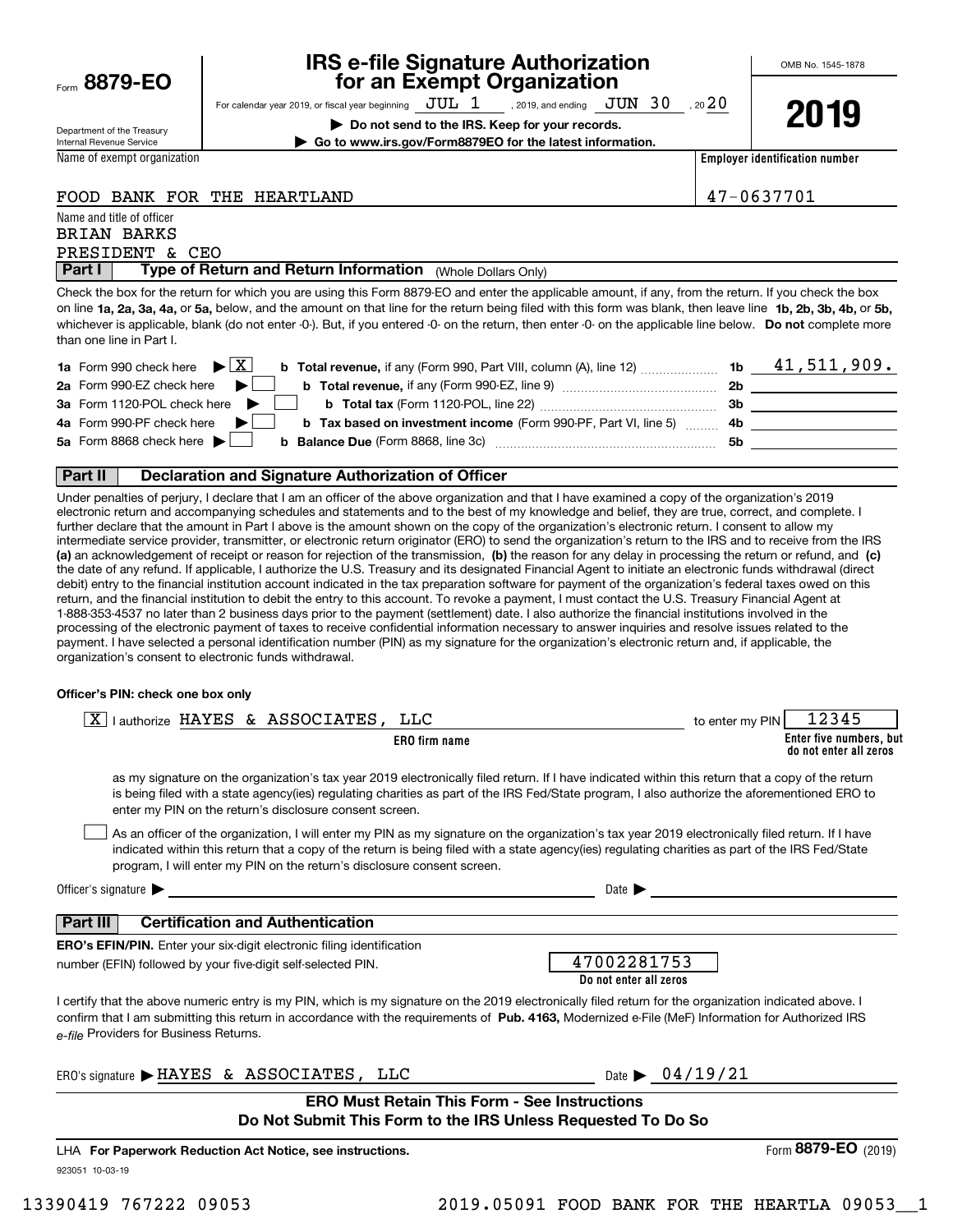| Form <b>Y</b><br>Under section 501(c), 527, or 4947(a)(1) of the Internal Revenue Code (except private foundations)                                                        | <b>Return of Organization Exempt From Income Tax</b>      | OMB No. 1545-0047                                                                                                                 |
|----------------------------------------------------------------------------------------------------------------------------------------------------------------------------|-----------------------------------------------------------|-----------------------------------------------------------------------------------------------------------------------------------|
| (Rev. January 2020)                                                                                                                                                        |                                                           |                                                                                                                                   |
| Do not enter social security numbers on this form as it may be made public.<br>Department of the Treasury                                                                  |                                                           | <b>Open to Public</b>                                                                                                             |
| Go to www.irs.gov/Form990 for instructions and the latest information.<br>Internal Revenue Service<br>2019<br>JUL 1,                                                       | and ending JUN 30, 2020                                   | <b>Inspection</b>                                                                                                                 |
| A For the 2019 calendar year, or tax year beginning                                                                                                                        |                                                           |                                                                                                                                   |
| <b>C</b> Name of organization<br><b>B</b> Check if<br>applicable:                                                                                                          | D Employer identification number                          |                                                                                                                                   |
| Address<br>FOOD BANK FOR THE HEARTLAND<br>change<br>Name                                                                                                                   |                                                           |                                                                                                                                   |
| Doing business as<br>change                                                                                                                                                | 47-0637701                                                |                                                                                                                                   |
| Initial<br>Number and street (or P.O. box if mail is not delivered to street address)<br>Room/suite<br>return<br> Final<br>10525 J STREET<br>return/                       | E Telephone number<br>$402 - 331 - 1213$                  |                                                                                                                                   |
| termin-<br>City or town, state or province, country, and ZIP or foreign postal code<br>ated                                                                                | G Gross receipts \$                                       | 41,582,102.                                                                                                                       |
| Amended<br>OMAHA, NE<br>68127<br>return]                                                                                                                                   | H(a) Is this a group return                               |                                                                                                                                   |
| Applica-<br>F Name and address of principal officer: BRIAN BARKS<br>tion                                                                                                   | for subordinates?                                         | $\sqrt{}$ Yes $\sqrt{X}$ No                                                                                                       |
| pending<br>10525 J STREET, OMAHA, NE<br>68127-1021                                                                                                                         | $H(b)$ Are all subordinates included? $\Box$ Yes          | l No                                                                                                                              |
| Tax-exempt status: $\boxed{\mathbf{X}}$ 501(c)(3)<br>$501(c)$ (<br>$\sqrt{\frac{1}{1}}$ (insert no.)<br>$4947(a)(1)$ or                                                    | 527                                                       | If "No," attach a list. (see instructions)                                                                                        |
| J Website: WWW.FOODBANKHEARTLAND.ORG                                                                                                                                       | $H(c)$ Group exemption number $\blacktriangleright$       |                                                                                                                                   |
| K Form of organization: $\boxed{\mathbf{X}}$ Corporation<br>Other $\blacktriangleright$<br>Trust<br>Association                                                            | L Year of formation: $1981$ M State of legal domicile: NE |                                                                                                                                   |
| Part I<br>Summary                                                                                                                                                          |                                                           |                                                                                                                                   |
| Briefly describe the organization's mission or most significant activities: TO PROVIDE EMERGENCY AND<br>1.                                                                 |                                                           |                                                                                                                                   |
| Governance<br>SUPPLEMENTAL FOOD TO THE PEOPLE IN NEED IN NEBRASKA AND W. IOWA.                                                                                             |                                                           |                                                                                                                                   |
| Check this box $\blacktriangleright$ $\Box$ if the organization discontinued its operations or disposed of more than 25% of its net assets.<br>2                           |                                                           |                                                                                                                                   |
| Number of voting members of the governing body (Part VI, line 1a)<br>З                                                                                                     |                                                           |                                                                                                                                   |
|                                                                                                                                                                            | 3<br>$\overline{4}$                                       | 22<br>$\overline{22}$                                                                                                             |
| 4                                                                                                                                                                          | $5\phantom{a}$                                            |                                                                                                                                   |
| <b>Activities &amp;</b><br>5                                                                                                                                               |                                                           | 66                                                                                                                                |
|                                                                                                                                                                            | 6                                                         | 10200                                                                                                                             |
|                                                                                                                                                                            | 7a                                                        | 0.                                                                                                                                |
|                                                                                                                                                                            | 7b                                                        |                                                                                                                                   |
|                                                                                                                                                                            | <b>Prior Year</b>                                         |                                                                                                                                   |
| Contributions and grants (Part VIII, line 1h)<br>8                                                                                                                         |                                                           | <b>Current Year</b>                                                                                                               |
|                                                                                                                                                                            | 27,302,391.                                               |                                                                                                                                   |
| Program service revenue (Part VIII, line 2g)<br>9                                                                                                                          | 821, 110.                                                 |                                                                                                                                   |
| 10                                                                                                                                                                         | 106, 512.                                                 |                                                                                                                                   |
| Other revenue (Part VIII, column (A), lines 5, 6d, 8c, 9c, 10c, and 11e)<br>11                                                                                             | 322,542.                                                  |                                                                                                                                   |
| 12                                                                                                                                                                         | 28, 552, 555.                                             |                                                                                                                                   |
| Total revenue - add lines 8 through 11 (must equal Part VIII, column (A), line 12)<br>13                                                                                   | 0.                                                        |                                                                                                                                   |
| Grants and similar amounts paid (Part IX, column (A), lines 1-3)<br>14                                                                                                     | 0.                                                        |                                                                                                                                   |
|                                                                                                                                                                            |                                                           |                                                                                                                                   |
| 15 Salaries, other compensation, employee benefits (Part IX, column (A), lines 5-10)                                                                                       | 3, 166, 444.                                              |                                                                                                                                   |
|                                                                                                                                                                            | 442,508.                                                  |                                                                                                                                   |
| 600, 382.<br><b>b</b> Total fundraising expenses (Part IX, column (D), line 25)                                                                                            |                                                           |                                                                                                                                   |
| 17                                                                                                                                                                         | 24,824,154.                                               | $\overline{0}$ .<br>40,320,901.<br>709,732.<br>105,838.<br>375,438.<br>41,511,909.<br>0.<br>0.<br>3,437,364.<br>0.<br>31,757,399. |
| Total expenses. Add lines 13-17 (must equal Part IX, column (A), line 25)<br>18                                                                                            | $\overline{28,433,106}$ .                                 |                                                                                                                                   |
| Revenue less expenses. Subtract line 18 from line 12<br>19                                                                                                                 | 119,449.                                                  |                                                                                                                                   |
|                                                                                                                                                                            | <b>Beginning of Current Year</b>                          | <b>End of Year</b>                                                                                                                |
| Revenue<br>Expenses<br>Total assets (Part X, line 16)<br>20                                                                                                                | 14,033,531.                                               | 35, 194, 763.<br>6,317,146.<br>20,809,459.                                                                                        |
| Total liabilities (Part X, line 26)<br>21                                                                                                                                  | $\overline{1,}$ 487, 872.                                 | 2,049,601.                                                                                                                        |
| 22                                                                                                                                                                         | 12,545,659.                                               | 18,759,858.                                                                                                                       |
| t Assets or<br>d Balances<br>鲳<br>Part II<br><b>Signature Block</b>                                                                                                        |                                                           |                                                                                                                                   |
| Under penalties of perjury, I declare that I have examined this return, including accompanying schedules and statements, and to the best of my knowledge and belief, it is |                                                           |                                                                                                                                   |

| Sign<br>Here | Signature of officer<br>BRIAN BARKS, PRESIDENT & CEO                              | Date                 |                                              |
|--------------|-----------------------------------------------------------------------------------|----------------------|----------------------------------------------|
|              | Type or print name and title                                                      |                      |                                              |
|              | Print/Type preparer's name                                                        | Preparer's signature | Date<br><b>PTIN</b><br>Check                 |
| Paid         | <b>FRANK HAYES</b>                                                                | <b>FRANK HAYES</b>   | P00139616<br>$04/19/21$ self-employed        |
| Preparer     | Firm's name FIAYES & ASSOCIATES, LLC                                              |                      | $\frac{1}{2}$ Firm's EIN $\geq 47 - 0716239$ |
| Use Only     | Firm's address $\blacktriangleright$ 1015 NORTH 98TH STREET;                      | SUITE 200            |                                              |
|              | <b>OMAHA, NE 68114</b>                                                            |                      | Phone no. $402 - 390 - 2480$                 |
|              | May the IRS discuss this return with the preparer shown above? (see instructions) |                      | X l<br><b>No</b><br><b>Yes</b>               |
|              |                                                                                   |                      | $\mathbf{a}$                                 |

932001 01-20-20 LHA **For Paperwork Reduction Act Notice, see the separate instructions. Form 990 (2019)** 

**990**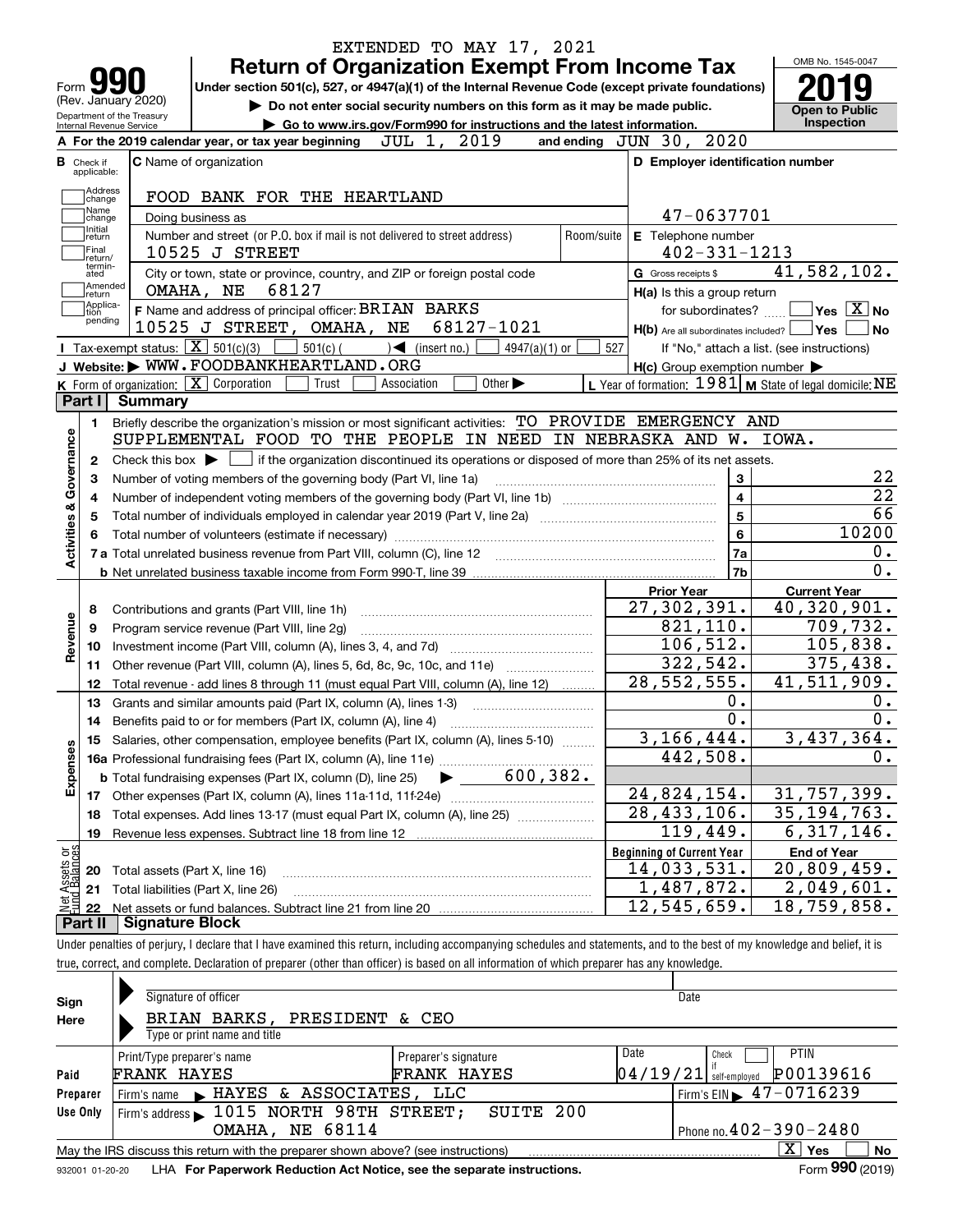|              | FOOD BANK FOR THE HEARTLAND<br>Form 990 (2019)                                                                                               | 47-0637701<br>Page 2                                                                                |
|--------------|----------------------------------------------------------------------------------------------------------------------------------------------|-----------------------------------------------------------------------------------------------------|
|              | <b>Statement of Program Service Accomplishments</b><br>Part III                                                                              |                                                                                                     |
|              |                                                                                                                                              |                                                                                                     |
| 1            | Briefly describe the organization's mission:<br>TO PROVIDE EMERGENCY AND SUPPLEMENTAL FOOD TO THE PEOPLE IN NEED IN                          |                                                                                                     |
|              | NEBRASKA AND WESTERN IOWA.                                                                                                                   |                                                                                                     |
|              |                                                                                                                                              |                                                                                                     |
|              |                                                                                                                                              |                                                                                                     |
| $\mathbf{2}$ | Did the organization undertake any significant program services during the year which were not listed on the                                 |                                                                                                     |
|              | prior Form 990 or 990-EZ?                                                                                                                    | $\Box$ Yes $[\overline{\mathrm{X}}]$ No                                                             |
|              | If "Yes," describe these new services on Schedule O.                                                                                         |                                                                                                     |
| 3            | Did the organization cease conducting, or make significant changes in how it conducts, any program services?                                 | $\sqrt{}$ Yes $\sqrt{}$ X $\sqrt{}$ No                                                              |
|              | If "Yes," describe these changes on Schedule O.                                                                                              |                                                                                                     |
| 4            | Describe the organization's program service accomplishments for each of its three largest program services, as measured by expenses.         |                                                                                                     |
|              | Section 501(c)(3) and 501(c)(4) organizations are required to report the amount of grants and allocations to others, the total expenses, and |                                                                                                     |
|              | revenue, if any, for each program service reported.                                                                                          |                                                                                                     |
| 4a           | 33, 816, 815. including grants of \$15, 906, 316. ) (Revenue \$<br>) (Expenses \$<br>(Code:                                                  | 729,660.                                                                                            |
|              | FOOD BANK FOR THE HEARTLAND, INC. IS A NONPROFIT ORGANIZATION THAT IS                                                                        |                                                                                                     |
|              | SUPPORTED PRIMARILY BY DONOR CONTRIBUTIONS OF FOOD AND MONEY.                                                                                | THE                                                                                                 |
|              | ORGANIZATION COLLECTS OR PURCHASES SURPLUS OR SALVAGEABLE FOOD AND                                                                           |                                                                                                     |
|              | REDISTRIBUTES IT TO AGENCIES.                                                                                                                |                                                                                                     |
|              |                                                                                                                                              |                                                                                                     |
|              |                                                                                                                                              |                                                                                                     |
|              |                                                                                                                                              |                                                                                                     |
|              |                                                                                                                                              |                                                                                                     |
|              |                                                                                                                                              |                                                                                                     |
|              |                                                                                                                                              |                                                                                                     |
|              |                                                                                                                                              |                                                                                                     |
| 4b           |                                                                                                                                              | $\overline{\phantom{a}}$ $\overline{\phantom{a}}$ $\overline{\phantom{a}}$ $\overline{\phantom{a}}$ |
|              |                                                                                                                                              |                                                                                                     |
|              |                                                                                                                                              |                                                                                                     |
|              |                                                                                                                                              |                                                                                                     |
|              |                                                                                                                                              |                                                                                                     |
|              |                                                                                                                                              |                                                                                                     |
|              |                                                                                                                                              |                                                                                                     |
|              |                                                                                                                                              |                                                                                                     |
|              |                                                                                                                                              |                                                                                                     |
|              |                                                                                                                                              |                                                                                                     |
|              |                                                                                                                                              |                                                                                                     |
|              |                                                                                                                                              |                                                                                                     |
|              |                                                                                                                                              |                                                                                                     |
| 4с           | (Code: ) (Expenses \$<br>including grants of \$                                                                                              | $($ Revenue \$                                                                                      |
|              |                                                                                                                                              |                                                                                                     |
|              |                                                                                                                                              |                                                                                                     |
|              |                                                                                                                                              |                                                                                                     |
|              |                                                                                                                                              |                                                                                                     |
|              |                                                                                                                                              |                                                                                                     |
|              |                                                                                                                                              |                                                                                                     |
|              |                                                                                                                                              |                                                                                                     |
|              |                                                                                                                                              |                                                                                                     |
|              |                                                                                                                                              |                                                                                                     |
|              |                                                                                                                                              |                                                                                                     |
|              |                                                                                                                                              |                                                                                                     |
|              |                                                                                                                                              |                                                                                                     |
| 4d           | Other program services (Describe on Schedule O.)<br>(Revenue \$                                                                              |                                                                                                     |
| 4е           | (Expenses \$<br>including grants of \$<br>33,816,815.<br>Total program service expenses                                                      |                                                                                                     |
|              |                                                                                                                                              | Form 990 (2019)                                                                                     |
|              | 932002 01-20-20                                                                                                                              |                                                                                                     |
|              | 2                                                                                                                                            |                                                                                                     |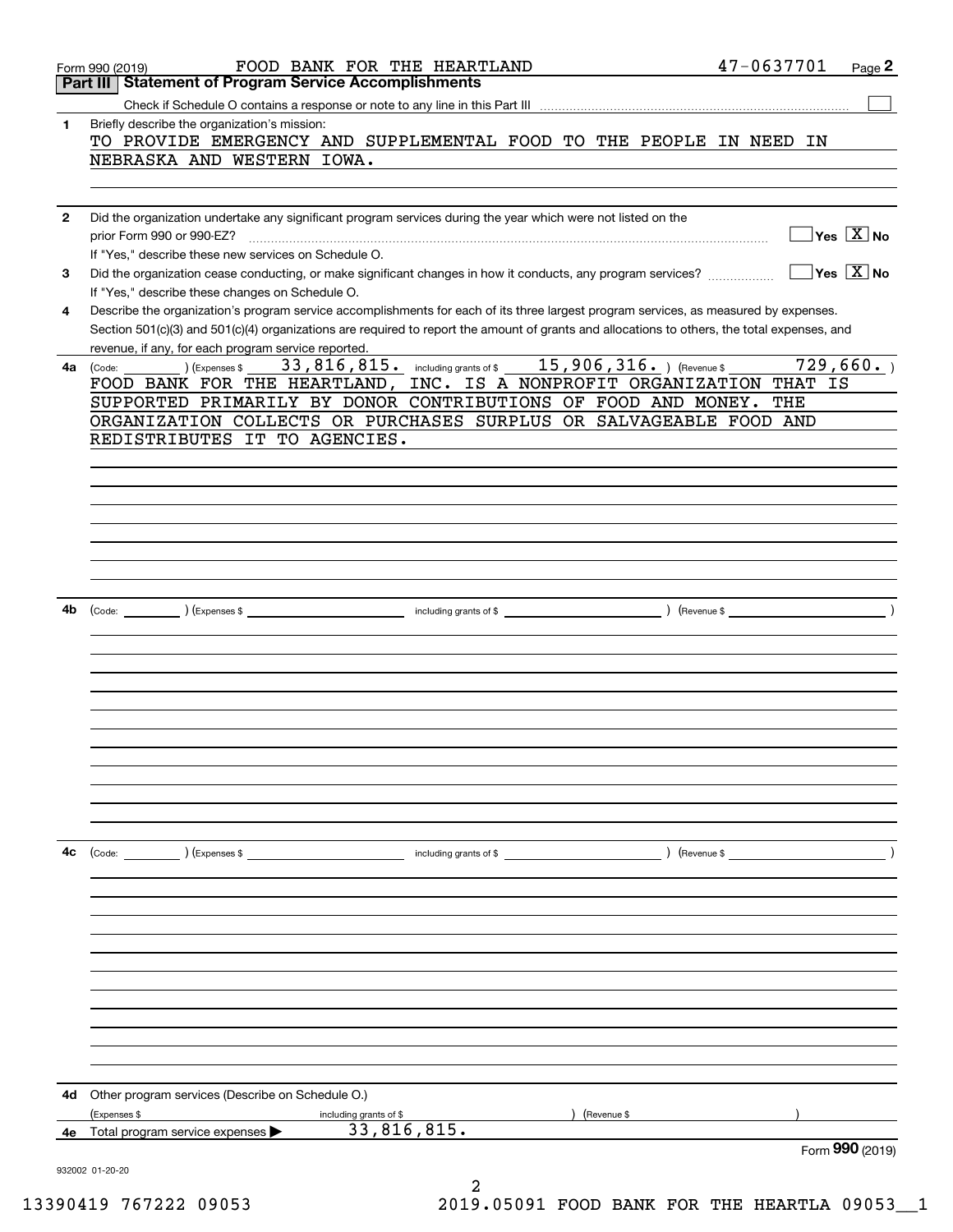| Form 990 (2019) |                                                  |  | FOOD BANK FOR THE HEARTLAND | 47-0637701 | Page $3$ |
|-----------------|--------------------------------------------------|--|-----------------------------|------------|----------|
|                 | <b>Part IV   Checklist of Required Schedules</b> |  |                             |            |          |

|     |                                                                                                                                                 |                 | Yes $ $     | No              |
|-----|-------------------------------------------------------------------------------------------------------------------------------------------------|-----------------|-------------|-----------------|
| 1   | Is the organization described in section $501(c)(3)$ or $4947(a)(1)$ (other than a private foundation)?                                         |                 |             |                 |
|     |                                                                                                                                                 | 1.              | x           |                 |
| 2   |                                                                                                                                                 | $\mathbf{2}$    | $\mathbf X$ |                 |
| 3   | Did the organization engage in direct or indirect political campaign activities on behalf of or in opposition to candidates for                 |                 |             |                 |
|     |                                                                                                                                                 | 3               |             | x               |
| 4   | Section 501(c)(3) organizations. Did the organization engage in lobbying activities, or have a section 501(h) election in effect                |                 |             |                 |
|     |                                                                                                                                                 | 4               | X           |                 |
| 5   | Is the organization a section 501(c)(4), 501(c)(5), or 501(c)(6) organization that receives membership dues, assessments, or                    |                 |             |                 |
|     |                                                                                                                                                 | 5               |             | x               |
| 6   | Did the organization maintain any donor advised funds or any similar funds or accounts for which donors have the right to                       |                 |             |                 |
|     | provide advice on the distribution or investment of amounts in such funds or accounts? If "Yes," complete Schedule D, Part I                    | 6               |             | x               |
| 7   | Did the organization receive or hold a conservation easement, including easements to preserve open space,                                       |                 |             |                 |
|     |                                                                                                                                                 | $\overline{7}$  |             | x               |
| 8   | Did the organization maintain collections of works of art, historical treasures, or other similar assets? If "Yes," complete                    |                 |             |                 |
|     |                                                                                                                                                 | 8               |             | x               |
| 9   | Did the organization report an amount in Part X, line 21, for escrow or custodial account liability, serve as a custodian for                   |                 |             |                 |
|     | amounts not listed in Part X; or provide credit counseling, debt management, credit repair, or debt negotiation services?                       |                 |             | x               |
|     |                                                                                                                                                 | 9               |             |                 |
| 10  | Did the organization, directly or through a related organization, hold assets in donor-restricted endowments                                    |                 | X           |                 |
|     |                                                                                                                                                 | 10              |             |                 |
| 11  | If the organization's answer to any of the following questions is "Yes," then complete Schedule D, Parts VI, VII, VIII, IX, or X                |                 |             |                 |
|     | as applicable.<br>a Did the organization report an amount for land, buildings, and equipment in Part X, line 10? If "Yes." complete Schedule D. |                 |             |                 |
|     |                                                                                                                                                 | 11a             | X           |                 |
|     | <b>b</b> Did the organization report an amount for investments - other securities in Part X, line 12, that is 5% or more of its total           |                 |             |                 |
|     |                                                                                                                                                 | 11 <sub>b</sub> |             | x               |
|     | c Did the organization report an amount for investments - program related in Part X, line 13, that is 5% or more of its total                   |                 |             |                 |
|     |                                                                                                                                                 | 11c             | х           |                 |
|     | d Did the organization report an amount for other assets in Part X, line 15, that is 5% or more of its total assets reported in                 |                 |             |                 |
|     |                                                                                                                                                 | 11d             |             | x               |
|     |                                                                                                                                                 | 11e             | X           |                 |
| f   | Did the organization's separate or consolidated financial statements for the tax year include a footnote that addresses                         |                 |             |                 |
|     | the organization's liability for uncertain tax positions under FIN 48 (ASC 740)? If "Yes," complete Schedule D, Part X                          | 11f             | X           |                 |
|     | 12a Did the organization obtain separate, independent audited financial statements for the tax year? If "Yes," complete                         |                 |             |                 |
|     |                                                                                                                                                 | 12a             | X           |                 |
|     | <b>b</b> Was the organization included in consolidated, independent audited financial statements for the tax year?                              |                 |             |                 |
|     | If "Yes," and if the organization answered "No" to line 12a, then completing Schedule D, Parts XI and XII is optional                           | 12 <sub>b</sub> |             | 47              |
| 13  | Is the organization a school described in section 170(b)(1)(A)(ii)? If "Yes," complete Schedule E                                               | 13              |             | X               |
| 14a | Did the organization maintain an office, employees, or agents outside of the United States?                                                     | 14a             |             | X               |
| b   | Did the organization have aggregate revenues or expenses of more than \$10,000 from grantmaking, fundraising, business,                         |                 |             |                 |
|     | investment, and program service activities outside the United States, or aggregate foreign investments valued at \$100,000                      |                 |             |                 |
|     |                                                                                                                                                 | 14b             |             | x               |
| 15  | Did the organization report on Part IX, column (A), line 3, more than \$5,000 of grants or other assistance to or for any                       |                 |             |                 |
|     |                                                                                                                                                 | 15              |             | x               |
| 16  | Did the organization report on Part IX, column (A), line 3, more than \$5,000 of aggregate grants or other assistance to                        |                 |             |                 |
|     |                                                                                                                                                 | 16              |             | x               |
| 17  | Did the organization report a total of more than \$15,000 of expenses for professional fundraising services on Part IX,                         |                 |             |                 |
|     |                                                                                                                                                 | 17              | х           |                 |
| 18  | Did the organization report more than \$15,000 total of fundraising event gross income and contributions on Part VIII, lines                    |                 |             |                 |
|     |                                                                                                                                                 | 18              | x           |                 |
| 19  | Did the organization report more than \$15,000 of gross income from gaming activities on Part VIII, line 9a? If "Yes."                          |                 |             |                 |
|     |                                                                                                                                                 | 19              |             | x               |
|     |                                                                                                                                                 | <b>20a</b>      |             | X               |
|     | b If "Yes" to line 20a, did the organization attach a copy of its audited financial statements to this return?                                  | 20 <sub>b</sub> |             |                 |
| 21  | Did the organization report more than \$5,000 of grants or other assistance to any domestic organization or                                     |                 |             |                 |
|     |                                                                                                                                                 | 21              |             | x               |
|     | 932003 01-20-20                                                                                                                                 |                 |             | Form 990 (2019) |

932003 01-20-20

3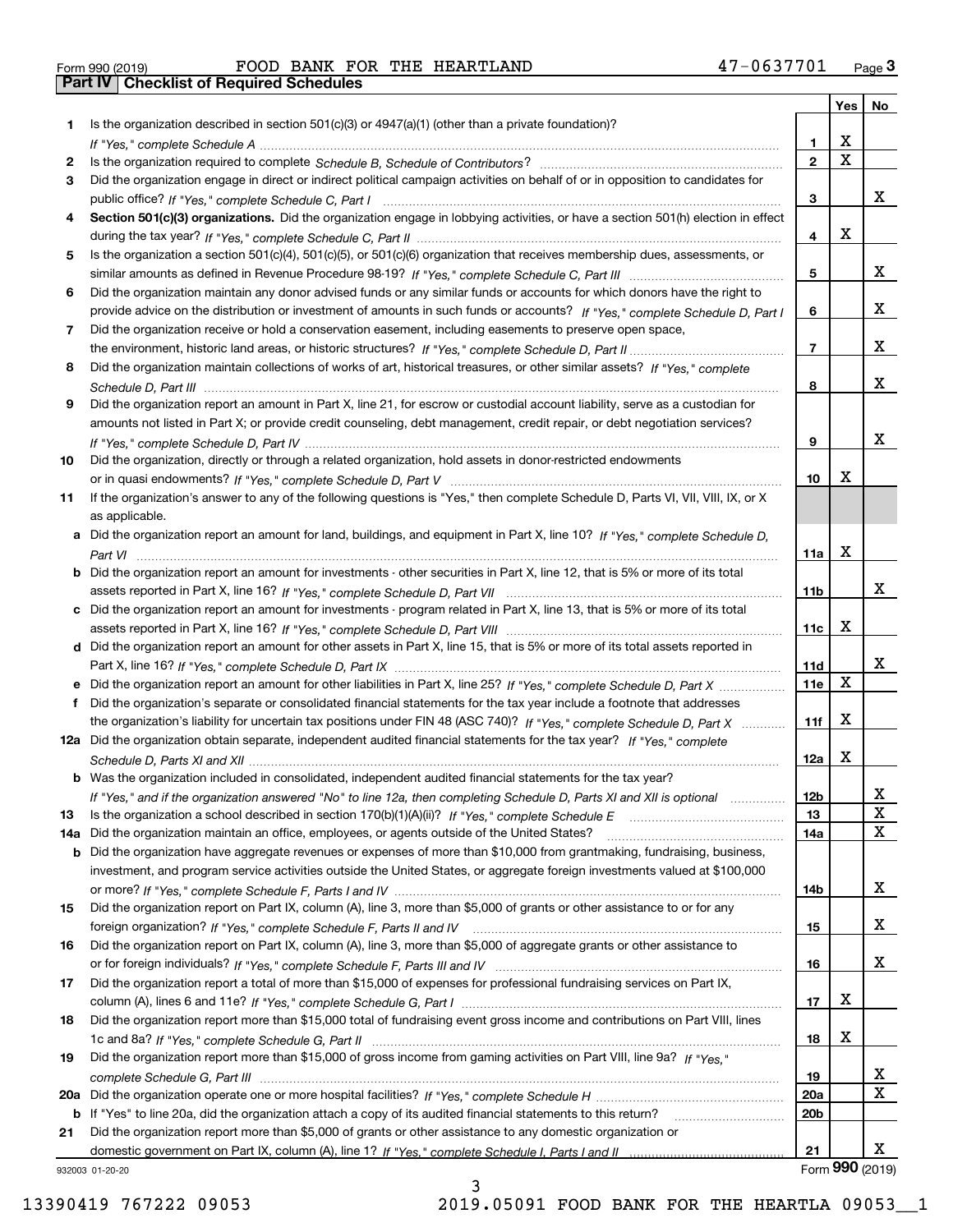Form 990 (2019) Page **4Part IV Checklist of Required Schedules** FOOD BANK FOR THE HEARTLAND 47-0637701

*(continued)*

|               |                                                                                                                                       |     | Yes | No              |
|---------------|---------------------------------------------------------------------------------------------------------------------------------------|-----|-----|-----------------|
| 22            | Did the organization report more than \$5,000 of grants or other assistance to or for domestic individuals on                         |     |     |                 |
|               |                                                                                                                                       | 22  |     | x               |
| 23            | Did the organization answer "Yes" to Part VII, Section A, line 3, 4, or 5 about compensation of the organization's current            |     |     |                 |
|               | and former officers, directors, trustees, key employees, and highest compensated employees? If "Yes," complete                        |     |     |                 |
|               |                                                                                                                                       | 23  |     | x               |
|               | 24a Did the organization have a tax-exempt bond issue with an outstanding principal amount of more than \$100,000 as of the           |     |     |                 |
|               | last day of the year, that was issued after December 31, 2002? If "Yes," answer lines 24b through 24d and complete                    |     |     |                 |
|               |                                                                                                                                       | 24a |     | x               |
|               | <b>b</b> Did the organization invest any proceeds of tax-exempt bonds beyond a temporary period exception?                            | 24b |     |                 |
|               | c Did the organization maintain an escrow account other than a refunding escrow at any time during the year to defease                |     |     |                 |
|               | any tax-exempt bonds?                                                                                                                 | 24c |     |                 |
|               | d Did the organization act as an "on behalf of" issuer for bonds outstanding at any time during the year?                             | 24d |     |                 |
|               | 25a Section 501(c)(3), 501(c)(4), and 501(c)(29) organizations. Did the organization engage in an excess benefit                      |     |     |                 |
|               |                                                                                                                                       | 25a |     | x               |
|               | b Is the organization aware that it engaged in an excess benefit transaction with a disqualified person in a prior year, and          |     |     |                 |
|               | that the transaction has not been reported on any of the organization's prior Forms 990 or 990-EZ? If "Yes," complete                 |     |     |                 |
|               |                                                                                                                                       | 25b |     | x               |
| 26            | Schedule L, Part I<br>Did the organization report any amount on Part X, line 5 or 22, for receivables from or payables to any current |     |     |                 |
|               |                                                                                                                                       |     |     |                 |
|               | or former officer, director, trustee, key employee, creator or founder, substantial contributor, or 35%                               |     |     | х               |
|               |                                                                                                                                       | 26  |     |                 |
| 27            | Did the organization provide a grant or other assistance to any current or former officer, director, trustee, key employee,           |     |     |                 |
|               | creator or founder, substantial contributor or employee thereof, a grant selection committee member, or to a 35% controlled           |     |     | х               |
|               | entity (including an employee thereof) or family member of any of these persons? If "Yes," complete Schedule L, Part III              | 27  |     |                 |
| 28            | Was the organization a party to a business transaction with one of the following parties (see Schedule L, Part IV                     |     |     |                 |
|               | instructions, for applicable filing thresholds, conditions, and exceptions):                                                          |     |     |                 |
|               | a A current or former officer, director, trustee, key employee, creator or founder, or substantial contributor? If                    |     |     |                 |
|               |                                                                                                                                       | 28a | X   | X               |
|               |                                                                                                                                       | 28b |     |                 |
|               | c A 35% controlled entity of one or more individuals and/or organizations described in lines 28a or 28b? If                           |     |     |                 |
|               |                                                                                                                                       | 28c | х   |                 |
| 29            |                                                                                                                                       | 29  | X   |                 |
| 30            | Did the organization receive contributions of art, historical treasures, or other similar assets, or qualified conservation           |     |     |                 |
|               |                                                                                                                                       | 30  |     | x               |
| 31            | Did the organization liquidate, terminate, or dissolve and cease operations? If "Yes," complete Schedule N, Part I                    | 31  |     | $\mathbf x$     |
| 32            | Did the organization sell, exchange, dispose of, or transfer more than 25% of its net assets? If "Yes," complete                      |     |     |                 |
|               | Schedule N, Part II                                                                                                                   | 32  |     | х               |
| 33            | Did the organization own 100% of an entity disregarded as separate from the organization under Regulations                            |     |     |                 |
|               |                                                                                                                                       | 33  |     | х               |
| 34            | Was the organization related to any tax-exempt or taxable entity? If "Yes," complete Schedule R, Part II, III, or IV, and             |     |     |                 |
|               |                                                                                                                                       | 34  |     | X               |
|               | 35a Did the organization have a controlled entity within the meaning of section 512(b)(13)?                                           | 35a |     | X               |
|               | b If "Yes" to line 35a, did the organization receive any payment from or engage in any transaction with a controlled entity           |     |     |                 |
|               |                                                                                                                                       | 35b |     |                 |
| 36            | Section 501(c)(3) organizations. Did the organization make any transfers to an exempt non-charitable related organization?            |     |     |                 |
|               |                                                                                                                                       | 36  |     | x               |
| 37            | Did the organization conduct more than 5% of its activities through an entity that is not a related organization                      |     |     |                 |
|               | and that is treated as a partnership for federal income tax purposes? If "Yes," complete Schedule R, Part VI                          | 37  |     | x               |
| 38            | Did the organization complete Schedule O and provide explanations in Schedule O for Part VI, lines 11b and 19?                        |     |     |                 |
|               | Note: All Form 990 filers are required to complete Schedule O                                                                         | 38  | х   |                 |
| <b>Part V</b> | <b>Statements Regarding Other IRS Filings and Tax Compliance</b>                                                                      |     |     |                 |
|               | Check if Schedule O contains a response or note to any line in this Part V                                                            |     |     |                 |
|               |                                                                                                                                       |     | Yes | No              |
|               | <b>1a</b> Enter the number reported in Box 3 of Form 1096. Enter -0- if not applicable <i>manumumumum</i><br>1a                       |     |     |                 |
|               | $\mathbf{0}$<br><b>b</b> Enter the number of Forms W-2G included in line 1a. Enter -0- if not applicable <i>manumumumum</i><br>1b     |     |     |                 |
|               | c Did the organization comply with backup withholding rules for reportable payments to vendors and reportable gaming                  |     |     |                 |
|               | (gambling) winnings to prize winners?                                                                                                 | 1c  |     |                 |
|               | 932004 01-20-20                                                                                                                       |     |     | Form 990 (2019) |
|               | 4                                                                                                                                     |     |     |                 |

13390419 767222 09053 2019.05091 FOOD BANK FOR THE HEARTLA 09053\_\_1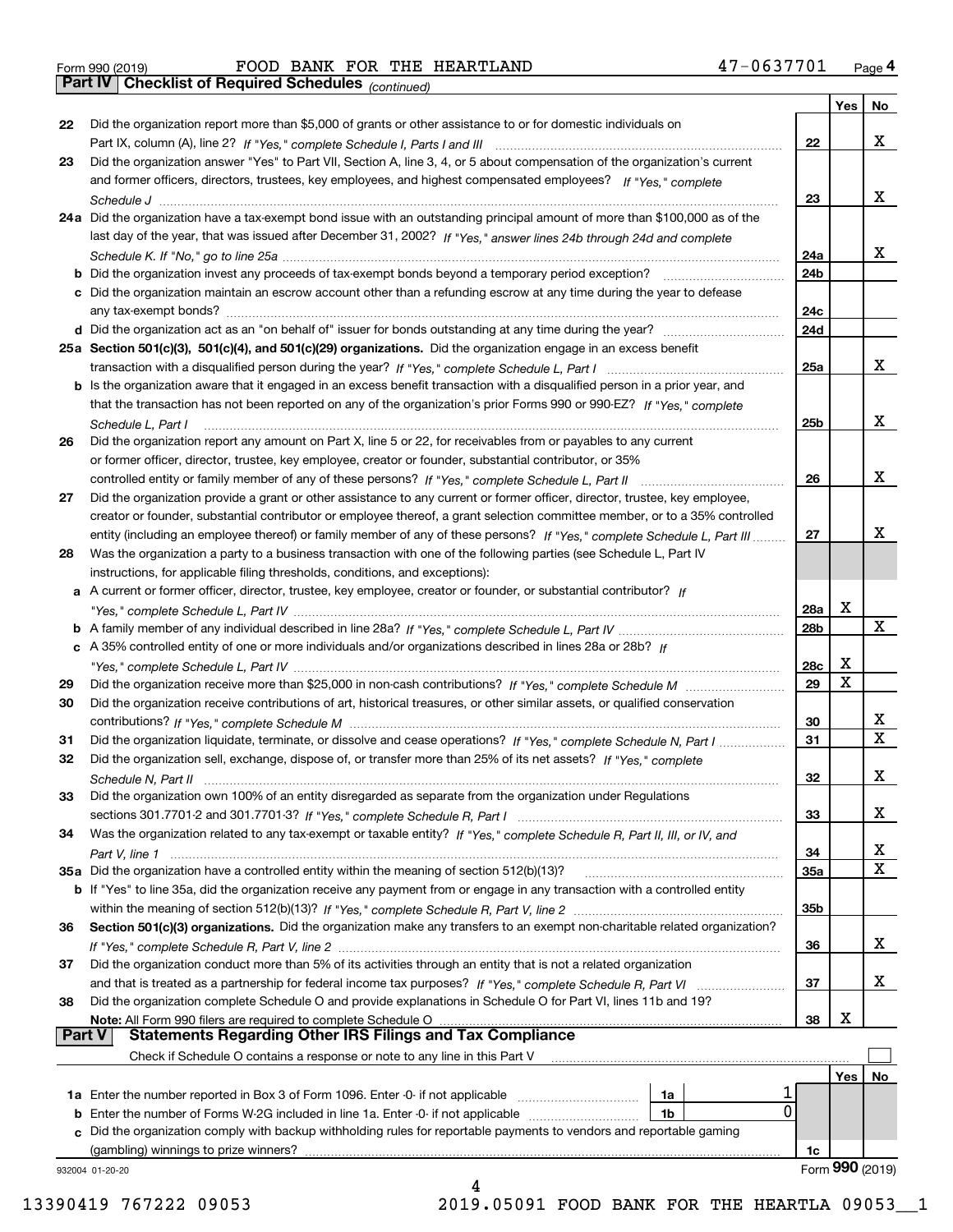|               | 47-0637701<br>FOOD BANK FOR THE HEARTLAND<br>Form 990 (2019)                                                                                                                                                                         |                |     | $_{\text{Page}}$ 5 |  |  |  |  |  |
|---------------|--------------------------------------------------------------------------------------------------------------------------------------------------------------------------------------------------------------------------------------|----------------|-----|--------------------|--|--|--|--|--|
| <b>Part V</b> | Statements Regarding Other IRS Filings and Tax Compliance (continued)                                                                                                                                                                |                |     |                    |  |  |  |  |  |
|               |                                                                                                                                                                                                                                      |                | Yes | No                 |  |  |  |  |  |
|               | 2a Enter the number of employees reported on Form W-3, Transmittal of Wage and Tax Statements,                                                                                                                                       |                |     |                    |  |  |  |  |  |
|               | 66<br>filed for the calendar year ending with or within the year covered by this return<br>2a                                                                                                                                        |                |     |                    |  |  |  |  |  |
|               |                                                                                                                                                                                                                                      | 2b             | х   |                    |  |  |  |  |  |
|               |                                                                                                                                                                                                                                      |                |     |                    |  |  |  |  |  |
| За            | Did the organization have unrelated business gross income of \$1,000 or more during the year?                                                                                                                                        | 3a             |     | х                  |  |  |  |  |  |
|               |                                                                                                                                                                                                                                      | 3 <sub>b</sub> |     |                    |  |  |  |  |  |
|               | 4a At any time during the calendar year, did the organization have an interest in, or a signature or other authority over, a                                                                                                         |                |     |                    |  |  |  |  |  |
|               |                                                                                                                                                                                                                                      | 4a             |     | х                  |  |  |  |  |  |
|               | <b>b</b> If "Yes," enter the name of the foreign country $\blacktriangleright$                                                                                                                                                       |                |     |                    |  |  |  |  |  |
|               | See instructions for filing requirements for FinCEN Form 114, Report of Foreign Bank and Financial Accounts (FBAR).                                                                                                                  |                |     |                    |  |  |  |  |  |
| 5a            | Was the organization a party to a prohibited tax shelter transaction at any time during the tax year?                                                                                                                                | 5а             |     | х                  |  |  |  |  |  |
| b             |                                                                                                                                                                                                                                      |                |     |                    |  |  |  |  |  |
| с             |                                                                                                                                                                                                                                      | 5c             |     |                    |  |  |  |  |  |
|               | 6a Does the organization have annual gross receipts that are normally greater than \$100,000, and did the organization solicit                                                                                                       |                |     |                    |  |  |  |  |  |
|               | any contributions that were not tax deductible as charitable contributions?                                                                                                                                                          | 6a             |     | x                  |  |  |  |  |  |
|               | <b>b</b> If "Yes," did the organization include with every solicitation an express statement that such contributions or gifts                                                                                                        |                |     |                    |  |  |  |  |  |
|               | were not tax deductible?                                                                                                                                                                                                             | 6b             |     |                    |  |  |  |  |  |
| 7             | Organizations that may receive deductible contributions under section 170(c).                                                                                                                                                        |                |     |                    |  |  |  |  |  |
| а             | Did the organization receive a payment in excess of \$75 made partly as a contribution and partly for goods and services provided to the payor?                                                                                      | 7a             | х   |                    |  |  |  |  |  |
| b             | If "Yes," did the organization notify the donor of the value of the goods or services provided?                                                                                                                                      | 7b             | X   |                    |  |  |  |  |  |
| с             | Did the organization sell, exchange, or otherwise dispose of tangible personal property for which it was required                                                                                                                    |                |     |                    |  |  |  |  |  |
|               |                                                                                                                                                                                                                                      | 7c             |     | х                  |  |  |  |  |  |
|               | 7d<br>d If "Yes," indicate the number of Forms 8282 filed during the year [11] [11] The System manuscription of Forms 8282 filed during the year [11] [12] The System manuscription of the Wales of the Wales of the Wales of the Wa |                |     |                    |  |  |  |  |  |
| е             |                                                                                                                                                                                                                                      | 7e             |     | х                  |  |  |  |  |  |
| f             | Did the organization, during the year, pay premiums, directly or indirectly, on a personal benefit contract?                                                                                                                         | 7f             |     | х                  |  |  |  |  |  |
| g             | If the organization received a contribution of qualified intellectual property, did the organization file Form 8899 as required?                                                                                                     | 7g             |     |                    |  |  |  |  |  |
| h             | If the organization received a contribution of cars, boats, airplanes, or other vehicles, did the organization file a Form 1098-C?                                                                                                   | 7h             |     |                    |  |  |  |  |  |
| 8             | Sponsoring organizations maintaining donor advised funds. Did a donor advised fund maintained by the                                                                                                                                 |                |     |                    |  |  |  |  |  |
|               | sponsoring organization have excess business holdings at any time during the year?                                                                                                                                                   | 8              |     |                    |  |  |  |  |  |
| 9             | Sponsoring organizations maintaining donor advised funds.                                                                                                                                                                            |                |     |                    |  |  |  |  |  |
| а             | Did the sponsoring organization make any taxable distributions under section 4966?                                                                                                                                                   | 9а             |     |                    |  |  |  |  |  |
| b             | Did the sponsoring organization make a distribution to a donor, donor advisor, or related person?                                                                                                                                    | 9b             |     |                    |  |  |  |  |  |
| 10            | Section 501(c)(7) organizations. Enter:                                                                                                                                                                                              |                |     |                    |  |  |  |  |  |
| а             | 10a<br>Initiation fees and capital contributions included on Part VIII, line 12 [111] [11] [12] [11] [12] [11] [12] [                                                                                                                |                |     |                    |  |  |  |  |  |
|               | 10b <br>Gross receipts, included on Form 990, Part VIII, line 12, for public use of club facilities                                                                                                                                  |                |     |                    |  |  |  |  |  |
| 11            | Section 501(c)(12) organizations. Enter:                                                                                                                                                                                             |                |     |                    |  |  |  |  |  |
| a             | Gross income from members or shareholders<br>11a                                                                                                                                                                                     |                |     |                    |  |  |  |  |  |
| b             | Gross income from other sources (Do not net amounts due or paid to other sources against                                                                                                                                             |                |     |                    |  |  |  |  |  |
|               | 11 <sub>b</sub>                                                                                                                                                                                                                      |                |     |                    |  |  |  |  |  |
|               | 12a Section 4947(a)(1) non-exempt charitable trusts. Is the organization filing Form 990 in lieu of Form 1041?                                                                                                                       | 12a            |     |                    |  |  |  |  |  |
|               | 12b<br><b>b</b> If "Yes," enter the amount of tax-exempt interest received or accrued during the year <i>manument</i>                                                                                                                |                |     |                    |  |  |  |  |  |
| 13            | Section 501(c)(29) qualified nonprofit health insurance issuers.                                                                                                                                                                     |                |     |                    |  |  |  |  |  |
|               | <b>a</b> Is the organization licensed to issue qualified health plans in more than one state?                                                                                                                                        | <b>13a</b>     |     |                    |  |  |  |  |  |
|               | Note: See the instructions for additional information the organization must report on Schedule O.                                                                                                                                    |                |     |                    |  |  |  |  |  |
| b             | Enter the amount of reserves the organization is required to maintain by the states in which the                                                                                                                                     |                |     |                    |  |  |  |  |  |
|               | 13 <sub>b</sub>                                                                                                                                                                                                                      |                |     |                    |  |  |  |  |  |
| с             | 13 <sub>c</sub>                                                                                                                                                                                                                      |                |     |                    |  |  |  |  |  |
| 14a           | Did the organization receive any payments for indoor tanning services during the tax year?                                                                                                                                           | 14a            |     | x                  |  |  |  |  |  |
|               | <b>b</b> If "Yes," has it filed a Form 720 to report these payments? If "No," provide an explanation on Schedule O                                                                                                                   | 14b            |     |                    |  |  |  |  |  |
| 15            | Is the organization subject to the section 4960 tax on payment(s) of more than \$1,000,000 in remuneration or                                                                                                                        |                |     |                    |  |  |  |  |  |
|               |                                                                                                                                                                                                                                      | 15             |     | x                  |  |  |  |  |  |
|               | If "Yes," see instructions and file Form 4720, Schedule N.                                                                                                                                                                           |                |     |                    |  |  |  |  |  |
| 16            | Is the organization an educational institution subject to the section 4968 excise tax on net investment income?                                                                                                                      | 16             |     | х                  |  |  |  |  |  |
|               | If "Yes," complete Form 4720, Schedule O.                                                                                                                                                                                            |                |     |                    |  |  |  |  |  |

5

Form (2019) **990**

932005 01-20-20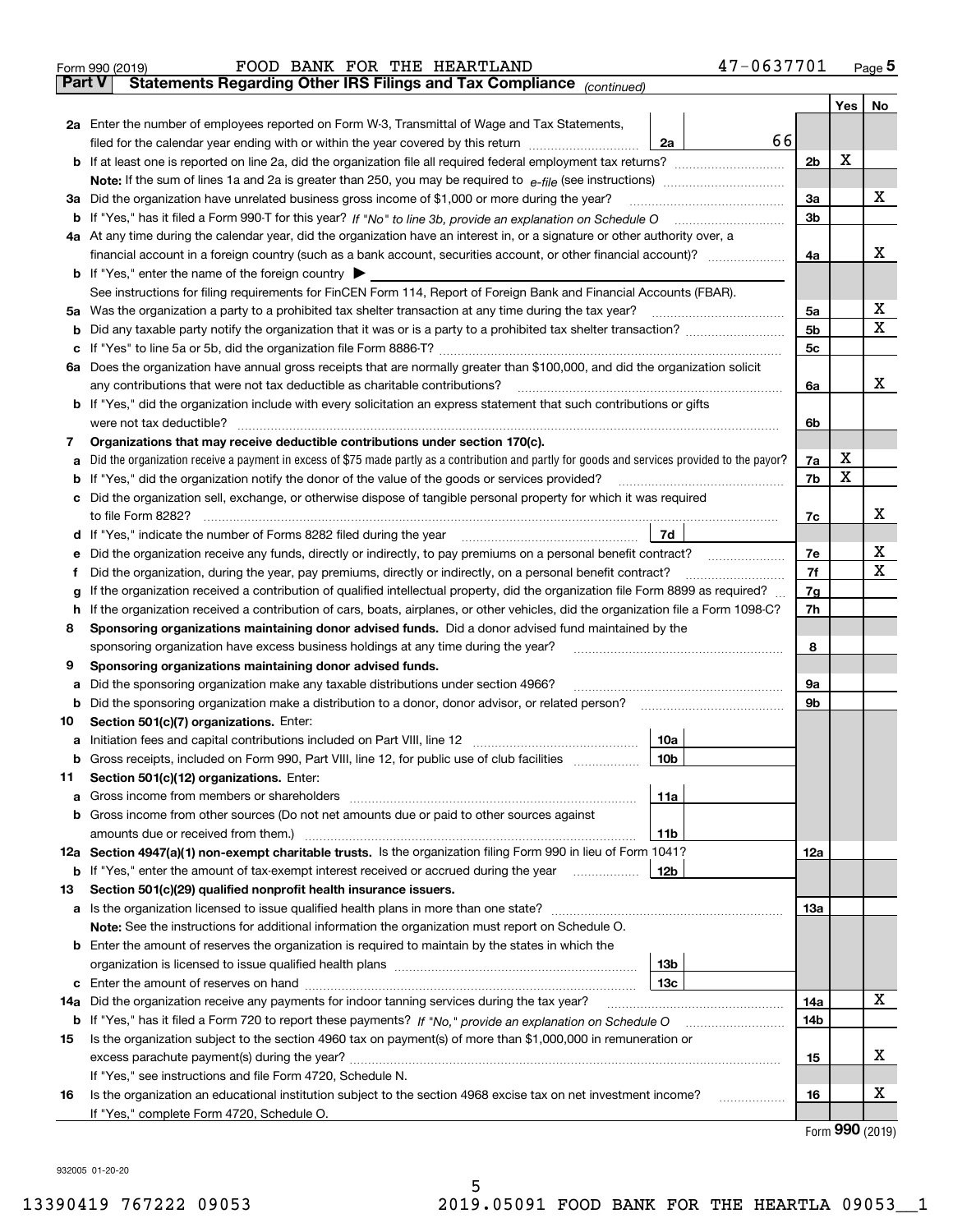|  | Form 990 (2019) |
|--|-----------------|
|  |                 |

FOOD BANK FOR THE HEARTLAND 47-0637701

*For each "Yes" response to lines 2 through 7b below, and for a "No" response to line 8a, 8b, or 10b below, describe the circumstances, processes, or changes on Schedule O. See instructions.* Form 990 (2019) **FOOD BANK FOR THE HEARTLAND** 47 – 0637701 <sub>Page</sub> 6<br>**Part VI Governance, Management, and Disclosure** For each "Yes" response to lines 2 through 7b below, and for a "No" response

|    |                                                                                                                                                                                                                                |    |    |                        | Yes   No          |                         |
|----|--------------------------------------------------------------------------------------------------------------------------------------------------------------------------------------------------------------------------------|----|----|------------------------|-------------------|-------------------------|
|    | <b>1a</b> Enter the number of voting members of the governing body at the end of the tax year <i>manumum</i>                                                                                                                   | 1a | 22 |                        |                   |                         |
|    | If there are material differences in voting rights among members of the governing body, or if the governing                                                                                                                    |    |    |                        |                   |                         |
|    | body delegated broad authority to an executive committee or similar committee, explain on Schedule O.                                                                                                                          |    |    |                        |                   |                         |
|    | <b>b</b> Enter the number of voting members included on line 1a, above, who are independent <i>manumum</i> .                                                                                                                   | 1b | 22 |                        |                   |                         |
| 2  | Did any officer, director, trustee, or key employee have a family relationship or a business relationship with any other                                                                                                       |    |    |                        |                   |                         |
|    | officer, director, trustee, or key employee?                                                                                                                                                                                   |    |    | $\mathbf{2}$           |                   | х                       |
| З  | Did the organization delegate control over management duties customarily performed by or under the direct supervision                                                                                                          |    |    |                        |                   |                         |
|    |                                                                                                                                                                                                                                |    |    | 3                      |                   | $\mathbf{X}$            |
| 4  | Did the organization make any significant changes to its governing documents since the prior Form 990 was filed?                                                                                                               |    |    | 4                      |                   | $\overline{\texttt{x}}$ |
| 5  |                                                                                                                                                                                                                                |    |    | 5                      |                   | $\overline{\mathbf{X}}$ |
| 6  | Did the organization have members or stockholders?                                                                                                                                                                             |    |    | 6                      |                   | $\overline{\mathbf{x}}$ |
|    | 7a Did the organization have members, stockholders, or other persons who had the power to elect or appoint one or                                                                                                              |    |    |                        |                   |                         |
|    | more members of the governing body?                                                                                                                                                                                            |    |    | 7a                     |                   | x                       |
|    | <b>b</b> Are any governance decisions of the organization reserved to (or subject to approval by) members, stockholders, or                                                                                                    |    |    |                        |                   |                         |
|    | persons other than the governing body?                                                                                                                                                                                         |    |    | 7b                     |                   | х                       |
| 8  | Did the organization contemporaneously document the meetings held or written actions undertaken during the year by the following:                                                                                              |    |    |                        |                   |                         |
| a  |                                                                                                                                                                                                                                |    |    | 8а                     | X                 |                         |
|    |                                                                                                                                                                                                                                |    |    | 8b                     | X                 |                         |
| 9  | Is there any officer, director, trustee, or key employee listed in Part VII, Section A, who cannot be reached at the                                                                                                           |    |    |                        |                   |                         |
|    |                                                                                                                                                                                                                                |    |    | 9                      |                   | x                       |
|    | Section B. Policies (This Section B requests information about policies not required by the Internal Revenue Code.)                                                                                                            |    |    |                        |                   |                         |
|    |                                                                                                                                                                                                                                |    |    |                        | Yes               | No                      |
|    |                                                                                                                                                                                                                                |    |    | 10a                    |                   | X                       |
|    | <b>b</b> If "Yes," did the organization have written policies and procedures governing the activities of such chapters, affiliates,                                                                                            |    |    |                        |                   |                         |
|    |                                                                                                                                                                                                                                |    |    |                        |                   |                         |
|    | 11a Has the organization provided a complete copy of this Form 990 to all members of its governing body before filing the form?                                                                                                |    |    | 10 <sub>b</sub><br>11a | x                 |                         |
|    | <b>b</b> Describe in Schedule O the process, if any, used by the organization to review this Form 990.                                                                                                                         |    |    |                        |                   |                         |
|    |                                                                                                                                                                                                                                |    |    | 12a                    | Х                 |                         |
|    |                                                                                                                                                                                                                                |    |    | 12 <sub>b</sub>        | X                 |                         |
|    | c Did the organization regularly and consistently monitor and enforce compliance with the policy? If "Yes," describe                                                                                                           |    |    |                        |                   |                         |
|    | in Schedule O how this was done encourance and the control of the control of the control of the control of the                                                                                                                 |    |    | 12c                    | Χ                 |                         |
| 13 |                                                                                                                                                                                                                                |    |    | 13                     | X                 |                         |
|    | Did the organization have a written document retention and destruction policy? manufactured and the organization have a written document retention and destruction policy?                                                     |    |    | 14                     | X                 |                         |
| 14 |                                                                                                                                                                                                                                |    |    |                        |                   |                         |
| 15 | Did the process for determining compensation of the following persons include a review and approval by independent                                                                                                             |    |    |                        |                   |                         |
|    | persons, comparability data, and contemporaneous substantiation of the deliberation and decision?                                                                                                                              |    |    |                        | х                 |                         |
|    | a The organization's CEO, Executive Director, or top management official [11] [12] The organization's CEO, Executive Director, or top management official [12] [12] [12] [12] The organization's CEO, Executive Director, or t |    |    | 15a                    | X                 |                         |
|    | b Other officers or key employees of the organization manufactured content to content of the organization manufactured content of the organization manufactured content of the organization manufactured content of the organi |    |    | 15b                    |                   |                         |
|    | If "Yes" to line 15a or 15b, describe the process in Schedule O (see instructions).                                                                                                                                            |    |    |                        |                   |                         |
|    | 16a Did the organization invest in, contribute assets to, or participate in a joint venture or similar arrangement with a                                                                                                      |    |    |                        |                   |                         |
|    | taxable entity during the year?                                                                                                                                                                                                |    |    | 16a                    |                   | х                       |
|    | <b>b</b> If "Yes," did the organization follow a written policy or procedure requiring the organization to evaluate its participation                                                                                          |    |    |                        |                   |                         |
|    | in joint venture arrangements under applicable federal tax law, and take steps to safeguard the organization's                                                                                                                 |    |    |                        |                   |                         |
|    | exempt status with respect to such arrangements?                                                                                                                                                                               |    |    | 16b                    |                   |                         |
|    | <b>Section C. Disclosure</b>                                                                                                                                                                                                   |    |    |                        |                   |                         |
| 17 | <b>NONE</b><br>List the states with which a copy of this Form 990 is required to be filed $\blacktriangleright$                                                                                                                |    |    |                        |                   |                         |
| 18 | Section 6104 requires an organization to make its Forms 1023 (1024 or 1024-A, if applicable), 990, and 990-T (Section 501(c)(3)s only) available                                                                               |    |    |                        |                   |                         |
|    | for public inspection. Indicate how you made these available. Check all that apply.                                                                                                                                            |    |    |                        |                   |                         |
|    | X Own website<br>$X$ Upon request<br>$\boxed{\textbf{X}}$ Other (explain on Schedule O)<br>Another's website                                                                                                                   |    |    |                        |                   |                         |
| 19 | Describe on Schedule O whether (and if so, how) the organization made its governing documents, conflict of interest policy, and financial                                                                                      |    |    |                        |                   |                         |
|    | statements available to the public during the tax year.                                                                                                                                                                        |    |    |                        |                   |                         |
| 20 | State the name, address, and telephone number of the person who possesses the organization's books and records                                                                                                                 |    |    |                        |                   |                         |
|    | LESLIE A. DELPERDANG, VICE PRESIDENT OF FINANCE - 402-331-1213                                                                                                                                                                 |    |    |                        |                   |                         |
|    | 68127-1021<br>10525 J STREET, OMAHA, NE                                                                                                                                                                                        |    |    |                        |                   |                         |
|    | 932006 01-20-20                                                                                                                                                                                                                |    |    |                        | Form $990$ (2019) |                         |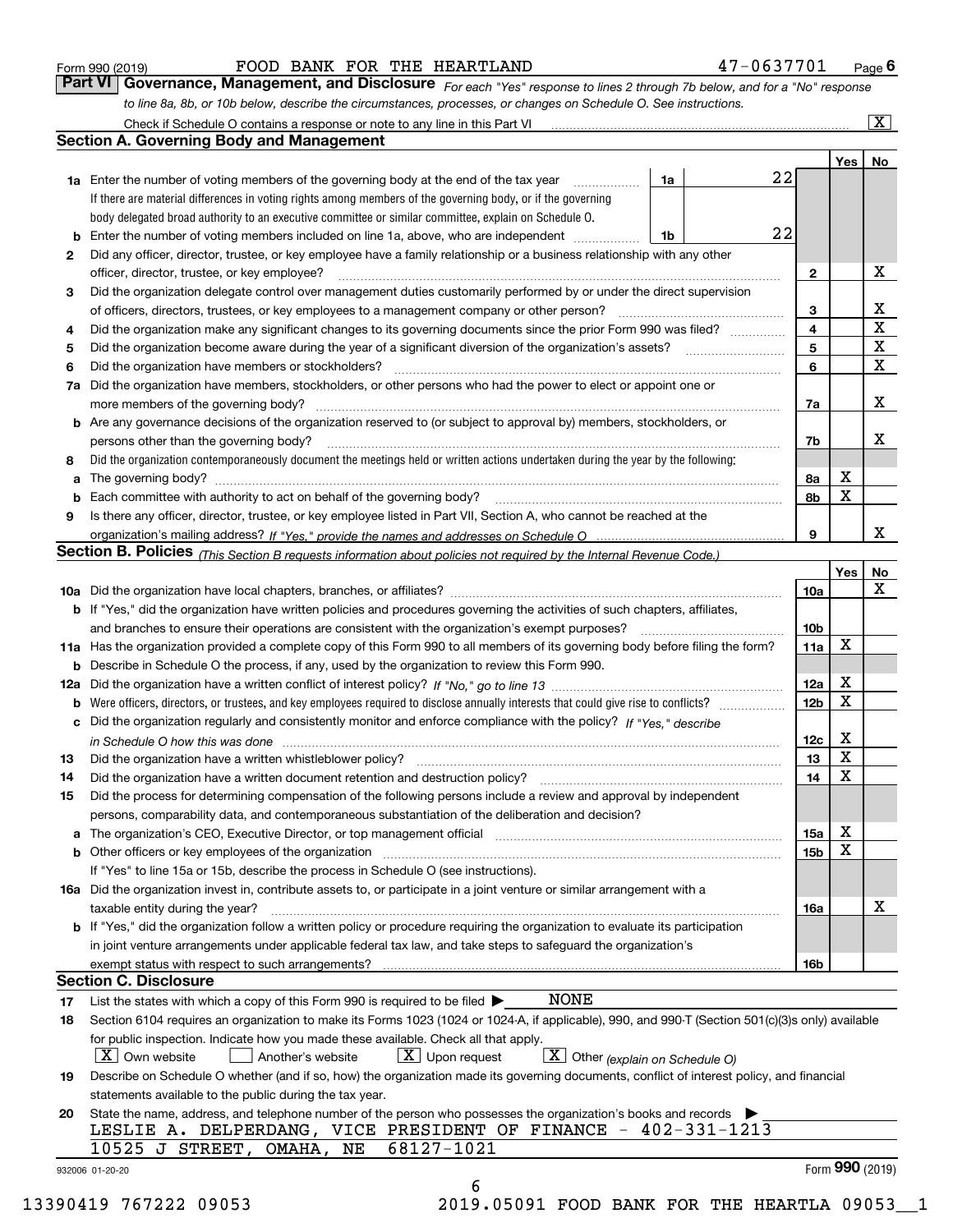$\mathcal{L}^{\text{max}}$ 

# **7Part VII Compensation of Officers, Directors, Trustees, Key Employees, Highest Compensated Employees, and Independent Contractors**

Check if Schedule O contains a response or note to any line in this Part VII

**Section A. Officers, Directors, Trustees, Key Employees, and Highest Compensated Employees**

**1a**  Complete this table for all persons required to be listed. Report compensation for the calendar year ending with or within the organization's tax year. **•** List all of the organization's current officers, directors, trustees (whether individuals or organizations), regardless of amount of compensation.

Enter -0- in columns (D), (E), and (F) if no compensation was paid.

 $\bullet$  List all of the organization's  $\,$ current key employees, if any. See instructions for definition of "key employee."

**•** List the organization's five current highest compensated employees (other than an officer, director, trustee, or key employee) who received reportable compensation (Box 5 of Form W-2 and/or Box 7 of Form 1099-MISC) of more than \$100,000 from the organization and any related organizations.

**•** List all of the organization's former officers, key employees, and highest compensated employees who received more than \$100,000 of reportable compensation from the organization and any related organizations.

**former directors or trustees**  ¥ List all of the organization's that received, in the capacity as a former director or trustee of the organization, more than \$10,000 of reportable compensation from the organization and any related organizations.

See instructions for the order in which to list the persons above.

Check this box if neither the organization nor any related organization compensated any current officer, director, or trustee.  $\mathcal{L}^{\text{max}}$ 

| (A)                          | (B)                      |                                |                       | (C)         |              |                                  |        | (D)             | (E)                | (F)                         |
|------------------------------|--------------------------|--------------------------------|-----------------------|-------------|--------------|----------------------------------|--------|-----------------|--------------------|-----------------------------|
| Name and title               | Average                  |                                |                       | Position    |              | (do not check more than one      |        | Reportable      | Reportable         | Estimated                   |
|                              | hours per                |                                |                       |             |              | box, unless person is both an    |        | compensation    | compensation       | amount of                   |
|                              | week                     |                                |                       |             |              | officer and a director/trustee)  |        | from            | from related       | other                       |
|                              | (list any                |                                |                       |             |              |                                  |        | the             | organizations      | compensation                |
|                              | hours for                |                                |                       |             |              |                                  |        | organization    | (W-2/1099-MISC)    | from the                    |
|                              | related<br>organizations |                                |                       |             |              |                                  |        | (W-2/1099-MISC) |                    | organization<br>and related |
|                              | below                    |                                |                       |             |              |                                  |        |                 |                    | organizations               |
|                              | line)                    | Individual trustee or director | Institutional trustee | Officer     | Key employee | Highest compensated<br> employee | Former |                 |                    |                             |
| MARY BALLUFF<br>(1)          | 1.00                     |                                |                       |             |              |                                  |        |                 |                    |                             |
| <b>CHAIR</b>                 |                          | $\overline{\mathbf{X}}$        |                       | $\mathbf X$ |              |                                  |        | 0.              | 0.                 | 0.                          |
| NATE CHRIST<br>(2)           | 1.00                     |                                |                       |             |              |                                  |        |                 |                    |                             |
| <b>BOARD TREASURER</b>       |                          | X                              |                       | $\mathbf X$ |              |                                  |        | 0.              | 0.                 | 0.                          |
| <b>JEFF AUSTIN</b><br>(3)    | 1.00                     |                                |                       |             |              |                                  |        |                 |                    |                             |
| <b>BOARD MEMBER</b>          |                          | X                              |                       |             |              |                                  |        | 0.              | 0.                 | 0.                          |
| ROGER DEAL<br>(4)            | 1.00                     |                                |                       |             |              |                                  |        |                 |                    |                             |
| <b>BOARD MEMBER</b>          |                          | X                              |                       |             |              |                                  |        | 0.              | 0.                 | $0$ .                       |
| ZAC FREDRICKSON<br>(5)       | 1.00                     |                                |                       |             |              |                                  |        |                 |                    |                             |
| <b>BOARD MEMBER</b>          |                          | X                              |                       |             |              |                                  |        | 0.              | 0.                 | $0$ .                       |
| CRAIG KINNISON<br>(6)        | 1.00                     |                                |                       |             |              |                                  |        |                 |                    |                             |
| <b>BOARD SECRETARY</b>       |                          | X                              |                       | X           |              |                                  |        | 0.              | 0.                 | $0$ .                       |
| DENISE MCCAULEY<br>(7)       | 1.00                     |                                |                       |             |              |                                  |        |                 |                    |                             |
| CHAIR-ELECT                  |                          | X                              |                       | $\mathbf X$ |              |                                  |        | 0.              | 0.                 | $0$ .                       |
| TOM MCLAUGHLIN<br>(8)        | 1.00                     |                                |                       |             |              |                                  |        |                 |                    |                             |
| <b>BOARD MEMBER</b>          |                          | X                              |                       |             |              |                                  |        | 0.              | 0.                 | $0$ .                       |
| <b>MELISSA TAYLOR</b><br>(9) | 1.00                     |                                |                       |             |              |                                  |        |                 |                    |                             |
| <b>BOARD MEMBER</b>          |                          | X                              |                       |             |              |                                  |        | 0.              | 0.                 | $\mathbf 0$ .               |
| (10) SUSIE NELSON            | 1.00                     |                                |                       |             |              |                                  |        |                 |                    |                             |
| <b>BOARD MEMBER</b>          |                          | X                              |                       |             |              |                                  |        | 0.              | 0.                 | $\mathbf 0$ .               |
| (11) CHAD WERNER             | 1.00                     |                                |                       |             |              |                                  |        |                 |                    |                             |
| <b>BOARD MEMBER</b>          |                          | X                              |                       |             |              |                                  |        | 0.              | 0.                 | $0$ .                       |
| (12) DAVID ULFERTS           | 1.00                     |                                |                       |             |              |                                  |        |                 |                    |                             |
| <b>BOARD MEMBER</b>          |                          | X                              |                       |             |              |                                  |        | 0.              | 0.                 | 0.                          |
| (13) ERIC ARNESON            | 1.00                     |                                |                       |             |              |                                  |        |                 |                    |                             |
| <b>BOARD MEMBER</b>          |                          | X                              |                       |             |              |                                  |        | 0.              | 0.                 | 0.                          |
| (14) TOM BURKE               | 1.00                     |                                |                       |             |              |                                  |        |                 |                    |                             |
| <b>BOARD MEMBER</b>          |                          | X                              |                       |             |              |                                  |        | 0.              | 0.                 | 0.                          |
| (15) MATTHEW DEBOER          | 1.00                     |                                |                       |             |              |                                  |        |                 |                    |                             |
| BOARD MEMBER                 |                          | X                              |                       |             |              |                                  |        | $\mathbf 0$ .   | $\mathbf 0$ .      | 0.                          |
| (16) RICK HANSEN             | 1.00                     |                                |                       |             |              |                                  |        |                 |                    |                             |
| BOARD MEMBER                 |                          | $\mathbf X$                    |                       |             |              |                                  |        | 0.              | $\boldsymbol{0}$ . | $0_{.}$                     |
| (17) STEVE HUTCHINSON        | 1.00                     |                                |                       |             |              |                                  |        |                 |                    |                             |
| BOARD MEMBER                 |                          | $\mathbf X$                    |                       |             |              |                                  |        | 0.              | $\mathbf 0$ .      | 0.                          |
| 932007 01-20-20              |                          |                                |                       |             |              |                                  |        |                 |                    | Form 990 (2019)             |

7

932007 01-20-20

13390419 767222 09053 2019.05091 FOOD BANK FOR THE HEARTLA 09053\_\_1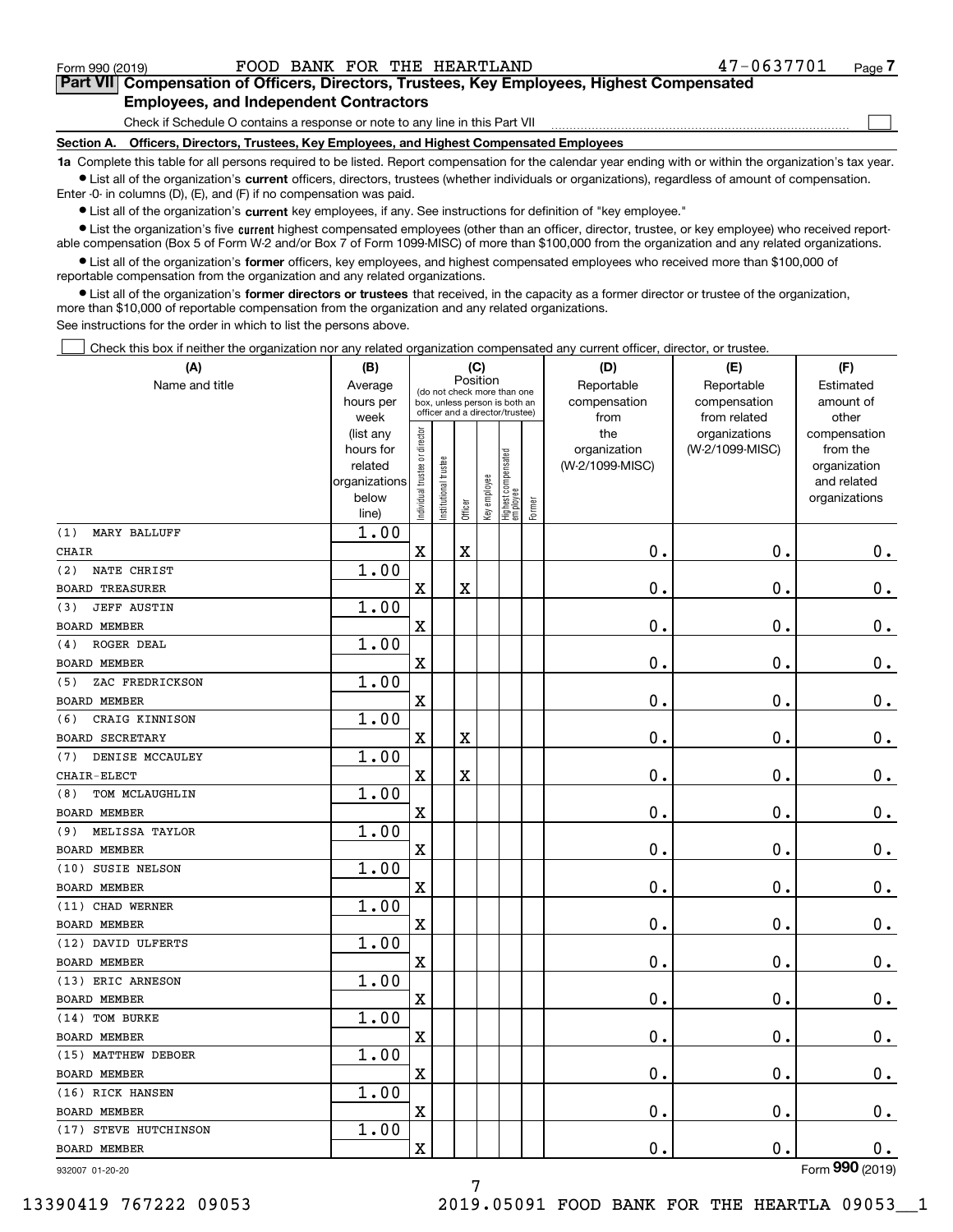| FOOD BANK FOR THE HEARTLAND<br>Form 990 (2019)                                                                                                  |               |                               |                      |          |              |                                                              |        |                         | 47-0637701      |                  |                 | Page 8 |
|-------------------------------------------------------------------------------------------------------------------------------------------------|---------------|-------------------------------|----------------------|----------|--------------|--------------------------------------------------------------|--------|-------------------------|-----------------|------------------|-----------------|--------|
| <b>Part VII</b><br>Section A. Officers, Directors, Trustees, Key Employees, and Highest Compensated Employees (continued)                       |               |                               |                      |          |              |                                                              |        |                         |                 |                  |                 |        |
| (A)                                                                                                                                             | (B)           |                               |                      | (C)      |              |                                                              |        | (D)                     | (E)             |                  | (F)             |        |
| Name and title                                                                                                                                  | Average       |                               |                      | Position |              |                                                              |        | Reportable              | Reportable      |                  | Estimated       |        |
|                                                                                                                                                 | hours per     |                               |                      |          |              | (do not check more than one<br>box, unless person is both an |        | compensation            | compensation    |                  | amount of       |        |
|                                                                                                                                                 | week          |                               |                      |          |              | officer and a director/trustee)                              |        | from                    | from related    |                  | other           |        |
|                                                                                                                                                 | (list any     |                               |                      |          |              |                                                              |        | the                     | organizations   |                  | compensation    |        |
|                                                                                                                                                 | hours for     |                               |                      |          |              |                                                              |        | organization            | (W-2/1099-MISC) |                  | from the        |        |
|                                                                                                                                                 | related       |                               |                      |          |              |                                                              |        | (W-2/1099-MISC)         |                 |                  | organization    |        |
|                                                                                                                                                 | organizations |                               |                      |          |              |                                                              |        |                         |                 |                  | and related     |        |
|                                                                                                                                                 | below         |                               |                      |          |              |                                                              |        |                         |                 |                  | organizations   |        |
|                                                                                                                                                 | line)         | ndividual trustee or director | nstitutional trustee | Officer  | Key employee | Highest compensated<br> employee                             | Former |                         |                 |                  |                 |        |
| (18) ELIZEBETH MURPHY                                                                                                                           | 1.00          |                               |                      |          |              |                                                              |        |                         |                 |                  |                 |        |
| <b>BOARD MEMBER</b>                                                                                                                             |               | X                             |                      |          |              |                                                              |        | 0.                      |                 | 0.               |                 | 0.     |
| (19) PAMELA TUMA                                                                                                                                | 1.00          |                               |                      |          |              |                                                              |        |                         |                 |                  |                 |        |
|                                                                                                                                                 |               |                               |                      |          |              |                                                              |        |                         |                 |                  |                 |        |
| <b>BOARD MEMBER</b>                                                                                                                             |               | Χ                             |                      |          |              |                                                              |        | 0.                      |                 | 0.               |                 | 0.     |
| (20) SUSAN VIOLI                                                                                                                                | 1.00          |                               |                      |          |              |                                                              |        |                         |                 |                  |                 |        |
| <b>BOARD MEMBER</b>                                                                                                                             |               | Χ                             |                      |          |              |                                                              |        | 0.                      |                 | 0.               |                 | 0.     |
| (21) STEVEN WALLACE                                                                                                                             | 1.00          |                               |                      |          |              |                                                              |        |                         |                 |                  |                 |        |
| <b>BOARD MEMBER</b>                                                                                                                             |               | X                             |                      |          |              |                                                              |        | 0.                      |                 | 0.               |                 | 0.     |
| (22) STEPHEN E. GEHRING                                                                                                                         | 1.00          |                               |                      |          |              |                                                              |        |                         |                 |                  |                 |        |
| BOARD MEMBER - LEGAL COUNSEL                                                                                                                    |               | $\mathbf X$                   |                      |          |              |                                                              |        | 0.                      |                 | 0.               |                 | $0$ .  |
| (23) BRIAN BARKS                                                                                                                                | 50.00         |                               |                      |          |              |                                                              |        |                         |                 |                  |                 |        |
| PRESIDENT AND CEO                                                                                                                               |               |                               |                      | X        |              |                                                              |        | 130,219.                |                 |                  |                 | 3,853. |
|                                                                                                                                                 |               |                               |                      |          |              |                                                              |        |                         |                 | 0.               |                 |        |
|                                                                                                                                                 |               |                               |                      |          |              |                                                              |        |                         |                 |                  |                 |        |
|                                                                                                                                                 |               |                               |                      |          |              |                                                              |        |                         |                 |                  |                 |        |
|                                                                                                                                                 |               |                               |                      |          |              |                                                              |        |                         |                 |                  |                 |        |
|                                                                                                                                                 |               |                               |                      |          |              |                                                              |        |                         |                 |                  |                 |        |
|                                                                                                                                                 |               |                               |                      |          |              |                                                              |        |                         |                 |                  |                 |        |
|                                                                                                                                                 |               |                               |                      |          |              |                                                              |        |                         |                 |                  |                 |        |
|                                                                                                                                                 |               |                               |                      |          |              |                                                              |        | 130,219.                |                 | $\overline{0}$ . |                 | 3,853. |
| c Total from continuation sheets to Part VII, Section A manufactured by                                                                         |               |                               |                      |          |              |                                                              |        | 0.                      |                 | $\overline{0}$ . |                 | 0.     |
|                                                                                                                                                 |               |                               |                      |          |              |                                                              |        | 130,219.                |                 | 0.               |                 | 3,853. |
| Total number of individuals (including but not limited to those listed above) who received more than \$100,000 of reportable                    |               |                               |                      |          |              |                                                              |        |                         |                 |                  |                 |        |
| 2                                                                                                                                               |               |                               |                      |          |              |                                                              |        |                         |                 |                  |                 |        |
| compensation from the organization $\blacktriangleright$                                                                                        |               |                               |                      |          |              |                                                              |        |                         |                 |                  |                 | 1      |
|                                                                                                                                                 |               |                               |                      |          |              |                                                              |        |                         |                 |                  | Yes             | No     |
| 3<br>Did the organization list any former officer, director, trustee, key employee, or highest compensated employee on                          |               |                               |                      |          |              |                                                              |        |                         |                 |                  |                 |        |
| line 1a? If "Yes," complete Schedule J for such individual manufactured contained and the 1a? If "Yes," complete Schedule J for such individual |               |                               |                      |          |              |                                                              |        |                         |                 |                  | 3               | X      |
| For any individual listed on line 1a, is the sum of reportable compensation and other compensation from the organization                        |               |                               |                      |          |              |                                                              |        |                         |                 |                  |                 |        |
|                                                                                                                                                 |               |                               |                      |          |              |                                                              |        |                         |                 |                  | 4               | x      |
| Did any person listed on line 1a receive or accrue compensation from any unrelated organization or individual for services<br>5                 |               |                               |                      |          |              |                                                              |        |                         |                 |                  |                 |        |
| rendered to the organization? If "Yes." complete Schedule J for such person                                                                     |               |                               |                      |          |              |                                                              |        |                         |                 |                  | 5               | X      |
| <b>Section B. Independent Contractors</b>                                                                                                       |               |                               |                      |          |              |                                                              |        |                         |                 |                  |                 |        |
|                                                                                                                                                 |               |                               |                      |          |              |                                                              |        |                         |                 |                  |                 |        |
| Complete this table for your five highest compensated independent contractors that received more than \$100,000 of compensation from<br>1       |               |                               |                      |          |              |                                                              |        |                         |                 |                  |                 |        |
| the organization. Report compensation for the calendar year ending with or within the organization's tax year.                                  |               |                               |                      |          |              |                                                              |        |                         |                 |                  |                 |        |
| (A)                                                                                                                                             |               |                               |                      |          |              |                                                              |        | (B)                     |                 |                  | (C)             |        |
| Name and business address                                                                                                                       |               |                               |                      |          |              |                                                              |        | Description of services |                 |                  | Compensation    |        |
| RKD GROUP                                                                                                                                       |               |                               |                      |          |              |                                                              |        | DIRECT MARKETING        |                 |                  |                 |        |
| 8001 S. 13TH STREET, LINCOLN, NE 68512                                                                                                          |               |                               |                      |          |              |                                                              |        | <b>SERVICES</b>         |                 |                  | 356, 164.       |        |
|                                                                                                                                                 |               |                               |                      |          |              |                                                              |        |                         |                 |                  |                 |        |
|                                                                                                                                                 |               |                               |                      |          |              |                                                              |        |                         |                 |                  |                 |        |
|                                                                                                                                                 |               |                               |                      |          |              |                                                              |        |                         |                 |                  |                 |        |
|                                                                                                                                                 |               |                               |                      |          |              |                                                              |        |                         |                 |                  |                 |        |
|                                                                                                                                                 |               |                               |                      |          |              |                                                              |        |                         |                 |                  |                 |        |
|                                                                                                                                                 |               |                               |                      |          |              |                                                              |        |                         |                 |                  |                 |        |
|                                                                                                                                                 |               |                               |                      |          |              |                                                              |        |                         |                 |                  |                 |        |
|                                                                                                                                                 |               |                               |                      |          |              |                                                              |        |                         |                 |                  |                 |        |
|                                                                                                                                                 |               |                               |                      |          |              |                                                              |        |                         |                 |                  |                 |        |
| Total number of independent contractors (including but not limited to those listed above) who received more than<br>2                           |               |                               |                      |          |              |                                                              |        |                         |                 |                  |                 |        |
| \$100,000 of compensation from the organization                                                                                                 |               |                               |                      |          | 1            |                                                              |        |                         |                 |                  |                 |        |
|                                                                                                                                                 |               |                               |                      |          |              |                                                              |        |                         |                 |                  | Form 990 (2019) |        |

932008 01-20-20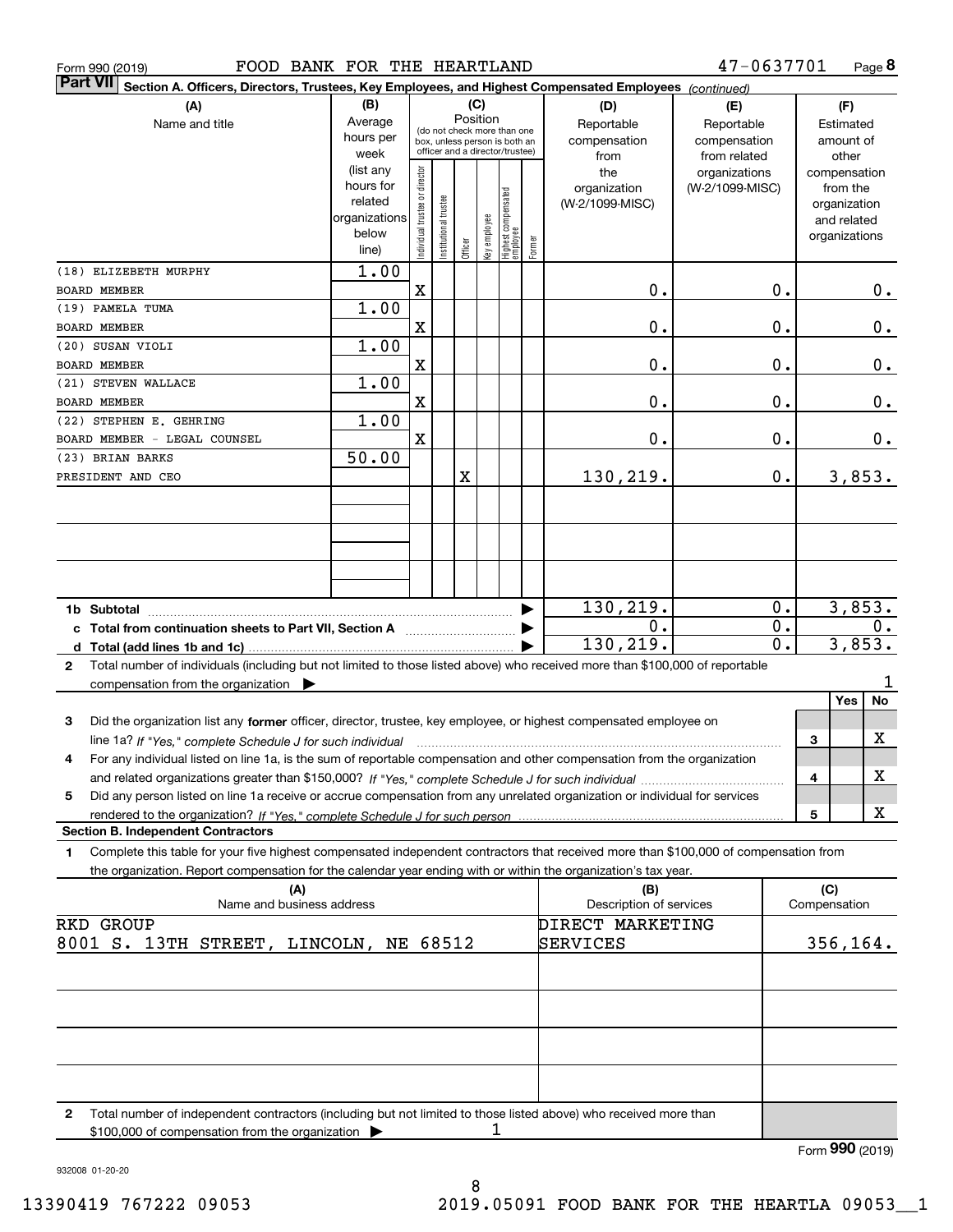|                                                           |                  | Form 990 (2019)                                                                                                        |                | FOOD BANK FOR THE HEARTLAND |                      |                                                           | 47-0637701                                        | Page 9                                                          |
|-----------------------------------------------------------|------------------|------------------------------------------------------------------------------------------------------------------------|----------------|-----------------------------|----------------------|-----------------------------------------------------------|---------------------------------------------------|-----------------------------------------------------------------|
|                                                           | <b>Part VIII</b> | <b>Statement of Revenue</b>                                                                                            |                |                             |                      |                                                           |                                                   |                                                                 |
|                                                           |                  | Check if Schedule O contains a response or note to any line in this Part VIII                                          |                |                             |                      |                                                           |                                                   |                                                                 |
|                                                           |                  |                                                                                                                        |                |                             | (A)<br>Total revenue | $\overline{(B)}$<br>Related or exempt<br>function revenue | $\overline{(C)}$<br>Unrelated<br>business revenue | (D)<br>Revenue excluded<br>from tax under<br>sections 512 - 514 |
|                                                           |                  | 1 a Federated campaigns                                                                                                | 1a             |                             |                      |                                                           |                                                   |                                                                 |
|                                                           | b                | Membership dues                                                                                                        | 1 <sub>b</sub> |                             |                      |                                                           |                                                   |                                                                 |
|                                                           | c                | Fundraising events                                                                                                     | 1 <sub>c</sub> |                             |                      |                                                           |                                                   |                                                                 |
|                                                           |                  | d Related organizations                                                                                                | 1 <sub>d</sub> |                             |                      |                                                           |                                                   |                                                                 |
|                                                           |                  | Government grants (contributions)                                                                                      | 1e             | 11, 261, 517.               |                      |                                                           |                                                   |                                                                 |
|                                                           |                  | All other contributions, gifts, grants, and                                                                            |                |                             |                      |                                                           |                                                   |                                                                 |
|                                                           |                  | similar amounts not included above                                                                                     | 1f             | 29,059,384.                 |                      |                                                           |                                                   |                                                                 |
| Contributions, Gifts, Grants<br>and Other Similar Amounts |                  | Noncash contributions included in lines 1a-1f                                                                          | $1g$ \$        | 15,993,653.                 |                      |                                                           |                                                   |                                                                 |
|                                                           |                  |                                                                                                                        |                |                             | 40,320,901.          |                                                           |                                                   |                                                                 |
|                                                           |                  |                                                                                                                        |                | <b>Business Code</b>        |                      |                                                           |                                                   |                                                                 |
|                                                           | 2a               | PURCHASED PRODUCT                                                                                                      |                | 424000                      | 422,102.             | 422,102.                                                  |                                                   |                                                                 |
| Program Service<br>Revenue                                | b                | AGENCY HANDLING FEES                                                                                                   |                | 493000                      | 287,630.             | 287,630.                                                  |                                                   |                                                                 |
|                                                           | с                | <u> 1980 - Johann Barbara, martxa alemaniar a</u>                                                                      |                |                             |                      |                                                           |                                                   |                                                                 |
|                                                           | d                | <u> 1989 - Johann Stein, marwolaethau a bhann an t-Albann an t-Albann an t-Albann an t-Albann an t-Albann an t-Alb</u> |                |                             |                      |                                                           |                                                   |                                                                 |
|                                                           |                  |                                                                                                                        |                |                             |                      |                                                           |                                                   |                                                                 |
|                                                           |                  | f All other program service revenue                                                                                    |                |                             |                      |                                                           |                                                   |                                                                 |
|                                                           |                  |                                                                                                                        |                | ▶                           | 709,732.             |                                                           |                                                   |                                                                 |
|                                                           | 3                | Investment income (including dividends, interest, and                                                                  |                |                             |                      |                                                           |                                                   |                                                                 |
|                                                           |                  |                                                                                                                        |                |                             | 85,910.              |                                                           |                                                   | 85,910.                                                         |
|                                                           | 4                | Income from investment of tax-exempt bond proceeds                                                                     |                |                             |                      |                                                           |                                                   |                                                                 |
|                                                           | 5                |                                                                                                                        |                |                             |                      |                                                           |                                                   |                                                                 |
|                                                           |                  |                                                                                                                        | (i) Real       | (ii) Personal               |                      |                                                           |                                                   |                                                                 |
|                                                           | 6а               | Gross rents<br>6a<br>.                                                                                                 |                |                             |                      |                                                           |                                                   |                                                                 |
|                                                           | b                | 6b<br>Less: rental expenses                                                                                            |                |                             |                      |                                                           |                                                   |                                                                 |
|                                                           | c                | 6c<br>Rental income or (loss)                                                                                          |                |                             |                      |                                                           |                                                   |                                                                 |
|                                                           |                  | d Net rental income or (loss)                                                                                          |                |                             |                      |                                                           |                                                   |                                                                 |
|                                                           |                  | 7 a Gross amount from sales of                                                                                         | (i) Securities | (ii) Other                  |                      |                                                           |                                                   |                                                                 |
|                                                           |                  | assets other than inventory<br>7a                                                                                      | 19,928.        |                             |                      |                                                           |                                                   |                                                                 |
|                                                           |                  | <b>b</b> Less: cost or other basis                                                                                     |                |                             |                      |                                                           |                                                   |                                                                 |
|                                                           |                  | 7b<br>and sales expenses                                                                                               |                | 0.                          |                      |                                                           |                                                   |                                                                 |
| evenue                                                    |                  | 7c<br>c Gain or (loss)                                                                                                 | 19,928.        |                             |                      |                                                           |                                                   |                                                                 |
| œ                                                         |                  |                                                                                                                        |                |                             | 19,928.              | 19,928.                                                   |                                                   |                                                                 |
| Other                                                     |                  | 8 a Gross income from fundraising events (not                                                                          |                |                             |                      |                                                           |                                                   |                                                                 |
|                                                           |                  | including \$<br><u>of</u> of                                                                                           |                |                             |                      |                                                           |                                                   |                                                                 |
|                                                           |                  | contributions reported on line 1c). See                                                                                |                |                             |                      |                                                           |                                                   |                                                                 |
|                                                           |                  |                                                                                                                        |                | 445,631.<br>  8a            |                      |                                                           |                                                   |                                                                 |
|                                                           |                  | <b>b</b> Less: direct expenses <i>manually contained</i>                                                               |                | 70,193.<br>8b               |                      |                                                           |                                                   |                                                                 |
|                                                           |                  |                                                                                                                        |                |                             | 375,438.             |                                                           |                                                   | 375,438.                                                        |
|                                                           |                  | 9 a Gross income from gaming activities. See                                                                           |                |                             |                      |                                                           |                                                   |                                                                 |
|                                                           |                  |                                                                                                                        |                | 9a                          |                      |                                                           |                                                   |                                                                 |
|                                                           |                  | <b>b</b> Less: direct expenses <b>manually</b>                                                                         |                | 9 <sub>b</sub>              |                      |                                                           |                                                   |                                                                 |
|                                                           |                  | c Net income or (loss) from gaming activities _______________                                                          |                |                             |                      |                                                           |                                                   |                                                                 |
|                                                           |                  | 10 a Gross sales of inventory, less returns                                                                            |                |                             |                      |                                                           |                                                   |                                                                 |
|                                                           |                  |                                                                                                                        |                | 10a                         |                      |                                                           |                                                   |                                                                 |
|                                                           |                  | <b>b</b> Less: cost of goods sold                                                                                      |                | 10 <sub>b</sub>             |                      |                                                           |                                                   |                                                                 |
|                                                           |                  | c Net income or (loss) from sales of inventory                                                                         |                |                             |                      |                                                           |                                                   |                                                                 |
|                                                           |                  |                                                                                                                        |                | <b>Business Code</b>        |                      |                                                           |                                                   |                                                                 |
|                                                           | 11 a             | <u> 1989 - Johann Barn, mars ann an t-Amhain ann an t-Amhain an t-Amhain an t-Amhain an t-Amhain an t-Amhain an t-</u> |                |                             |                      |                                                           |                                                   |                                                                 |
| Revenue                                                   | b                |                                                                                                                        |                |                             |                      |                                                           |                                                   |                                                                 |
|                                                           | с                | the contract of the contract of the contract of the contract of the contract of                                        |                |                             |                      |                                                           |                                                   |                                                                 |
| Miscellaneous                                             |                  |                                                                                                                        |                |                             |                      |                                                           |                                                   |                                                                 |
|                                                           |                  |                                                                                                                        |                | ▶                           |                      |                                                           |                                                   |                                                                 |
|                                                           | 12               |                                                                                                                        |                |                             | 41, 511, 909.        | 729,660.                                                  | 0.                                                | 461,348.                                                        |
|                                                           | 932009 01-20-20  |                                                                                                                        |                |                             |                      |                                                           |                                                   | Form 990 (2019)                                                 |

9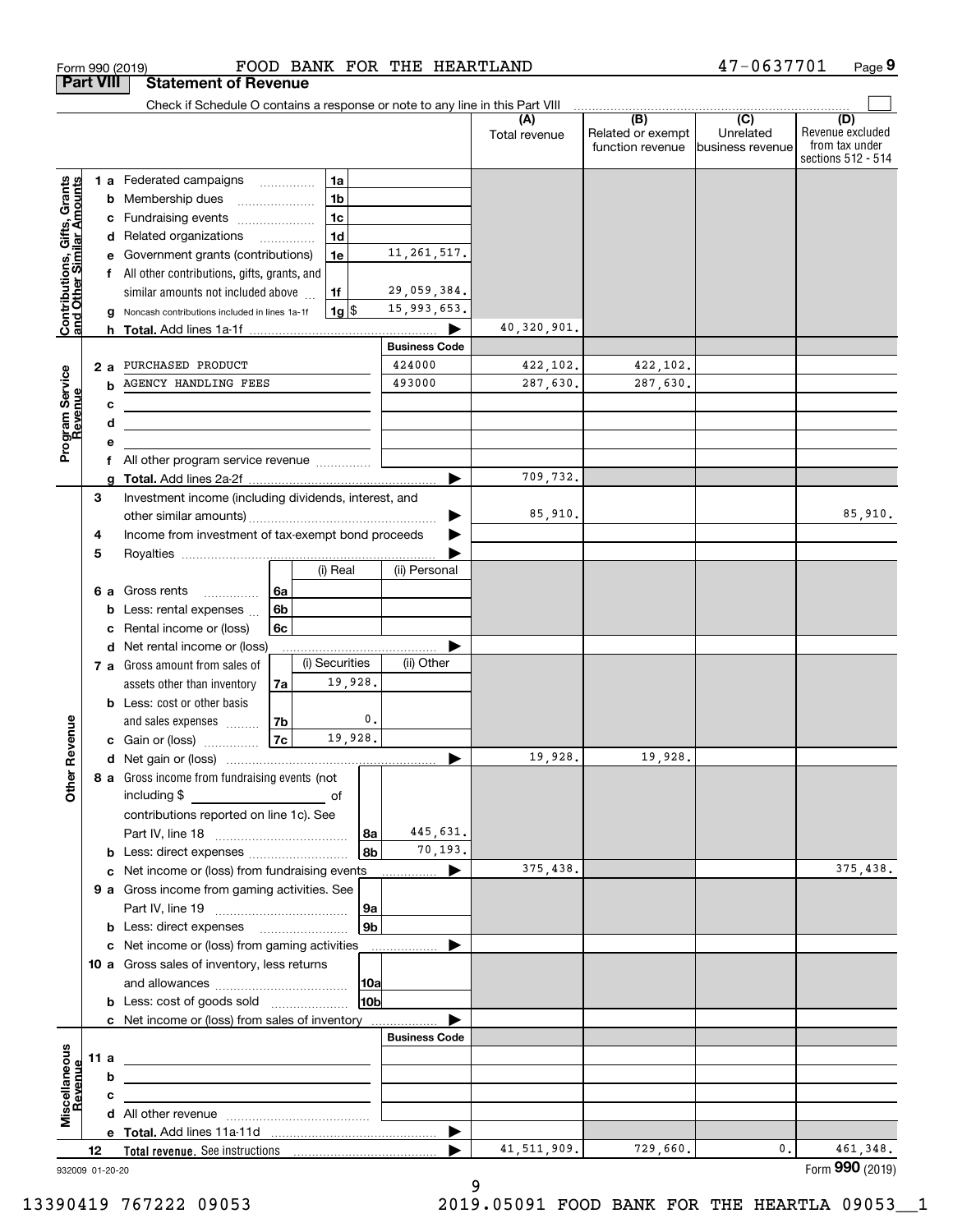Form 990 (2019) Page **Part IX Statement of Functional Expenses** FOOD BANK FOR THE HEARTLAND 47-0637701

*Section 501(c)(3) and 501(c)(4) organizations must complete all columns. All other organizations must complete column (A).*

|                  | Do not include amounts reported on lines 6b,<br>7b, 8b, 9b, and 10b of Part VIII.                        | (A)<br>Total expenses | (B)<br>Program service<br>expenses | $\overline{C}$<br>Management and<br>general expenses | (D)<br>Fundraising<br>expenses |
|------------------|----------------------------------------------------------------------------------------------------------|-----------------------|------------------------------------|------------------------------------------------------|--------------------------------|
| 1                | Grants and other assistance to domestic organizations                                                    |                       |                                    |                                                      |                                |
|                  | and domestic governments. See Part IV, line 21                                                           |                       |                                    |                                                      |                                |
| 2                | Grants and other assistance to domestic                                                                  |                       |                                    |                                                      |                                |
|                  | individuals. See Part IV, line 22                                                                        |                       |                                    |                                                      |                                |
| 3                | Grants and other assistance to foreign                                                                   |                       |                                    |                                                      |                                |
|                  | organizations, foreign governments, and foreign                                                          |                       |                                    |                                                      |                                |
|                  | individuals. See Part IV, lines 15 and 16                                                                |                       |                                    |                                                      |                                |
| 4                | Benefits paid to or for members                                                                          |                       |                                    |                                                      |                                |
| 5                | Compensation of current officers, directors,                                                             |                       |                                    |                                                      |                                |
|                  | trustees, and key employees                                                                              | 134,073.              | 105, 917.                          | 21,452.                                              | 6,704.                         |
| 6                | Compensation not included above to disqualified                                                          |                       |                                    |                                                      |                                |
|                  | persons (as defined under section 4958(f)(1)) and                                                        |                       |                                    |                                                      |                                |
|                  | persons described in section 4958(c)(3)(B)                                                               |                       |                                    |                                                      |                                |
| 7                |                                                                                                          | 2,513,956.            | 1,986,026.                         | 402,232.                                             | 125,698.                       |
| 8                | Pension plan accruals and contributions (include                                                         |                       |                                    |                                                      |                                |
|                  | section 401(k) and 403(b) employer contributions)                                                        |                       |                                    |                                                      |                                |
| 9                |                                                                                                          | 598,902.              | 473,132.                           | 95,825.                                              | 29,945.<br>9,522.              |
| 10               |                                                                                                          | 190, 433.             | 150, 442.                          | 30,469.                                              |                                |
| 11               | Fees for services (nonemployees):                                                                        |                       |                                    |                                                      |                                |
| a                |                                                                                                          |                       |                                    |                                                      |                                |
| b                |                                                                                                          |                       |                                    |                                                      |                                |
| c                |                                                                                                          |                       |                                    |                                                      |                                |
| d                |                                                                                                          |                       |                                    |                                                      |                                |
| е<br>f           | Professional fundraising services. See Part IV, line 17                                                  |                       |                                    |                                                      |                                |
| $\mathbf{q}$     | Investment management fees<br>Other. (If line 11g amount exceeds 10% of line 25,                         |                       |                                    |                                                      |                                |
|                  | column (A) amount, list line 11g expenses on Sch 0.)                                                     | 257,030.              | 185, 379.                          | 59,920.                                              | 11,731.                        |
| 12 <sup>12</sup> |                                                                                                          |                       |                                    |                                                      |                                |
| 13               |                                                                                                          |                       |                                    |                                                      |                                |
| 14               |                                                                                                          |                       |                                    |                                                      |                                |
| 15               |                                                                                                          |                       |                                    |                                                      |                                |
| 16               |                                                                                                          |                       |                                    |                                                      |                                |
| 17               | Travel                                                                                                   |                       |                                    |                                                      |                                |
| 18               | Payments of travel or entertainment expenses                                                             |                       |                                    |                                                      |                                |
|                  | for any federal, state, or local public officials                                                        |                       |                                    |                                                      |                                |
| 19               | Conferences, conventions, and meetings                                                                   | 46,580.               | 36,798.                            | 7,453.                                               | 2,329.                         |
| 20               | Interest                                                                                                 |                       |                                    |                                                      |                                |
| 21               |                                                                                                          |                       |                                    |                                                      |                                |
| 22               | Depreciation, depletion, and amortization                                                                | 412,898.              | 383,995.                           | 20,645.                                              | 8,258.                         |
| 23               | Insurance                                                                                                | 108, 523.             | 85,733.                            | 17,364.                                              | 5,426.                         |
| 24               | Other expenses. Itemize expenses not covered                                                             |                       |                                    |                                                      |                                |
|                  | above (List miscellaneous expenses on line 24e. If<br>line 24e amount exceeds 10% of line 25, column (A) |                       |                                    |                                                      |                                |
|                  | amount, list line 24e expenses on Schedule 0.)                                                           |                       |                                    |                                                      |                                |
| a                | FOOD DISTRIBUTED TO AGE                                                                                  | 26, 433, 559.         | 26, 433, 559.                      |                                                      |                                |
| b                | <b>BACK PACK</b>                                                                                         | 1,742,811.            | 1,742,811.                         |                                                      |                                |
| c                | PUBLIC RELATIONS                                                                                         | 658,798.              | 291,596.                           |                                                      | 367, 202.                      |
| d                | VEHICLE EXPENSE                                                                                          | 412, 240.             | 325,669.                           | 65,959.                                              | 20,612.                        |
|                  | e All other expenses                                                                                     | 1,684,960.            | 1,615,758.                         | 56,247.                                              | 12,955.                        |
| 25               | Total functional expenses. Add lines 1 through 24e                                                       | 35, 194, 763.         | 33,816,815.                        | 777,566.                                             | 600, 382.                      |
| 26               | Joint costs. Complete this line only if the organization                                                 |                       |                                    |                                                      |                                |
|                  | reported in column (B) joint costs from a combined                                                       |                       |                                    |                                                      |                                |
|                  | educational campaign and fundraising solicitation.                                                       |                       |                                    |                                                      |                                |
|                  | Check here $\blacktriangleright$<br>if following SOP 98-2 (ASC 958-720)                                  |                       |                                    |                                                      | Form 990 (2019)                |
|                  | 932010 01-20-20                                                                                          |                       |                                    |                                                      |                                |

10

13390419 767222 09053 2019.05091 FOOD BANK FOR THE HEARTLA 09053\_\_1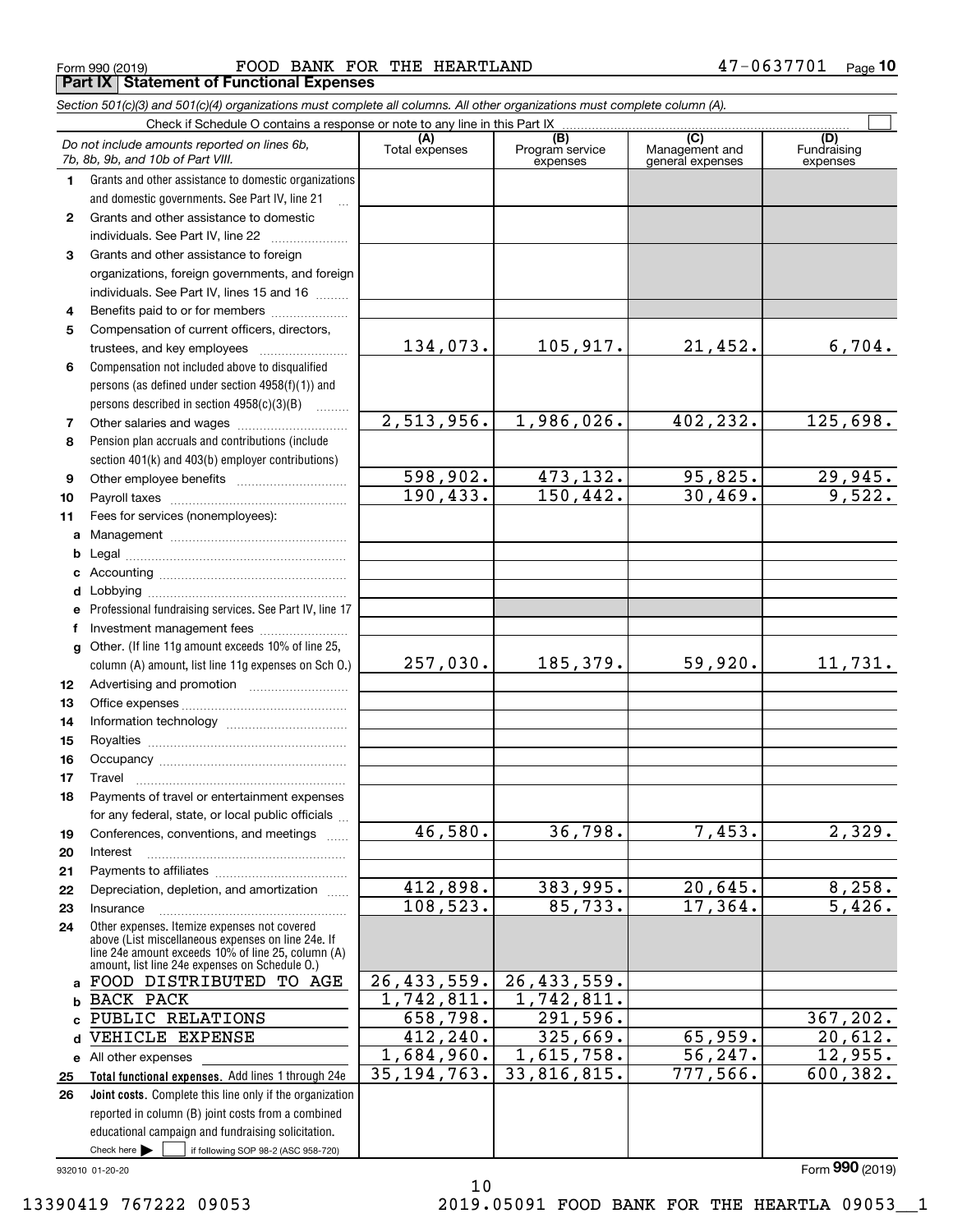# 11

 $12,545,659.$   $32$  18,759,858. 14,033,531. 20,809,459.

| FOOD BANK FOR THE HEARTLAND<br>(019)                                          |                          |                | 47-0637701<br>Page 11 |
|-------------------------------------------------------------------------------|--------------------------|----------------|-----------------------|
| <b>Balance Sheet</b>                                                          |                          |                |                       |
| Check if Schedule O contains a response or note to any line in this Part X    |                          |                |                       |
|                                                                               | (A)<br>Beginning of year |                | (B)<br>End of year    |
| Cash - non-interest-bearing                                                   | 2,034,868.               |                | 7,192,696.            |
|                                                                               | 629,509.                 | $\overline{2}$ | 605,693.              |
|                                                                               | 19,000.                  | 3              | 1,085,456.            |
| Accounts receivable, net                                                      | 533,716.                 | 4              | 1,414,875.            |
| Loans and other receivables from any current or former officer, director,     |                          |                |                       |
| trustee, key employee, creator or founder, substantial contributor, or 35%    |                          |                |                       |
| controlled entity or family member of any of these persons                    |                          | 5              |                       |
| Loans and other receivables from other disqualified persons (as defined       |                          |                |                       |
| under section $4958(f)(1)$ , and persons described in section $4958(c)(3)(B)$ |                          | 6              |                       |
| Notes and loans receivable, net                                               |                          |                |                       |

|                   | 3              |                                                                                                                                                                                                                                |  |                         | 19,000.       | $\mathbf 3$             | 1,085,456.  |
|-------------------|----------------|--------------------------------------------------------------------------------------------------------------------------------------------------------------------------------------------------------------------------------|--|-------------------------|---------------|-------------------------|-------------|
|                   | 4              |                                                                                                                                                                                                                                |  |                         | 533,716.      | $\overline{\mathbf{4}}$ | 1,414,875.  |
|                   | 5              | Loans and other receivables from any current or former officer, director,                                                                                                                                                      |  |                         |               |                         |             |
|                   |                | trustee, key employee, creator or founder, substantial contributor, or 35%                                                                                                                                                     |  |                         |               |                         |             |
|                   |                | controlled entity or family member of any of these persons                                                                                                                                                                     |  | 5                       |               |                         |             |
|                   | 6              | Loans and other receivables from other disqualified persons (as defined                                                                                                                                                        |  |                         |               |                         |             |
|                   |                | under section $4958(f)(1)$ , and persons described in section $4958(c)(3)(B)$                                                                                                                                                  |  | 6                       |               |                         |             |
|                   | $\overline{7}$ |                                                                                                                                                                                                                                |  | $\overline{\mathbf{r}}$ |               |                         |             |
| Assets            | 8              |                                                                                                                                                                                                                                |  |                         | 1,784,610.    | 8                       | 1,787,381.  |
|                   | 9              | Prepaid expenses and deferred charges                                                                                                                                                                                          |  |                         | 116,055.      | 9                       | 80,770.     |
|                   |                | <b>10a</b> Land, buildings, and equipment: cost or other                                                                                                                                                                       |  |                         |               |                         |             |
|                   |                | basis. Complete Part VI of Schedule D  10a                                                                                                                                                                                     |  | 9,095,293.              |               |                         |             |
|                   |                | <b>b</b> Less: accumulated depreciation $\frac{10b}{3,116}$ , 634.                                                                                                                                                             |  |                         | 6,032,386.    | 10 <sub>c</sub>         | 5,978,659.  |
|                   | 11             |                                                                                                                                                                                                                                |  |                         |               | 11                      |             |
|                   | 12             |                                                                                                                                                                                                                                |  |                         |               | 12                      |             |
|                   | 13             |                                                                                                                                                                                                                                |  |                         | 2,751,747.    | 13                      | 2,534,444.  |
|                   | 14             |                                                                                                                                                                                                                                |  |                         | 14            |                         |             |
|                   | 15             |                                                                                                                                                                                                                                |  |                         | 131,640.      | 15                      | 129,485.    |
|                   | 16             |                                                                                                                                                                                                                                |  |                         | 14,033,531.   | 16                      | 20,809,459. |
|                   | 17             |                                                                                                                                                                                                                                |  |                         | 525,974.      | 17                      | 794,941.    |
|                   | 18             |                                                                                                                                                                                                                                |  |                         |               | 18                      |             |
|                   | 19             | Deferred revenue manual contracts and contracts are all the contracts and contracts are contracted and contracts are contracted and contract are contracted and contract are contracted and contract are contracted and contra |  | 833,505.                | 19            | 652,029.                |             |
|                   | 20             |                                                                                                                                                                                                                                |  | 20                      |               |                         |             |
|                   | 21             | Escrow or custodial account liability. Complete Part IV of Schedule D                                                                                                                                                          |  | 21                      |               |                         |             |
|                   | 22             | Loans and other payables to any current or former officer, director,                                                                                                                                                           |  |                         |               |                         |             |
| Liabilities       |                | trustee, key employee, creator or founder, substantial contributor, or 35%                                                                                                                                                     |  |                         |               |                         |             |
|                   |                | controlled entity or family member of any of these persons                                                                                                                                                                     |  |                         |               | 22                      |             |
|                   | 23             | Secured mortgages and notes payable to unrelated third parties                                                                                                                                                                 |  |                         |               | 23                      |             |
|                   | 24             |                                                                                                                                                                                                                                |  |                         |               | 24                      |             |
|                   | 25             | Other liabilities (including federal income tax, payables to related third                                                                                                                                                     |  |                         |               |                         |             |
|                   |                | parties, and other liabilities not included on lines 17-24). Complete Part X                                                                                                                                                   |  |                         |               |                         |             |
|                   |                | of Schedule D                                                                                                                                                                                                                  |  |                         | 128,393.      | 25                      | 602,631.    |
|                   | 26             | Total liabilities. Add lines 17 through 25                                                                                                                                                                                     |  |                         | 1,487,872.    | 26                      | 2,049,601.  |
|                   |                | Organizations that follow FASB ASC 958, check here $\blacktriangleright \lfloor X \rfloor$                                                                                                                                     |  |                         |               |                         |             |
|                   |                | and complete lines 27, 28, 32, and 33.                                                                                                                                                                                         |  |                         |               |                         |             |
|                   | 27             | Net assets without donor restrictions                                                                                                                                                                                          |  |                         | 11, 139, 328. | 27                      | 17,814,137. |
|                   | 28             |                                                                                                                                                                                                                                |  |                         | 1,406,331.    | 28                      | 945,721.    |
| or Fund Balances  |                | Organizations that do not follow FASB ASC 958, check here $\;\blacktriangleright\;\sqsubseteq\;$                                                                                                                               |  |                         |               |                         |             |
|                   |                | and complete lines 29 through 33.                                                                                                                                                                                              |  |                         |               |                         |             |
|                   | 29             |                                                                                                                                                                                                                                |  |                         |               | 29                      |             |
|                   | 30             | Paid-in or capital surplus, or land, building, or equipment fund                                                                                                                                                               |  |                         |               | 30                      |             |
| <b>Net Assets</b> | 31             | Retained earnings, endowment, accumulated income, or other funds                                                                                                                                                               |  |                         | 12,545,659.   | 31                      | 18,759,858. |
|                   | 32             |                                                                                                                                                                                                                                |  |                         |               | 32                      |             |

Total liabilities and net assets/fund balances

Form 990 (2019)

**12**

Form (2019) **990**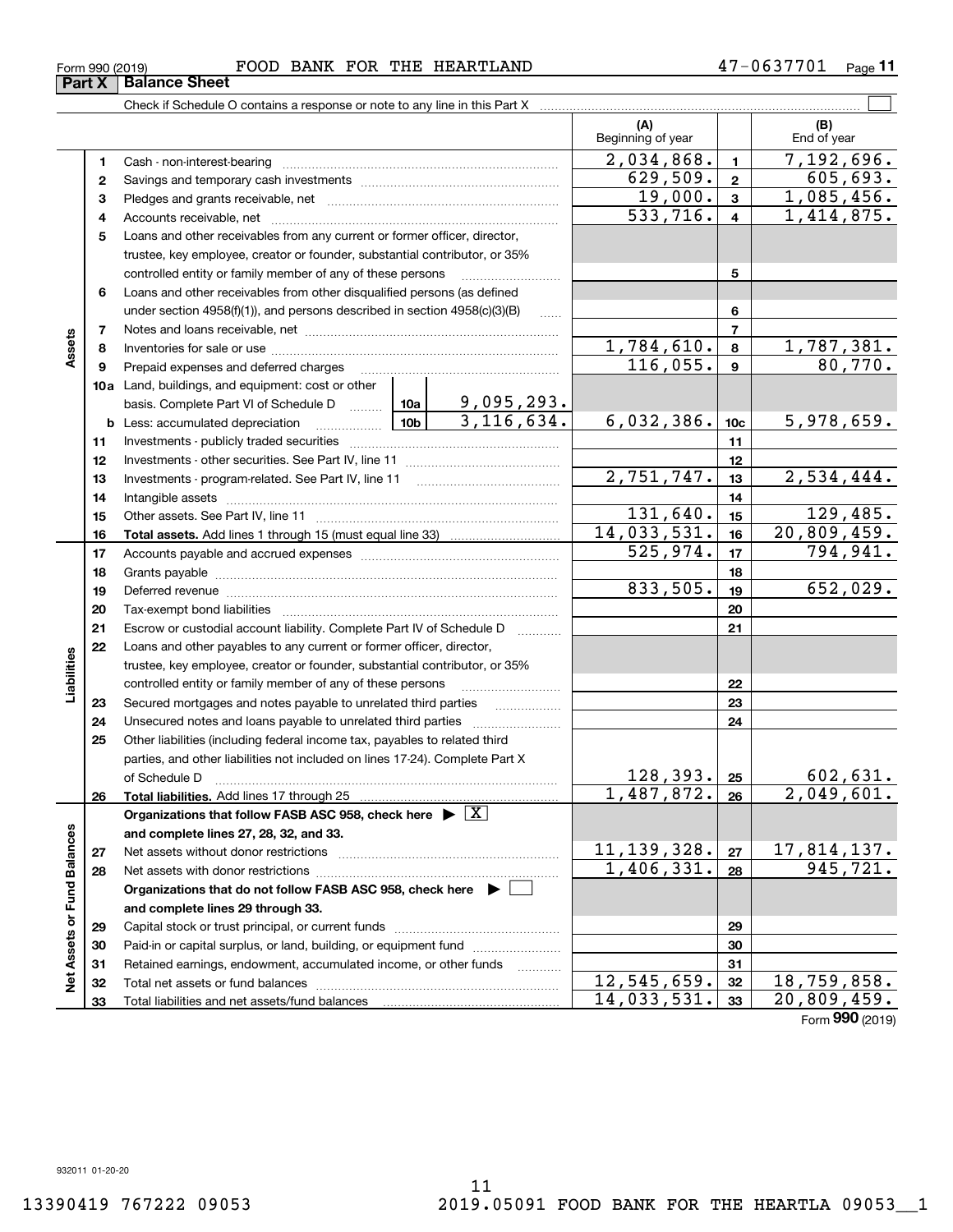|    | FOOD BANK FOR THE HEARTLAND<br>Form 990 (2019)                                                                                  |                | 47-0637701     |             | Page 12 |
|----|---------------------------------------------------------------------------------------------------------------------------------|----------------|----------------|-------------|---------|
|    | Part XI<br><b>Reconciliation of Net Assets</b>                                                                                  |                |                |             |         |
|    |                                                                                                                                 |                |                |             |         |
|    |                                                                                                                                 |                |                |             |         |
| 1  |                                                                                                                                 | $\mathbf{1}$   | 41,511,909.    |             |         |
| 2  |                                                                                                                                 | $\overline{2}$ | 35, 194, 763.  |             |         |
| 3  | Revenue less expenses. Subtract line 2 from line 1                                                                              | 3              | 6,317,146.     |             |         |
| 4  |                                                                                                                                 |                | 12,545,659.    |             |         |
| 5  |                                                                                                                                 | 5              | $-102,947.$    |             |         |
| 6  |                                                                                                                                 | 6              |                |             |         |
| 7  |                                                                                                                                 | $\overline{7}$ |                |             |         |
| 8  | Prior period adjustments www.communication.communication.com/news/communication.com/news/communication.com/news/                | 8              |                |             |         |
| 9  | Other changes in net assets or fund balances (explain on Schedule O)                                                            | 9              |                |             | 0.      |
| 10 | Net assets or fund balances at end of year. Combine lines 3 through 9 (must equal Part X, line 32,                              |                |                |             |         |
|    |                                                                                                                                 | 10             | 18,759,858.    |             |         |
|    | Part XII Financial Statements and Reporting                                                                                     |                |                |             |         |
|    |                                                                                                                                 |                |                |             |         |
|    |                                                                                                                                 |                |                | Yes         | No      |
| 1. | $\boxed{\text{X}}$ Accrual<br>Accounting method used to prepare the Form 990: <u>June</u> Cash<br>Other                         |                |                |             |         |
|    | If the organization changed its method of accounting from a prior year or checked "Other," explain in Schedule O.               |                |                |             |         |
|    | 2a Were the organization's financial statements compiled or reviewed by an independent accountant?                              |                | 2a             |             | х       |
|    | If "Yes," check a box below to indicate whether the financial statements for the year were compiled or reviewed on a            |                |                |             |         |
|    | separate basis, consolidated basis, or both:                                                                                    |                |                |             |         |
|    | Separate basis<br>Consolidated basis<br>Both consolidated and separate basis                                                    |                |                |             |         |
|    | b Were the organization's financial statements audited by an independent accountant?                                            |                | 2 <sub>b</sub> | Χ           |         |
|    | If "Yes," check a box below to indicate whether the financial statements for the year were audited on a separate basis,         |                |                |             |         |
|    | consolidated basis, or both:                                                                                                    |                |                |             |         |
|    | $\lfloor x \rfloor$ Separate basis<br>Consolidated basis<br>Both consolidated and separate basis                                |                |                |             |         |
|    | c If "Yes" to line 2a or 2b, does the organization have a committee that assumes responsibility for oversight of the audit,     |                |                |             |         |
|    |                                                                                                                                 |                | 2c             | $\mathbf X$ |         |
|    | If the organization changed either its oversight process or selection process during the tax year, explain on Schedule O.       |                |                |             |         |
|    | 3a As a result of a federal award, was the organization required to undergo an audit or audits as set forth in the Single Audit |                |                |             |         |
|    |                                                                                                                                 |                | 3a             | Χ           |         |
|    | b If "Yes," did the organization undergo the required audit or audits? If the organization did not undergo the required audit   |                |                |             |         |
|    |                                                                                                                                 |                | 3b             | х           |         |
|    |                                                                                                                                 |                |                | nnn         |         |

Form (2019) **990**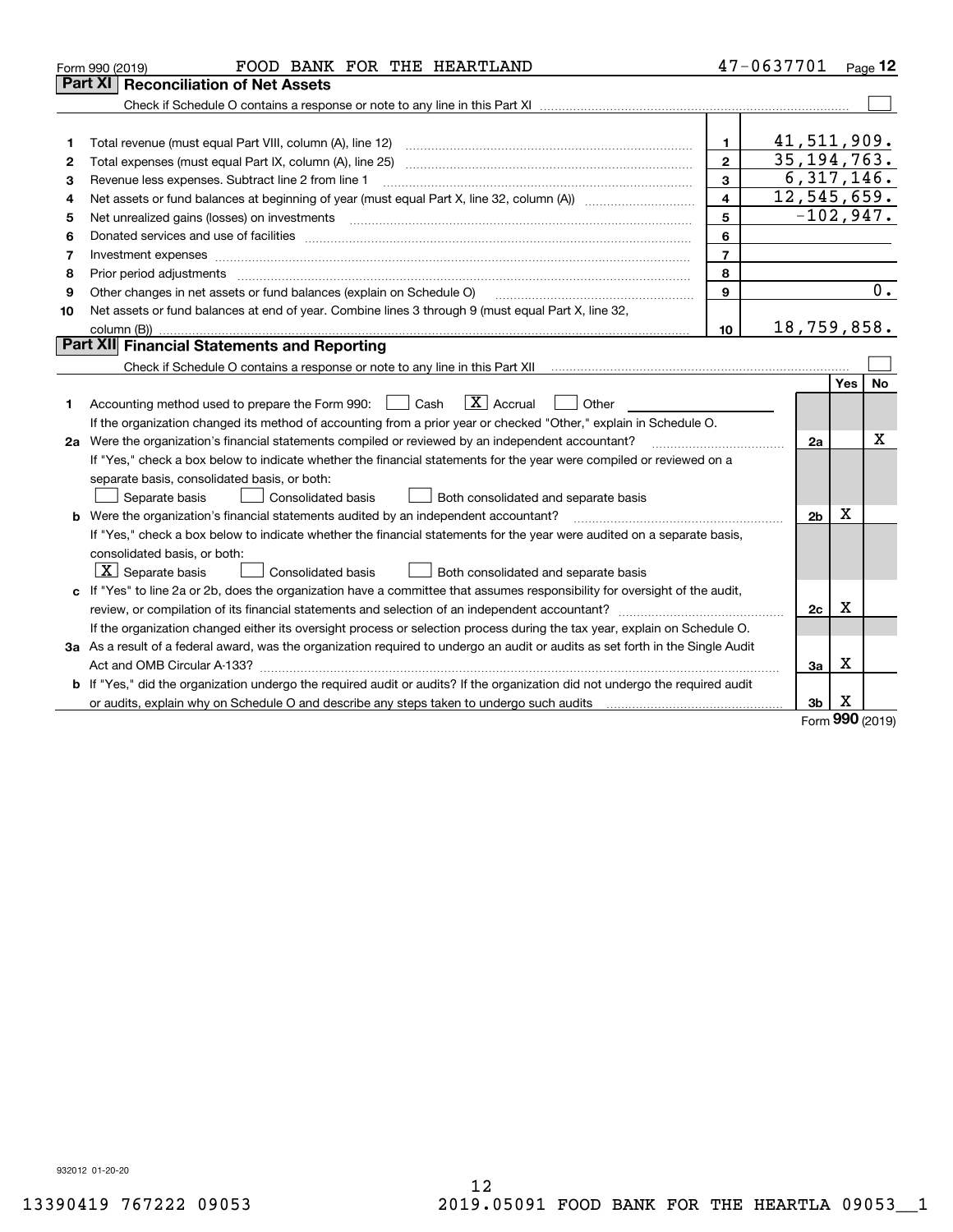| <b>SCHEDULE A</b> |
|-------------------|
|-------------------|

Department of the Treasury Internal Revenue Service

**(Form 990 or 990-EZ)**

# **Public Charity Status and Public Support**

**Complete if the organization is a section 501(c)(3) organization or a section 4947(a)(1) nonexempt charitable trust. | Attach to Form 990 or Form 990-EZ.** 

| <b>P</b> AUGUI IV I VIIII 330 VI I VIIII 330-LL.                         |  |
|--------------------------------------------------------------------------|--|
| ► Go to www.irs.gov/Form990 for instructions and the latest information. |  |
|                                                                          |  |

| <b>Inspection</b>                                 |  |
|---------------------------------------------------|--|
| Ford Louis Library (1995) and Library and Library |  |

OMB No. 1545-0047

**Open to Public**

**2019**

|       |                                                                                                                                            | Name of the organization                                                                                                                      |          |                                                        |                             |                                 |                                                      |  | <b>Employer identification number</b>              |  |  |  |
|-------|--------------------------------------------------------------------------------------------------------------------------------------------|-----------------------------------------------------------------------------------------------------------------------------------------------|----------|--------------------------------------------------------|-----------------------------|---------------------------------|------------------------------------------------------|--|----------------------------------------------------|--|--|--|
|       |                                                                                                                                            |                                                                                                                                               |          | FOOD BANK FOR THE HEARTLAND                            |                             |                                 |                                                      |  | 47-0637701                                         |  |  |  |
|       | Part I                                                                                                                                     | Reason for Public Charity Status (All organizations must complete this part.) See instructions.                                               |          |                                                        |                             |                                 |                                                      |  |                                                    |  |  |  |
|       |                                                                                                                                            | The organization is not a private foundation because it is: (For lines 1 through 12, check only one box.)                                     |          |                                                        |                             |                                 |                                                      |  |                                                    |  |  |  |
| 1     |                                                                                                                                            | A church, convention of churches, or association of churches described in section 170(b)(1)(A)(i).                                            |          |                                                        |                             |                                 |                                                      |  |                                                    |  |  |  |
| 2     | A school described in section 170(b)(1)(A)(ii). (Attach Schedule E (Form 990 or 990-EZ).)                                                  |                                                                                                                                               |          |                                                        |                             |                                 |                                                      |  |                                                    |  |  |  |
| з     | A hospital or a cooperative hospital service organization described in section 170(b)(1)(A)(iii).                                          |                                                                                                                                               |          |                                                        |                             |                                 |                                                      |  |                                                    |  |  |  |
| 4     | A medical research organization operated in conjunction with a hospital described in section 170(b)(1)(A)(iii). Enter the hospital's name, |                                                                                                                                               |          |                                                        |                             |                                 |                                                      |  |                                                    |  |  |  |
|       | city, and state:                                                                                                                           |                                                                                                                                               |          |                                                        |                             |                                 |                                                      |  |                                                    |  |  |  |
| 5     | An organization operated for the benefit of a college or university owned or operated by a governmental unit described in                  |                                                                                                                                               |          |                                                        |                             |                                 |                                                      |  |                                                    |  |  |  |
|       | section 170(b)(1)(A)(iv). (Complete Part II.)                                                                                              |                                                                                                                                               |          |                                                        |                             |                                 |                                                      |  |                                                    |  |  |  |
| 6     |                                                                                                                                            | A federal, state, or local government or governmental unit described in section 170(b)(1)(A)(v).                                              |          |                                                        |                             |                                 |                                                      |  |                                                    |  |  |  |
|       | $7 \times$                                                                                                                                 | An organization that normally receives a substantial part of its support from a governmental unit or from the general public described in     |          |                                                        |                             |                                 |                                                      |  |                                                    |  |  |  |
|       |                                                                                                                                            | section 170(b)(1)(A)(vi). (Complete Part II.)                                                                                                 |          |                                                        |                             |                                 |                                                      |  |                                                    |  |  |  |
| 8     |                                                                                                                                            | A community trust described in section 170(b)(1)(A)(vi). (Complete Part II.)                                                                  |          |                                                        |                             |                                 |                                                      |  |                                                    |  |  |  |
| 9     |                                                                                                                                            | An agricultural research organization described in section 170(b)(1)(A)(ix) operated in conjunction with a land-grant college                 |          |                                                        |                             |                                 |                                                      |  |                                                    |  |  |  |
|       |                                                                                                                                            | or university or a non-land-grant college of agriculture (see instructions). Enter the name, city, and state of the college or                |          |                                                        |                             |                                 |                                                      |  |                                                    |  |  |  |
|       |                                                                                                                                            | university:                                                                                                                                   |          |                                                        |                             |                                 |                                                      |  |                                                    |  |  |  |
| 10    |                                                                                                                                            | An organization that normally receives: (1) more than 33 1/3% of its support from contributions, membership fees, and gross receipts from     |          |                                                        |                             |                                 |                                                      |  |                                                    |  |  |  |
|       |                                                                                                                                            | activities related to its exempt functions - subject to certain exceptions, and (2) no more than 33 1/3% of its support from gross investment |          |                                                        |                             |                                 |                                                      |  |                                                    |  |  |  |
|       |                                                                                                                                            | income and unrelated business taxable income (less section 511 tax) from businesses acquired by the organization after June 30, 1975.         |          |                                                        |                             |                                 |                                                      |  |                                                    |  |  |  |
|       |                                                                                                                                            | See section 509(a)(2). (Complete Part III.)                                                                                                   |          |                                                        |                             |                                 |                                                      |  |                                                    |  |  |  |
| 11    |                                                                                                                                            | An organization organized and operated exclusively to test for public safety. See section 509(a)(4).                                          |          |                                                        |                             |                                 |                                                      |  |                                                    |  |  |  |
| 12    |                                                                                                                                            | An organization organized and operated exclusively for the benefit of, to perform the functions of, or to carry out the purposes of one or    |          |                                                        |                             |                                 |                                                      |  |                                                    |  |  |  |
|       |                                                                                                                                            | more publicly supported organizations described in section 509(a)(1) or section 509(a)(2). See section 509(a)(3). Check the box in            |          |                                                        |                             |                                 |                                                      |  |                                                    |  |  |  |
|       |                                                                                                                                            |                                                                                                                                               |          |                                                        |                             |                                 |                                                      |  |                                                    |  |  |  |
|       |                                                                                                                                            | lines 12a through 12d that describes the type of supporting organization and complete lines 12e, 12f, and 12g.                                |          |                                                        |                             |                                 |                                                      |  |                                                    |  |  |  |
| а     |                                                                                                                                            | Type I. A supporting organization operated, supervised, or controlled by its supported organization(s), typically by giving                   |          |                                                        |                             |                                 |                                                      |  |                                                    |  |  |  |
|       |                                                                                                                                            | the supported organization(s) the power to regularly appoint or elect a majority of the directors or trustees of the supporting               |          |                                                        |                             |                                 |                                                      |  |                                                    |  |  |  |
|       |                                                                                                                                            | organization. You must complete Part IV, Sections A and B.                                                                                    |          |                                                        |                             |                                 |                                                      |  |                                                    |  |  |  |
| b     |                                                                                                                                            | Type II. A supporting organization supervised or controlled in connection with its supported organization(s), by having                       |          |                                                        |                             |                                 |                                                      |  |                                                    |  |  |  |
|       |                                                                                                                                            | control or management of the supporting organization vested in the same persons that control or manage the supported                          |          |                                                        |                             |                                 |                                                      |  |                                                    |  |  |  |
|       |                                                                                                                                            | organization(s). You must complete Part IV, Sections A and C.                                                                                 |          |                                                        |                             |                                 |                                                      |  |                                                    |  |  |  |
| с     |                                                                                                                                            | Type III functionally integrated. A supporting organization operated in connection with, and functionally integrated with,                    |          |                                                        |                             |                                 |                                                      |  |                                                    |  |  |  |
|       |                                                                                                                                            | its supported organization(s) (see instructions). You must complete Part IV, Sections A, D, and E.                                            |          |                                                        |                             |                                 |                                                      |  |                                                    |  |  |  |
| d     |                                                                                                                                            | Type III non-functionally integrated. A supporting organization operated in connection with its supported organization(s)                     |          |                                                        |                             |                                 |                                                      |  |                                                    |  |  |  |
|       |                                                                                                                                            | that is not functionally integrated. The organization generally must satisfy a distribution requirement and an attentiveness                  |          |                                                        |                             |                                 |                                                      |  |                                                    |  |  |  |
|       |                                                                                                                                            | requirement (see instructions). You must complete Part IV, Sections A and D, and Part V.                                                      |          |                                                        |                             |                                 |                                                      |  |                                                    |  |  |  |
|       |                                                                                                                                            | Check this box if the organization received a written determination from the IRS that it is a Type I, Type II, Type III                       |          |                                                        |                             |                                 |                                                      |  |                                                    |  |  |  |
|       |                                                                                                                                            | functionally integrated, or Type III non-functionally integrated supporting organization.                                                     |          |                                                        |                             |                                 |                                                      |  |                                                    |  |  |  |
|       |                                                                                                                                            | f Enter the number of supported organizations                                                                                                 |          |                                                        |                             |                                 |                                                      |  |                                                    |  |  |  |
|       |                                                                                                                                            | g Provide the following information about the supported organization(s).<br>(i) Name of supported                                             |          |                                                        |                             | (iv) Is the organization listed |                                                      |  |                                                    |  |  |  |
|       |                                                                                                                                            | organization                                                                                                                                  | (ii) EIN | (iii) Type of organization<br>(described on lines 1-10 | in your governing document? |                                 | (v) Amount of monetary<br>support (see instructions) |  | (vi) Amount of other<br>support (see instructions) |  |  |  |
|       |                                                                                                                                            |                                                                                                                                               |          | above (see instructions))                              | Yes                         | No                              |                                                      |  |                                                    |  |  |  |
|       |                                                                                                                                            |                                                                                                                                               |          |                                                        |                             |                                 |                                                      |  |                                                    |  |  |  |
|       |                                                                                                                                            |                                                                                                                                               |          |                                                        |                             |                                 |                                                      |  |                                                    |  |  |  |
|       |                                                                                                                                            |                                                                                                                                               |          |                                                        |                             |                                 |                                                      |  |                                                    |  |  |  |
|       |                                                                                                                                            |                                                                                                                                               |          |                                                        |                             |                                 |                                                      |  |                                                    |  |  |  |
|       |                                                                                                                                            |                                                                                                                                               |          |                                                        |                             |                                 |                                                      |  |                                                    |  |  |  |
|       |                                                                                                                                            |                                                                                                                                               |          |                                                        |                             |                                 |                                                      |  |                                                    |  |  |  |
|       |                                                                                                                                            |                                                                                                                                               |          |                                                        |                             |                                 |                                                      |  |                                                    |  |  |  |
|       |                                                                                                                                            |                                                                                                                                               |          |                                                        |                             |                                 |                                                      |  |                                                    |  |  |  |
|       |                                                                                                                                            |                                                                                                                                               |          |                                                        |                             |                                 |                                                      |  |                                                    |  |  |  |
|       |                                                                                                                                            |                                                                                                                                               |          |                                                        |                             |                                 |                                                      |  |                                                    |  |  |  |
| Total |                                                                                                                                            |                                                                                                                                               |          |                                                        |                             |                                 |                                                      |  |                                                    |  |  |  |
|       |                                                                                                                                            |                                                                                                                                               |          |                                                        |                             |                                 |                                                      |  |                                                    |  |  |  |

LHA For Paperwork Reduction Act Notice, see the Instructions for Form 990 or 990-EZ. 932021 09-25-19 Schedule A (Form 990 or 990-EZ) 2019 13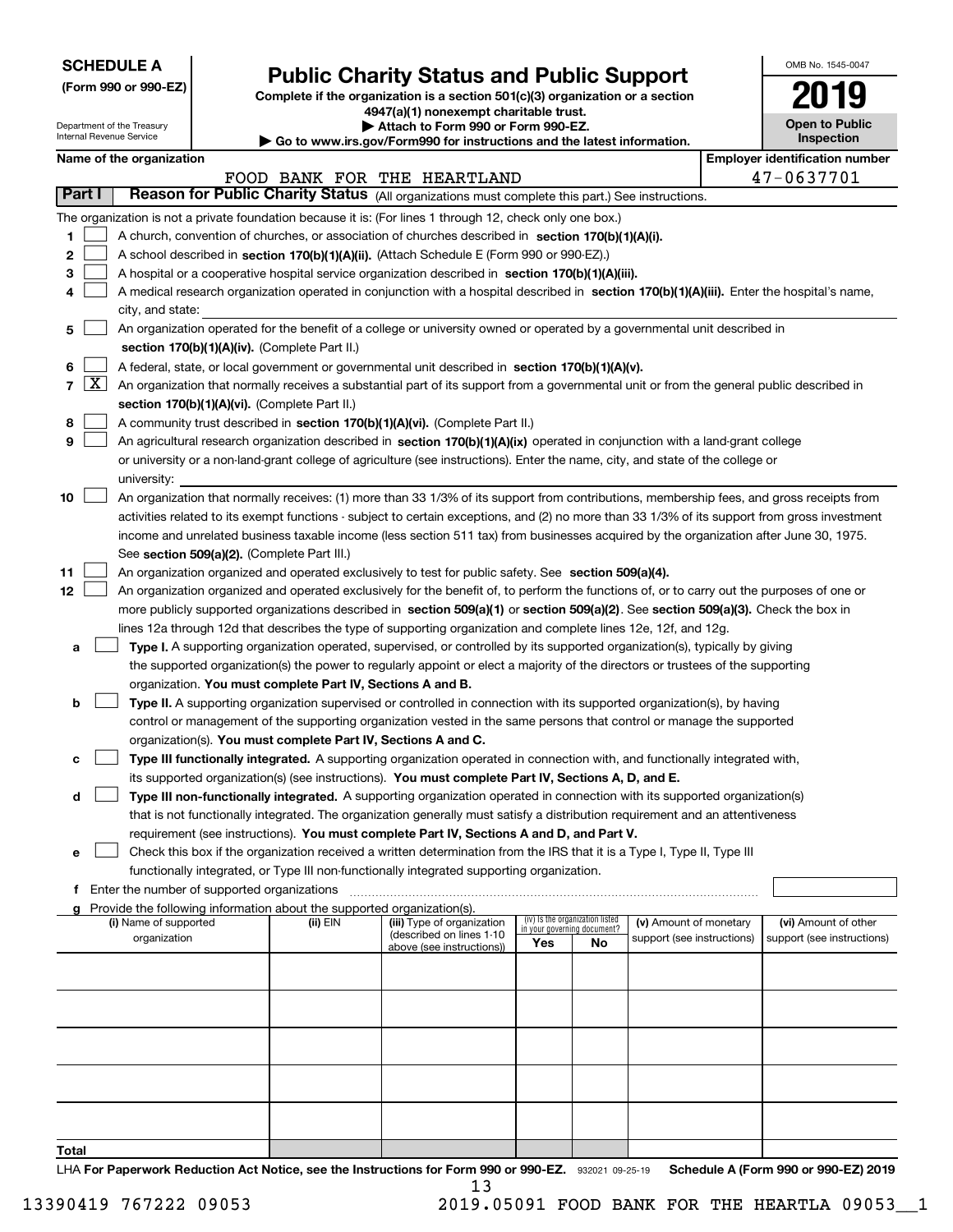## Schedule A (Form 990 or 990-EZ) 2019 Page FOOD BANK FOR THE HEARTLAND 47-0637701

(Complete only if you checked the box on line 5, 7, or 8 of Part I or if the organization failed to qualify under Part III. If the organization **Part II Support Schedule for Organizations Described in Sections 170(b)(1)(A)(iv) and 170(b)(1)(A)(vi)** 

fails to qualify under the tests listed below, please complete Part III.)

|    | <b>Section A. Public Support</b>                                                                                                               |          |            |            |            |          |                                                        |
|----|------------------------------------------------------------------------------------------------------------------------------------------------|----------|------------|------------|------------|----------|--------------------------------------------------------|
|    | Calendar year (or fiscal year beginning in) $\blacktriangleright$                                                                              | (a) 2015 | (b) 2016   | $(c)$ 2017 | $(d)$ 2018 | (e) 2019 | (f) Total                                              |
|    | 1 Gifts, grants, contributions, and                                                                                                            |          |            |            |            |          |                                                        |
|    | membership fees received. (Do not                                                                                                              |          |            |            |            |          |                                                        |
|    | include any "unusual grants.")                                                                                                                 |          |            |            |            |          | 20018953.19993652.21830420.21608444.41030633.124482102 |
|    | 2 Tax revenues levied for the organ-                                                                                                           |          |            |            |            |          |                                                        |
|    | ization's benefit and either paid to                                                                                                           |          |            |            |            |          |                                                        |
|    | or expended on its behalf                                                                                                                      |          |            |            |            |          |                                                        |
|    | 3 The value of services or facilities                                                                                                          |          |            |            |            |          |                                                        |
|    | furnished by a governmental unit to                                                                                                            |          |            |            |            |          |                                                        |
|    | the organization without charge                                                                                                                |          |            |            |            |          |                                                        |
|    | 4 Total. Add lines 1 through 3                                                                                                                 |          |            |            |            |          | 20018953.19993652.21830420.21608444.41030633.124482102 |
| 5. | The portion of total contributions                                                                                                             |          |            |            |            |          |                                                        |
|    | by each person (other than a                                                                                                                   |          |            |            |            |          |                                                        |
|    | governmental unit or publicly                                                                                                                  |          |            |            |            |          |                                                        |
|    | supported organization) included                                                                                                               |          |            |            |            |          |                                                        |
|    | on line 1 that exceeds 2% of the                                                                                                               |          |            |            |            |          |                                                        |
|    | amount shown on line 11,                                                                                                                       |          |            |            |            |          |                                                        |
|    | column (f)                                                                                                                                     |          |            |            |            |          |                                                        |
|    | 6 Public support. Subtract line 5 from line 4.                                                                                                 |          |            |            |            |          | 124482102                                              |
|    | <b>Section B. Total Support</b>                                                                                                                |          |            |            |            |          |                                                        |
|    | Calendar year (or fiscal year beginning in) $\blacktriangleright$                                                                              | (a) 2015 | $(b)$ 2016 | $(c)$ 2017 | $(d)$ 2018 | (e) 2019 | (f) Total                                              |
|    | <b>7</b> Amounts from line 4                                                                                                                   |          |            |            |            |          | 20018953.19993652.21830420.21608444.41030633.124482102 |
| 8  | Gross income from interest,                                                                                                                    |          |            |            |            |          |                                                        |
|    | dividends, payments received on                                                                                                                |          |            |            |            |          |                                                        |
|    | securities loans, rents, royalties,                                                                                                            |          |            |            |            |          |                                                        |
|    | and income from similar sources                                                                                                                | 38, 735. | 119,555.   | 82,130.    | 81,994.    | 70, 206. | 392,620.                                               |
|    | 9 Net income from unrelated business                                                                                                           |          |            |            |            |          |                                                        |
|    | activities, whether or not the                                                                                                                 |          |            |            |            |          |                                                        |
|    | business is regularly carried on                                                                                                               |          |            |            |            |          |                                                        |
|    | 10 Other income. Do not include gain                                                                                                           |          |            |            |            |          |                                                        |
|    | or loss from the sale of capital                                                                                                               |          |            |            |            |          |                                                        |
|    | assets (Explain in Part VI.)                                                                                                                   |          |            |            |            |          |                                                        |
|    | <b>11 Total support.</b> Add lines 7 through 10                                                                                                |          |            |            |            |          | 124874722                                              |
|    | <b>12</b> Gross receipts from related activities, etc. (see instructions)                                                                      |          |            |            |            | 12       |                                                        |
|    | 13 First five years. If the Form 990 is for the organization's first, second, third, fourth, or fifth tax year as a section 501(c)(3)          |          |            |            |            |          |                                                        |
|    | organization, check this box and stop here                                                                                                     |          |            |            |            |          |                                                        |
|    | Section C. Computation of Public Support Percentage                                                                                            |          |            |            |            |          |                                                        |
|    | 14 Public support percentage for 2019 (line 6, column (f) divided by line 11, column (f) <i>mummumumum</i>                                     |          |            |            |            | 14       | 99.69<br>$\frac{9}{6}$                                 |
|    |                                                                                                                                                |          |            |            |            | 15       | 99.56<br>$\frac{9}{6}$                                 |
|    | 16a 33 1/3% support test - 2019. If the organization did not check the box on line 13, and line 14 is 33 1/3% or more, check this box and      |          |            |            |            |          |                                                        |
|    | stop here. The organization qualifies as a publicly supported organization                                                                     |          |            |            |            |          | $\blacktriangleright$ $\boxed{\text{X}}$               |
|    | b 33 1/3% support test - 2018. If the organization did not check a box on line 13 or 16a, and line 15 is 33 1/3% or more, check this box       |          |            |            |            |          |                                                        |
|    | and stop here. The organization qualifies as a publicly supported organization                                                                 |          |            |            |            |          |                                                        |
|    | 17a 10% -facts-and-circumstances test - 2019. If the organization did not check a box on line 13, 16a, or 16b, and line 14 is 10% or more,     |          |            |            |            |          |                                                        |
|    | and if the organization meets the "facts-and-circumstances" test, check this box and stop here. Explain in Part VI how the organization        |          |            |            |            |          |                                                        |
|    | meets the "facts and circumstances" test. The organization qualifies as a publicly supported organization <i>manumumumumumum</i>               |          |            |            |            |          |                                                        |
|    | <b>b 10% -facts-and-circumstances test - 2018.</b> If the organization did not check a box on line 13, 16a, 16b, or 17a, and line 15 is 10% or |          |            |            |            |          |                                                        |
|    | more, and if the organization meets the "facts-and-circumstances" test, check this box and stop here. Explain in Part VI how the               |          |            |            |            |          |                                                        |
|    | organization meets the "facts-and-circumstances" test. The organization qualifies as a publicly supported organization                         |          |            |            |            |          |                                                        |
| 18 | Private foundation. If the organization did not check a box on line 13, 16a, 16b, 17a, or 17b, check this box and see instructions             |          |            |            |            |          |                                                        |
|    |                                                                                                                                                |          |            |            |            |          | Schedule A (Form 990 or 990-F7) 2019                   |

**Schedule A (Form 990 or 990-EZ) 2019**

932022 09-25-19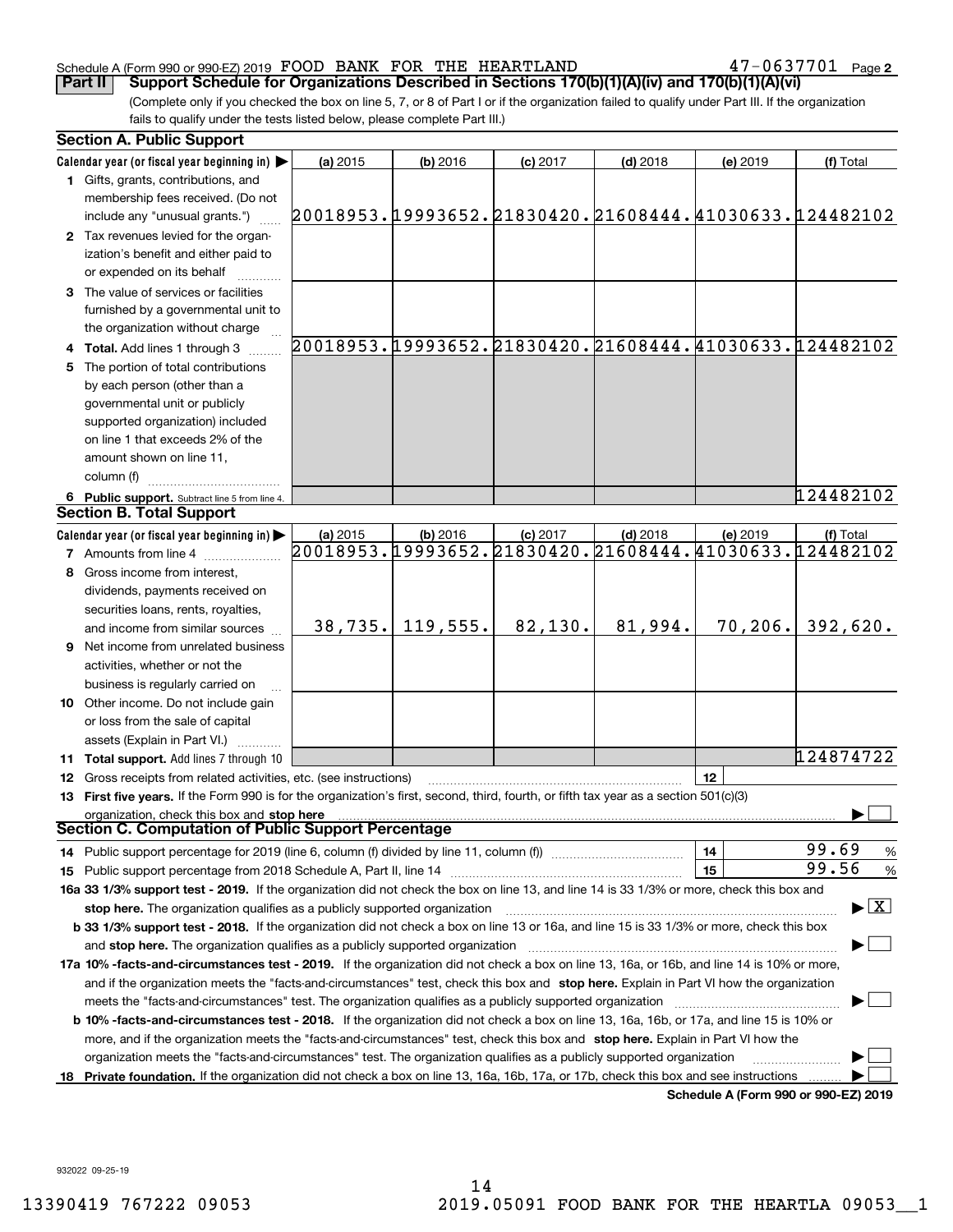| Schedule A (Form 990 or 990-EZ) 2019 FOOD BANK FOR THE HEARTLAND                    |  | $47 - 0637701$ Page 3 |  |
|-------------------------------------------------------------------------------------|--|-----------------------|--|
| <b>Part III   Support Schedule for Organizations Described in Section 509(a)(2)</b> |  |                       |  |

(Complete only if you checked the box on line 10 of Part I or if the organization failed to qualify under Part II. If the organization fails to qualify under the tests listed below, please complete Part II.)

|    | <b>Section A. Public Support</b>                                                                                                                                                                                                                                                                  |          |            |            |            |          |                                      |
|----|---------------------------------------------------------------------------------------------------------------------------------------------------------------------------------------------------------------------------------------------------------------------------------------------------|----------|------------|------------|------------|----------|--------------------------------------|
|    | Calendar year (or fiscal year beginning in) $\blacktriangleright$                                                                                                                                                                                                                                 | (a) 2015 | $(b)$ 2016 | $(c)$ 2017 | $(d)$ 2018 | (e) 2019 | (f) Total                            |
|    | 1 Gifts, grants, contributions, and                                                                                                                                                                                                                                                               |          |            |            |            |          |                                      |
|    | membership fees received. (Do not                                                                                                                                                                                                                                                                 |          |            |            |            |          |                                      |
|    | include any "unusual grants.")                                                                                                                                                                                                                                                                    |          |            |            |            |          |                                      |
|    | 2 Gross receipts from admissions,<br>merchandise sold or services per-<br>formed, or facilities furnished in<br>any activity that is related to the<br>organization's tax-exempt purpose                                                                                                          |          |            |            |            |          |                                      |
|    | 3 Gross receipts from activities that                                                                                                                                                                                                                                                             |          |            |            |            |          |                                      |
|    | are not an unrelated trade or bus-                                                                                                                                                                                                                                                                |          |            |            |            |          |                                      |
|    | iness under section 513                                                                                                                                                                                                                                                                           |          |            |            |            |          |                                      |
|    | 4 Tax revenues levied for the organ-                                                                                                                                                                                                                                                              |          |            |            |            |          |                                      |
|    | ization's benefit and either paid to<br>or expended on its behalf<br>.                                                                                                                                                                                                                            |          |            |            |            |          |                                      |
|    | 5 The value of services or facilities                                                                                                                                                                                                                                                             |          |            |            |            |          |                                      |
|    | furnished by a governmental unit to                                                                                                                                                                                                                                                               |          |            |            |            |          |                                      |
|    | the organization without charge                                                                                                                                                                                                                                                                   |          |            |            |            |          |                                      |
|    | <b>6 Total.</b> Add lines 1 through 5                                                                                                                                                                                                                                                             |          |            |            |            |          |                                      |
|    | 7a Amounts included on lines 1, 2, and<br>3 received from disqualified persons                                                                                                                                                                                                                    |          |            |            |            |          |                                      |
|    | <b>b</b> Amounts included on lines 2 and 3 received<br>from other than disqualified persons that<br>exceed the greater of \$5,000 or 1% of the<br>amount on line 13 for the year                                                                                                                  |          |            |            |            |          |                                      |
|    | c Add lines 7a and 7b                                                                                                                                                                                                                                                                             |          |            |            |            |          |                                      |
|    | 8 Public support. (Subtract line 7c from line 6.)                                                                                                                                                                                                                                                 |          |            |            |            |          |                                      |
|    | <b>Section B. Total Support</b>                                                                                                                                                                                                                                                                   |          |            |            |            |          |                                      |
|    | Calendar year (or fiscal year beginning in) $\blacktriangleright$                                                                                                                                                                                                                                 | (a) 2015 | (b) 2016   | $(c)$ 2017 | $(d)$ 2018 | (e) 2019 | (f) Total                            |
|    | 9 Amounts from line 6                                                                                                                                                                                                                                                                             |          |            |            |            |          |                                      |
|    | 10a Gross income from interest,<br>dividends, payments received on<br>securities loans, rents, royalties,<br>and income from similar sources                                                                                                                                                      |          |            |            |            |          |                                      |
|    | <b>b</b> Unrelated business taxable income                                                                                                                                                                                                                                                        |          |            |            |            |          |                                      |
|    | (less section 511 taxes) from businesses                                                                                                                                                                                                                                                          |          |            |            |            |          |                                      |
|    | acquired after June 30, 1975                                                                                                                                                                                                                                                                      |          |            |            |            |          |                                      |
|    | c Add lines 10a and 10b                                                                                                                                                                                                                                                                           |          |            |            |            |          |                                      |
|    | 11 Net income from unrelated business<br>activities not included in line 10b,<br>whether or not the business is<br>regularly carried on                                                                                                                                                           |          |            |            |            |          |                                      |
|    | 12 Other income. Do not include gain<br>or loss from the sale of capital<br>assets (Explain in Part VI.)                                                                                                                                                                                          |          |            |            |            |          |                                      |
|    | <b>13</b> Total support. (Add lines 9, 10c, 11, and 12.)                                                                                                                                                                                                                                          |          |            |            |            |          |                                      |
|    | 14 First five years. If the Form 990 is for the organization's first, second, third, fourth, or fifth tax year as a section 501(c)(3) organization,                                                                                                                                               |          |            |            |            |          |                                      |
|    | check this box and stop here <i>maching and content and a content and a content and a content and stop</i> here and and the content of the content of the content of the content of the content of the content of the content of th<br><b>Section C. Computation of Public Support Percentage</b> |          |            |            |            |          |                                      |
|    | 15 Public support percentage for 2019 (line 8, column (f), divided by line 13, column (f))                                                                                                                                                                                                        |          |            |            |            | 15       | %                                    |
|    | 16 Public support percentage from 2018 Schedule A, Part III, line 15                                                                                                                                                                                                                              |          |            |            |            | 16       | %                                    |
|    | <b>Section D. Computation of Investment Income Percentage</b>                                                                                                                                                                                                                                     |          |            |            |            |          |                                      |
|    | 17 Investment income percentage for 2019 (line 10c, column (f), divided by line 13, column (f))                                                                                                                                                                                                   |          |            |            |            | 17       | %                                    |
|    | <b>18</b> Investment income percentage from <b>2018</b> Schedule A, Part III, line 17                                                                                                                                                                                                             |          |            |            |            | 18       | %                                    |
|    | 19a 33 1/3% support tests - 2019. If the organization did not check the box on line 14, and line 15 is more than 33 1/3%, and line 17 is not                                                                                                                                                      |          |            |            |            |          |                                      |
|    | more than 33 1/3%, check this box and stop here. The organization qualifies as a publicly supported organization                                                                                                                                                                                  |          |            |            |            |          | ▶                                    |
|    | b 33 1/3% support tests - 2018. If the organization did not check a box on line 14 or line 19a, and line 16 is more than 33 1/3%, and                                                                                                                                                             |          |            |            |            |          |                                      |
|    | line 18 is not more than 33 1/3%, check this box and stop here. The organization qualifies as a publicly supported organization                                                                                                                                                                   |          |            |            |            |          |                                      |
| 20 | <b>Private foundation.</b> If the organization did not check a box on line 14, 19a, or 19b, check this box and see instructions                                                                                                                                                                   |          |            |            |            |          |                                      |
|    | 932023 09-25-19                                                                                                                                                                                                                                                                                   |          |            |            |            |          | Schedule A (Form 990 or 990-EZ) 2019 |
|    |                                                                                                                                                                                                                                                                                                   |          | 15         |            |            |          |                                      |

13390419 767222 09053 2019.05091 FOOD BANK FOR THE HEARTLA 09053\_\_1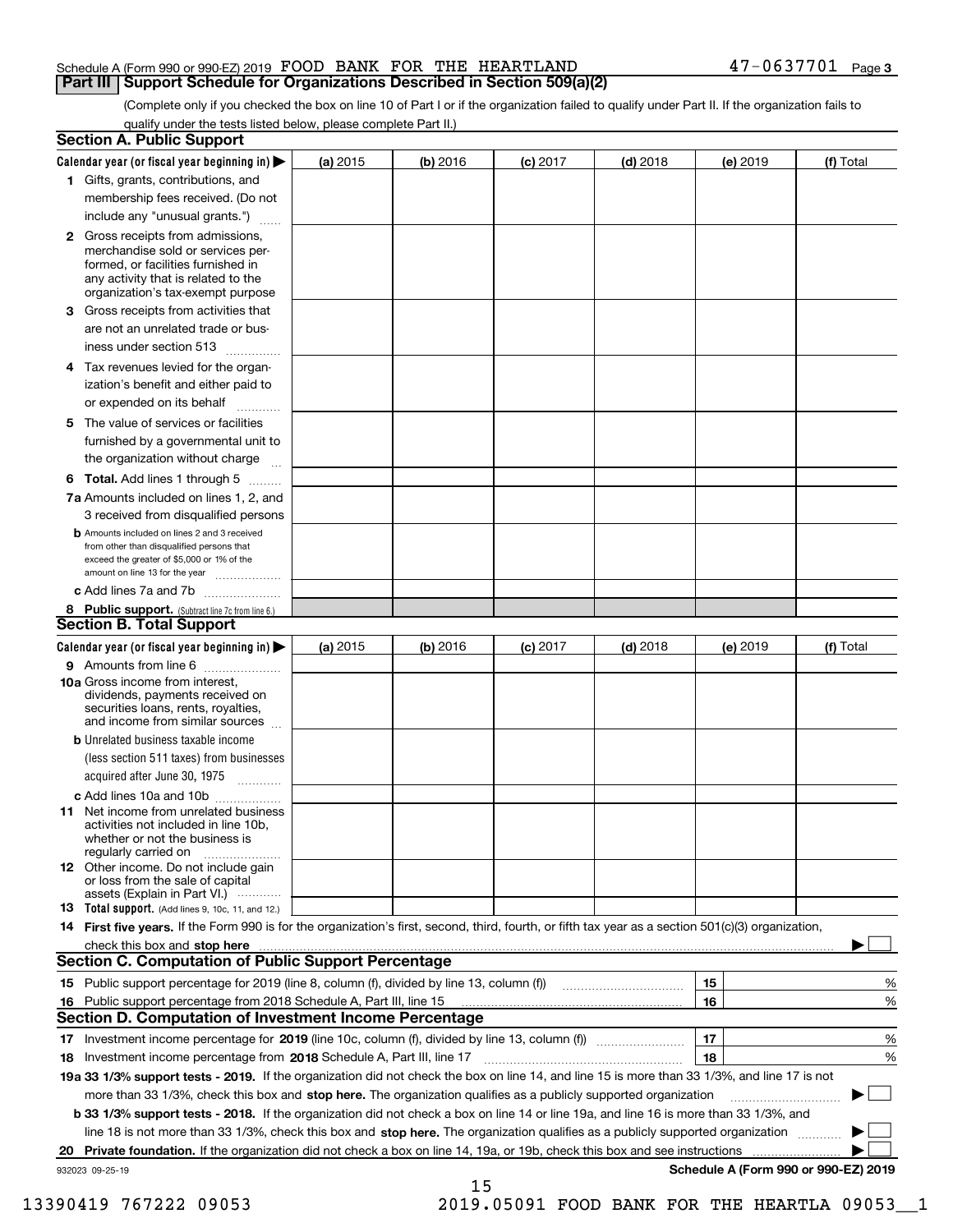# Schedule A (Form 990 or 990-EZ) 2019 Page FOOD BANK FOR THE HEARTLAND 47-0637701

# **Part IV Supporting Organizations**

(Complete only if you checked a box in line 12 on Part I. If you checked 12a of Part I, complete Sections A and B. If you checked 12b of Part I, complete Sections A and C. If you checked 12c of Part I, complete Sections A, D, and E. If you checked 12d of Part I, complete Sections A and D, and complete Part V.)

## **Section A. All Supporting Organizations**

- **1** Are all of the organization's supported organizations listed by name in the organization's governing documents? If "No," describe in **Part VI** how the supported organizations are designated. If designated by *class or purpose, describe the designation. If historic and continuing relationship, explain.*
- **2** Did the organization have any supported organization that does not have an IRS determination of status under section 509(a)(1) or (2)? If "Yes," explain in Part VI how the organization determined that the supported *organization was described in section 509(a)(1) or (2).*
- **3a** Did the organization have a supported organization described in section 501(c)(4), (5), or (6)? If "Yes," answer *(b) and (c) below.*
- **b** Did the organization confirm that each supported organization qualified under section 501(c)(4), (5), or (6) and satisfied the public support tests under section 509(a)(2)? If "Yes," describe in **Part VI** when and how the *organization made the determination.*
- **c**Did the organization ensure that all support to such organizations was used exclusively for section 170(c)(2)(B) purposes? If "Yes," explain in **Part VI** what controls the organization put in place to ensure such use.
- **4a***If* Was any supported organization not organized in the United States ("foreign supported organization")? *"Yes," and if you checked 12a or 12b in Part I, answer (b) and (c) below.*
- **b** Did the organization have ultimate control and discretion in deciding whether to make grants to the foreign supported organization? If "Yes," describe in **Part VI** how the organization had such control and discretion *despite being controlled or supervised by or in connection with its supported organizations.*
- **c** Did the organization support any foreign supported organization that does not have an IRS determination under sections 501(c)(3) and 509(a)(1) or (2)? If "Yes," explain in **Part VI** what controls the organization used *to ensure that all support to the foreign supported organization was used exclusively for section 170(c)(2)(B) purposes.*
- **5a** Did the organization add, substitute, or remove any supported organizations during the tax year? If "Yes," answer (b) and (c) below (if applicable). Also, provide detail in **Part VI,** including (i) the names and EIN *numbers of the supported organizations added, substituted, or removed; (ii) the reasons for each such action; (iii) the authority under the organization's organizing document authorizing such action; and (iv) how the action was accomplished (such as by amendment to the organizing document).*
- **b** Type I or Type II only. Was any added or substituted supported organization part of a class already designated in the organization's organizing document?
- **cSubstitutions only.**  Was the substitution the result of an event beyond the organization's control?
- **6** Did the organization provide support (whether in the form of grants or the provision of services or facilities) to **Part VI.** *If "Yes," provide detail in* support or benefit one or more of the filing organization's supported organizations? anyone other than (i) its supported organizations, (ii) individuals that are part of the charitable class benefited by one or more of its supported organizations, or (iii) other supporting organizations that also
- **7**Did the organization provide a grant, loan, compensation, or other similar payment to a substantial contributor *If "Yes," complete Part I of Schedule L (Form 990 or 990-EZ).* regard to a substantial contributor? (as defined in section 4958(c)(3)(C)), a family member of a substantial contributor, or a 35% controlled entity with
- **8** Did the organization make a loan to a disqualified person (as defined in section 4958) not described in line 7? *If "Yes," complete Part I of Schedule L (Form 990 or 990-EZ).*
- **9a** Was the organization controlled directly or indirectly at any time during the tax year by one or more in section 509(a)(1) or (2))? If "Yes," *provide detail in* <code>Part VI.</code> disqualified persons as defined in section 4946 (other than foundation managers and organizations described
- **b** Did one or more disqualified persons (as defined in line 9a) hold a controlling interest in any entity in which the supporting organization had an interest? If "Yes," provide detail in P**art VI**.
- **c**Did a disqualified person (as defined in line 9a) have an ownership interest in, or derive any personal benefit from, assets in which the supporting organization also had an interest? If "Yes," provide detail in P**art VI.**
- **10a** Was the organization subject to the excess business holdings rules of section 4943 because of section supporting organizations)? If "Yes," answer 10b below. 4943(f) (regarding certain Type II supporting organizations, and all Type III non-functionally integrated
- **b** Did the organization have any excess business holdings in the tax year? (Use Schedule C, Form 4720, to *determine whether the organization had excess business holdings.)*

932024 09-25-19

**1**

**2**

**3a**

**3b**

**3c**

**4a**

**4b**

**4c**

**YesNo**

16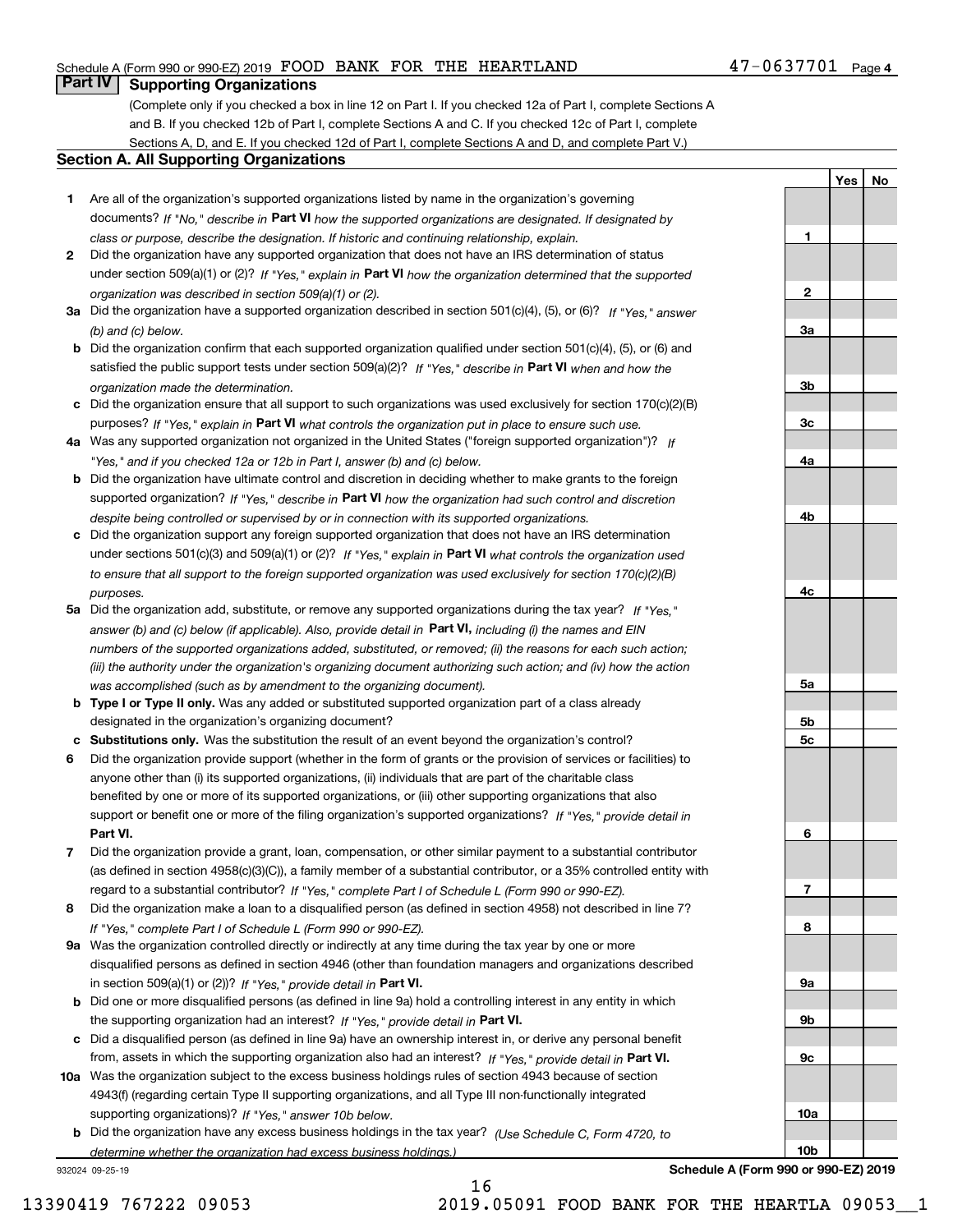### Schedule A (Form 990 or 990-EZ) 2019 POUD BANK FOR THE HEARTLAND 4/-U b 3//U L Page FOOD BANK FOR THE HEARTLAND 47-0637701

|    | Part IV<br><b>Supporting Organizations (continued)</b>                                                                            |                 |     |    |
|----|-----------------------------------------------------------------------------------------------------------------------------------|-----------------|-----|----|
|    |                                                                                                                                   |                 | Yes | No |
| 11 | Has the organization accepted a gift or contribution from any of the following persons?                                           |                 |     |    |
|    | a A person who directly or indirectly controls, either alone or together with persons described in (b) and (c)                    |                 |     |    |
|    | below, the governing body of a supported organization?                                                                            | 11a             |     |    |
|    | <b>b</b> A family member of a person described in (a) above?                                                                      | 11 <sub>b</sub> |     |    |
|    | c A 35% controlled entity of a person described in (a) or (b) above? If "Yes" to a, b, or c, provide detail in Part VI.           | 11c             |     |    |
|    | <b>Section B. Type I Supporting Organizations</b>                                                                                 |                 |     |    |
|    |                                                                                                                                   |                 | Yes | No |
| 1. | Did the directors, trustees, or membership of one or more supported organizations have the power to                               |                 |     |    |
|    | regularly appoint or elect at least a majority of the organization's directors or trustees at all times during the                |                 |     |    |
|    | tax year? If "No," describe in Part VI how the supported organization(s) effectively operated, supervised, or                     |                 |     |    |
|    | controlled the organization's activities. If the organization had more than one supported organization,                           |                 |     |    |
|    | describe how the powers to appoint and/or remove directors or trustees were allocated among the supported                         |                 |     |    |
|    | organizations and what conditions or restrictions, if any, applied to such powers during the tax year.                            | 1               |     |    |
| 2  | Did the organization operate for the benefit of any supported organization other than the supported                               |                 |     |    |
|    | organization(s) that operated, supervised, or controlled the supporting organization? If "Yes," explain in                        |                 |     |    |
|    | Part VI how providing such benefit carried out the purposes of the supported organization(s) that operated,                       |                 |     |    |
|    | supervised, or controlled the supporting organization.                                                                            | $\mathbf{2}$    |     |    |
|    | <b>Section C. Type II Supporting Organizations</b>                                                                                |                 |     |    |
|    |                                                                                                                                   |                 | Yes | No |
| 1. | Were a majority of the organization's directors or trustees during the tax year also a majority of the directors                  |                 |     |    |
|    | or trustees of each of the organization's supported organization(s)? If "No," describe in Part VI how control                     |                 |     |    |
|    | or management of the supporting organization was vested in the same persons that controlled or managed                            |                 |     |    |
|    | the supported organization(s).                                                                                                    | 1               |     |    |
|    | <b>Section D. All Type III Supporting Organizations</b>                                                                           |                 |     |    |
|    |                                                                                                                                   |                 | Yes | No |
| 1  | Did the organization provide to each of its supported organizations, by the last day of the fifth month of the                    |                 |     |    |
|    | organization's tax year, (i) a written notice describing the type and amount of support provided during the prior tax             |                 |     |    |
|    | year, (ii) a copy of the Form 990 that was most recently filed as of the date of notification, and (iii) copies of the            |                 |     |    |
|    | organization's governing documents in effect on the date of notification, to the extent not previously provided?                  | 1               |     |    |
| 2  | Were any of the organization's officers, directors, or trustees either (i) appointed or elected by the supported                  |                 |     |    |
|    | organization(s) or (ii) serving on the governing body of a supported organization? If "No," explain in Part VI how                |                 |     |    |
|    | the organization maintained a close and continuous working relationship with the supported organization(s).                       | $\mathbf{2}$    |     |    |
| 3  | By reason of the relationship described in (2), did the organization's supported organizations have a                             |                 |     |    |
|    | significant voice in the organization's investment policies and in directing the use of the organization's                        |                 |     |    |
|    | income or assets at all times during the tax year? If "Yes," describe in Part VI the role the organization's                      |                 |     |    |
|    | supported organizations played in this regard.                                                                                    | 3               |     |    |
|    | Section E. Type III Functionally Integrated Supporting Organizations                                                              |                 |     |    |
| 1  | Check the box next to the method that the organization used to satisfy the Integral Part Test during the year (see instructions). |                 |     |    |
| a  | The organization satisfied the Activities Test. Complete line 2 below.                                                            |                 |     |    |
| b  | The organization is the parent of each of its supported organizations. Complete line 3 below.                                     |                 |     |    |
| c  | The organization supported a governmental entity. Describe in Part VI how you supported a government entity (see instructions),   |                 |     |    |
| 2  | Activities Test. Answer (a) and (b) below.                                                                                        |                 | Yes | No |
| а  | Did substantially all of the organization's activities during the tax year directly further the exempt purposes of                |                 |     |    |
|    | the supported organization(s) to which the organization was responsive? If "Yes," then in Part VI identify                        |                 |     |    |
|    | those supported organizations and explain how these activities directly furthered their exempt purposes,                          |                 |     |    |
|    | how the organization was responsive to those supported organizations, and how the organization determined                         |                 |     |    |
|    | that these activities constituted substantially all of its activities.                                                            | 2a              |     |    |
| b  | Did the activities described in (a) constitute activities that, but for the organization's involvement, one or more               |                 |     |    |
|    | of the organization's supported organization(s) would have been engaged in? If "Yes," explain in Part VI the                      |                 |     |    |
|    | reasons for the organization's position that its supported organization(s) would have engaged in these                            |                 |     |    |
|    | activities but for the organization's involvement.                                                                                | 2b              |     |    |
| 3  | Parent of Supported Organizations. Answer (a) and (b) below.                                                                      |                 |     |    |
| а  | Did the organization have the power to regularly appoint or elect a majority of the officers, directors, or                       |                 |     |    |
|    | trustees of each of the supported organizations? Provide details in Part VI.                                                      | За              |     |    |
|    | <b>b</b> Did the organization exercise a substantial degree of direction over the policies, programs, and activities of each      | 3b              |     |    |
|    | of its supported organizations? If "Yes." describe in Part VI the role played by the organization in this regard.                 |                 |     |    |

17

932025 09-25-19

**Schedule A (Form 990 or 990-EZ) 2019**

13390419 767222 09053 2019.05091 FOOD BANK FOR THE HEARTLA 09053\_\_1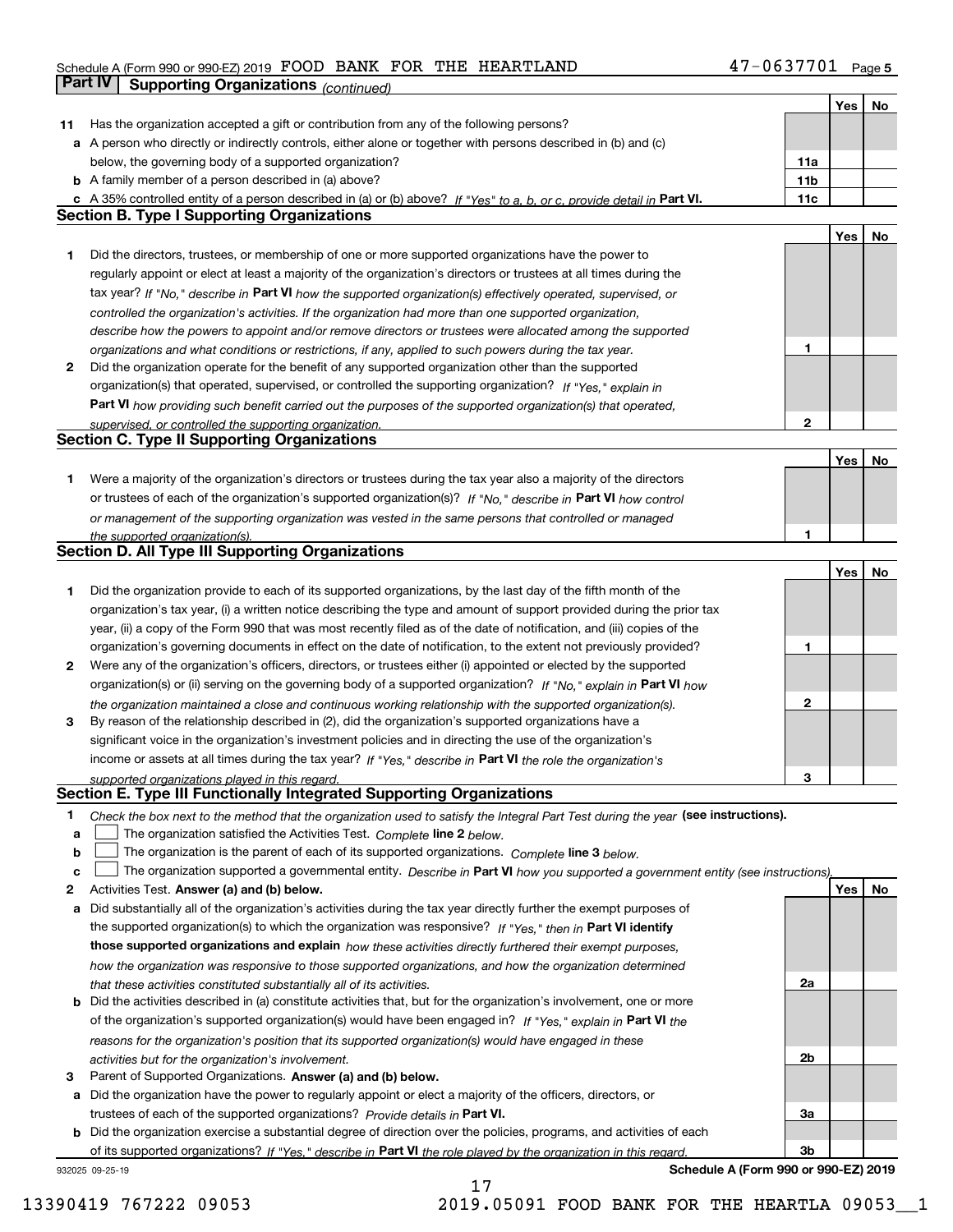|                                                                  |  | <b>Part V</b> Type III Non-Functionally Integrated 509(a)(3) Supporting Organizations |                       |  |
|------------------------------------------------------------------|--|---------------------------------------------------------------------------------------|-----------------------|--|
| Schedule A (Form 990 or 990-EZ) 2019 FOOD BANK FOR THE HEARTLAND |  |                                                                                       | $47 - 0637701$ Page 6 |  |

1 Check here if the organization satisfied the Integral Part Test as a qualifying trust on Nov. 20, 1970 (explain in Part VI). See instructions. All other Type III non-functionally integrated supporting organizations must complete Sections A through E.

|    | Section A - Adjusted Net Income                                              | (A) Prior Year | (B) Current Year<br>(optional) |                                |
|----|------------------------------------------------------------------------------|----------------|--------------------------------|--------------------------------|
| 1. | Net short-term capital gain                                                  | 1              |                                |                                |
| 2  | Recoveries of prior-year distributions                                       | $\overline{2}$ |                                |                                |
| 3  | Other gross income (see instructions)                                        | 3              |                                |                                |
| 4  | Add lines 1 through 3.                                                       | 4              |                                |                                |
| 5  | Depreciation and depletion                                                   | 5              |                                |                                |
| 6  | Portion of operating expenses paid or incurred for production or             |                |                                |                                |
|    | collection of gross income or for management, conservation, or               |                |                                |                                |
|    | maintenance of property held for production of income (see instructions)     | 6              |                                |                                |
| 7  | Other expenses (see instructions)                                            | $\overline{7}$ |                                |                                |
| 8  | Adjusted Net Income (subtract lines 5, 6, and 7 from line 4)                 | 8              |                                |                                |
|    | <b>Section B - Minimum Asset Amount</b>                                      |                | (A) Prior Year                 | (B) Current Year<br>(optional) |
| 1  | Aggregate fair market value of all non-exempt-use assets (see                |                |                                |                                |
|    | instructions for short tax year or assets held for part of year):            |                |                                |                                |
|    | a Average monthly value of securities                                        | 1a             |                                |                                |
|    | <b>b</b> Average monthly cash balances                                       | 1b             |                                |                                |
|    | c Fair market value of other non-exempt-use assets                           | 1c             |                                |                                |
|    | <b>d</b> Total (add lines 1a, 1b, and 1c)                                    | 1d             |                                |                                |
|    | e Discount claimed for blockage or other                                     |                |                                |                                |
|    | factors (explain in detail in Part VI):                                      |                |                                |                                |
| 2  | Acquisition indebtedness applicable to non-exempt-use assets                 | $\mathbf{2}$   |                                |                                |
| З  | Subtract line 2 from line 1d.                                                | 3              |                                |                                |
| 4  | Cash deemed held for exempt use. Enter 1-1/2% of line 3 (for greater amount, |                |                                |                                |
|    | see instructions)                                                            | 4              |                                |                                |
| 5  | Net value of non-exempt-use assets (subtract line 4 from line 3)             | 5              |                                |                                |
| 6  | Multiply line 5 by .035.                                                     | 6              |                                |                                |
| 7  | Recoveries of prior-year distributions                                       | $\overline{7}$ |                                |                                |
| 8  | Minimum Asset Amount (add line 7 to line 6)                                  | 8              |                                |                                |
|    | <b>Section C - Distributable Amount</b>                                      |                |                                | <b>Current Year</b>            |
| 1  | Adjusted net income for prior year (from Section A, line 8, Column A)        | 1              |                                |                                |
| 2  | Enter 85% of line 1                                                          | $\mathbf 2$    |                                |                                |
| 3  | Minimum asset amount for prior year (from Section B, line 8, Column A)       | 3              |                                |                                |
| 4  | Enter greater of line 2 or line 3.                                           | 4              |                                |                                |
| 5  | Income tax imposed in prior year                                             | 5              |                                |                                |
| 6  | <b>Distributable Amount.</b> Subtract line 5 from line 4, unless subject to  |                |                                |                                |
|    | emergency temporary reduction (see instructions).                            | 6              |                                |                                |
|    |                                                                              |                |                                |                                |

**7**Check here if the current year is the organization's first as a non-functionally integrated Type III supporting organization (see instructions).

**Schedule A (Form 990 or 990-EZ) 2019**

932026 09-25-19

**1**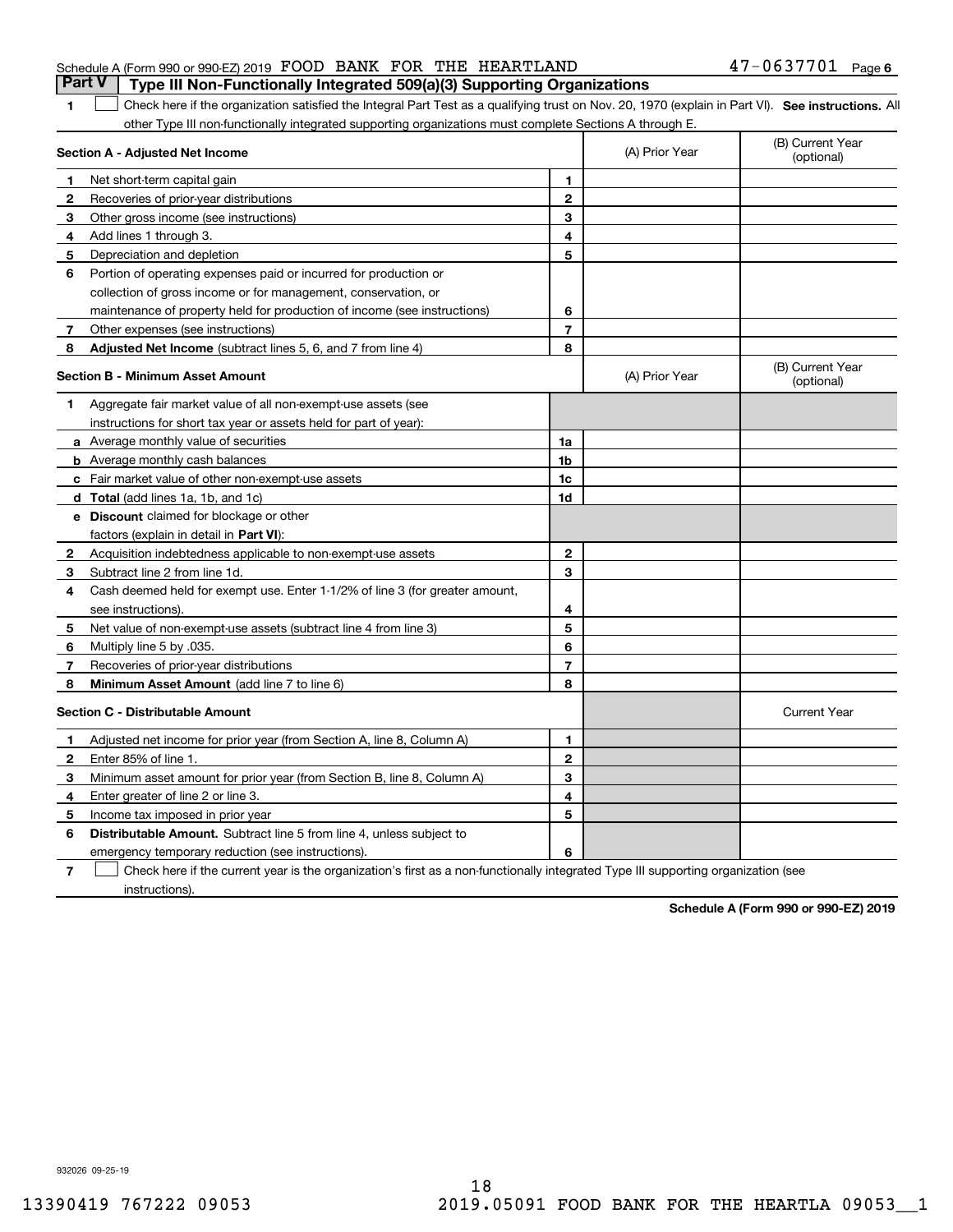## Schedule A (Form 990 or 990-EZ) 2019 Page FOOD BANK FOR THE HEARTLAND 47-0637701

| Part V | Type III Non-Functionally Integrated 509(a)(3) Supporting Organizations                    |                             | (continued)                           |                                         |
|--------|--------------------------------------------------------------------------------------------|-----------------------------|---------------------------------------|-----------------------------------------|
|        | <b>Section D - Distributions</b>                                                           |                             |                                       | <b>Current Year</b>                     |
| 1      | Amounts paid to supported organizations to accomplish exempt purposes                      |                             |                                       |                                         |
| 2      | Amounts paid to perform activity that directly furthers exempt purposes of supported       |                             |                                       |                                         |
|        | organizations, in excess of income from activity                                           |                             |                                       |                                         |
| з      | Administrative expenses paid to accomplish exempt purposes of supported organizations      |                             |                                       |                                         |
| 4      | Amounts paid to acquire exempt-use assets                                                  |                             |                                       |                                         |
| 5      | Qualified set-aside amounts (prior IRS approval required)                                  |                             |                                       |                                         |
| 6      | Other distributions (describe in Part VI). See instructions.                               |                             |                                       |                                         |
| 7      | <b>Total annual distributions.</b> Add lines 1 through 6.                                  |                             |                                       |                                         |
| 8      | Distributions to attentive supported organizations to which the organization is responsive |                             |                                       |                                         |
|        | (provide details in Part VI). See instructions.                                            |                             |                                       |                                         |
| 9      | Distributable amount for 2019 from Section C, line 6                                       |                             |                                       |                                         |
| 10     | Line 8 amount divided by line 9 amount                                                     |                             |                                       |                                         |
|        |                                                                                            | (i)                         | (iii)                                 | (iii)                                   |
|        | <b>Section E - Distribution Allocations</b> (see instructions)                             | <b>Excess Distributions</b> | <b>Underdistributions</b><br>Pre-2019 | <b>Distributable</b><br>Amount for 2019 |
| 1      | Distributable amount for 2019 from Section C, line 6                                       |                             |                                       |                                         |
| 2      | Underdistributions, if any, for years prior to 2019 (reason-                               |                             |                                       |                                         |
|        | able cause required- explain in Part VI). See instructions.                                |                             |                                       |                                         |
| з      | Excess distributions carryover, if any, to 2019                                            |                             |                                       |                                         |
|        | <b>a</b> From 2014                                                                         |                             |                                       |                                         |
|        | <b>b</b> From 2015                                                                         |                             |                                       |                                         |
|        | $c$ From 2016                                                                              |                             |                                       |                                         |
|        | d From 2017                                                                                |                             |                                       |                                         |
|        | e From 2018                                                                                |                             |                                       |                                         |
|        | Total of lines 3a through e                                                                |                             |                                       |                                         |
|        | <b>g</b> Applied to underdistributions of prior years                                      |                             |                                       |                                         |
|        | <b>h</b> Applied to 2019 distributable amount                                              |                             |                                       |                                         |
|        | Carryover from 2014 not applied (see instructions)                                         |                             |                                       |                                         |
|        | Remainder. Subtract lines 3g, 3h, and 3i from 3f.                                          |                             |                                       |                                         |
| 4      | Distributions for 2019 from Section D,                                                     |                             |                                       |                                         |
|        | line $7:$                                                                                  |                             |                                       |                                         |
|        | <b>a</b> Applied to underdistributions of prior years                                      |                             |                                       |                                         |
|        | <b>b</b> Applied to 2019 distributable amount                                              |                             |                                       |                                         |
| c      | Remainder. Subtract lines 4a and 4b from 4.                                                |                             |                                       |                                         |
| 5      | Remaining underdistributions for years prior to 2019, if                                   |                             |                                       |                                         |
|        | any. Subtract lines 3g and 4a from line 2. For result greater                              |                             |                                       |                                         |
|        | than zero, explain in Part VI. See instructions.                                           |                             |                                       |                                         |
| 6      | Remaining underdistributions for 2019. Subtract lines 3h                                   |                             |                                       |                                         |
|        | and 4b from line 1. For result greater than zero, explain in                               |                             |                                       |                                         |
|        | Part VI. See instructions.                                                                 |                             |                                       |                                         |
| 7      | Excess distributions carryover to 2020. Add lines 3j                                       |                             |                                       |                                         |
|        | and 4c.                                                                                    |                             |                                       |                                         |
| 8      | Breakdown of line 7:                                                                       |                             |                                       |                                         |
|        | a Excess from 2015                                                                         |                             |                                       |                                         |
|        | <b>b</b> Excess from 2016                                                                  |                             |                                       |                                         |
|        | c Excess from 2017                                                                         |                             |                                       |                                         |
|        | d Excess from 2018                                                                         |                             |                                       |                                         |
|        | e Excess from 2019                                                                         |                             |                                       |                                         |
|        |                                                                                            |                             |                                       |                                         |

**Schedule A (Form 990 or 990-EZ) 2019**

932027 09-25-19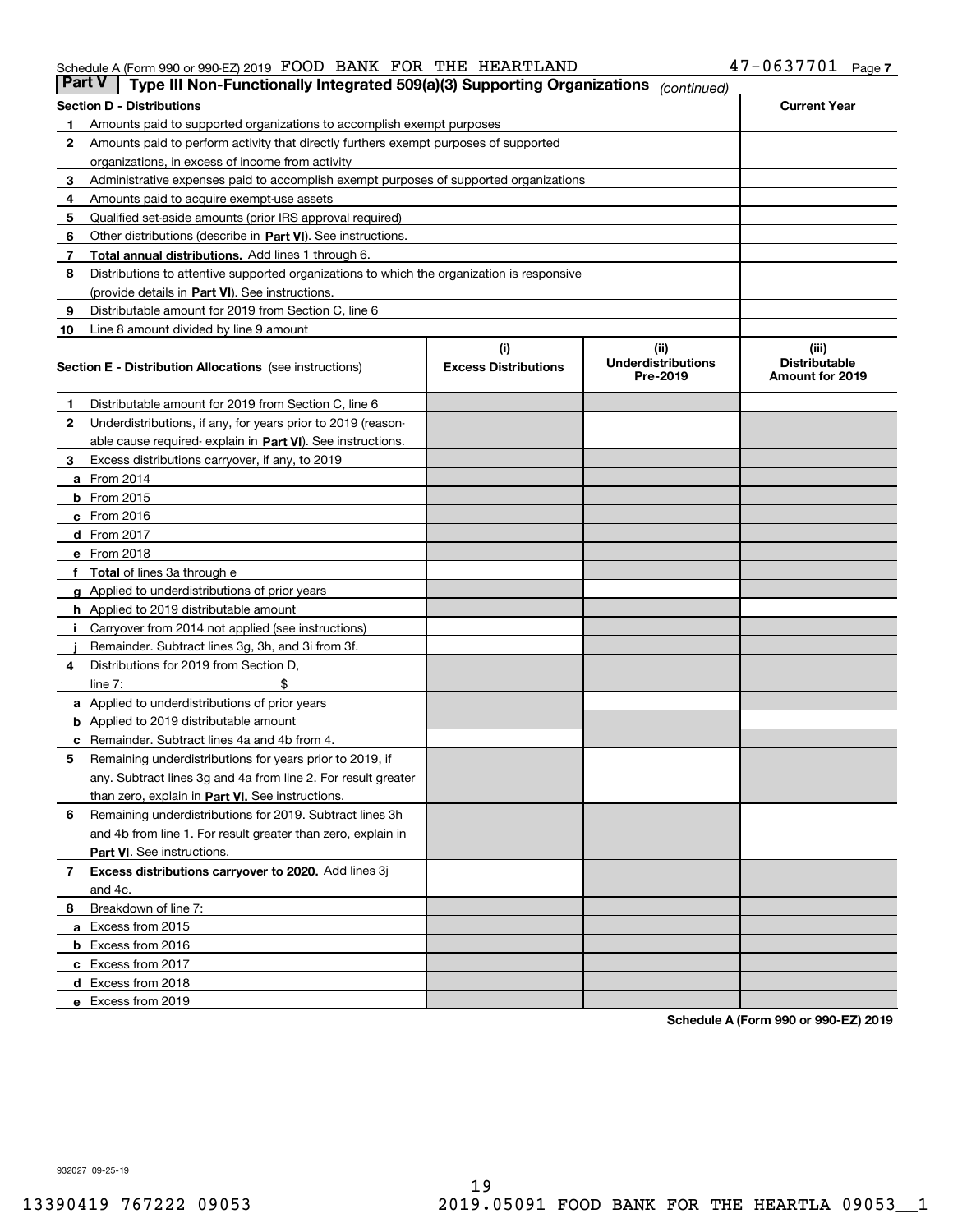|                 | Schedule A (Form 990 or 990-EZ) 2019 FOOD BANK FOR THE HEARTLAND                                                                                                                                                                                                                                                                                                                                                                        |    | $47 - 0637701$ Page 8                                                                                                                            |
|-----------------|-----------------------------------------------------------------------------------------------------------------------------------------------------------------------------------------------------------------------------------------------------------------------------------------------------------------------------------------------------------------------------------------------------------------------------------------|----|--------------------------------------------------------------------------------------------------------------------------------------------------|
| Part VI         | Supplemental Information. Provide the explanations required by Part II, line 10; Part II, line 17a or 17b; Part III, line 12;<br>Part IV, Section A, lines 1, 2, 3b, 3c, 4b, 4c, 5a, 6, 9a, 9b, 9c, 11a, 11b, and 11c; Part IV, Section B, lines 1 and 2; Part IV, Section C,<br>Section D, lines 5, 6, and 8; and Part V, Section E, lines 2, 5, and 6. Also complete this part for any additional information.<br>(See instructions.) |    | line 1; Part IV, Section D, lines 2 and 3; Part IV, Section E, lines 1c, 2a, 2b, 3a, and 3b; Part V, line 1; Part V, Section B, line 1e; Part V, |
|                 |                                                                                                                                                                                                                                                                                                                                                                                                                                         |    |                                                                                                                                                  |
|                 |                                                                                                                                                                                                                                                                                                                                                                                                                                         |    |                                                                                                                                                  |
|                 |                                                                                                                                                                                                                                                                                                                                                                                                                                         |    |                                                                                                                                                  |
|                 |                                                                                                                                                                                                                                                                                                                                                                                                                                         |    |                                                                                                                                                  |
|                 |                                                                                                                                                                                                                                                                                                                                                                                                                                         |    |                                                                                                                                                  |
|                 |                                                                                                                                                                                                                                                                                                                                                                                                                                         |    |                                                                                                                                                  |
|                 |                                                                                                                                                                                                                                                                                                                                                                                                                                         |    |                                                                                                                                                  |
|                 |                                                                                                                                                                                                                                                                                                                                                                                                                                         |    |                                                                                                                                                  |
|                 |                                                                                                                                                                                                                                                                                                                                                                                                                                         |    |                                                                                                                                                  |
|                 |                                                                                                                                                                                                                                                                                                                                                                                                                                         |    |                                                                                                                                                  |
|                 |                                                                                                                                                                                                                                                                                                                                                                                                                                         |    |                                                                                                                                                  |
|                 |                                                                                                                                                                                                                                                                                                                                                                                                                                         |    |                                                                                                                                                  |
|                 |                                                                                                                                                                                                                                                                                                                                                                                                                                         |    |                                                                                                                                                  |
|                 |                                                                                                                                                                                                                                                                                                                                                                                                                                         |    |                                                                                                                                                  |
|                 |                                                                                                                                                                                                                                                                                                                                                                                                                                         |    |                                                                                                                                                  |
|                 |                                                                                                                                                                                                                                                                                                                                                                                                                                         |    |                                                                                                                                                  |
|                 |                                                                                                                                                                                                                                                                                                                                                                                                                                         |    |                                                                                                                                                  |
|                 |                                                                                                                                                                                                                                                                                                                                                                                                                                         |    |                                                                                                                                                  |
|                 |                                                                                                                                                                                                                                                                                                                                                                                                                                         |    |                                                                                                                                                  |
|                 |                                                                                                                                                                                                                                                                                                                                                                                                                                         |    |                                                                                                                                                  |
|                 |                                                                                                                                                                                                                                                                                                                                                                                                                                         |    |                                                                                                                                                  |
|                 |                                                                                                                                                                                                                                                                                                                                                                                                                                         |    |                                                                                                                                                  |
|                 |                                                                                                                                                                                                                                                                                                                                                                                                                                         |    |                                                                                                                                                  |
|                 |                                                                                                                                                                                                                                                                                                                                                                                                                                         |    |                                                                                                                                                  |
|                 |                                                                                                                                                                                                                                                                                                                                                                                                                                         |    |                                                                                                                                                  |
| 932028 09-25-19 |                                                                                                                                                                                                                                                                                                                                                                                                                                         |    | Schedule A (Form 990 or 990-EZ) 2019                                                                                                             |
|                 |                                                                                                                                                                                                                                                                                                                                                                                                                                         | 20 |                                                                                                                                                  |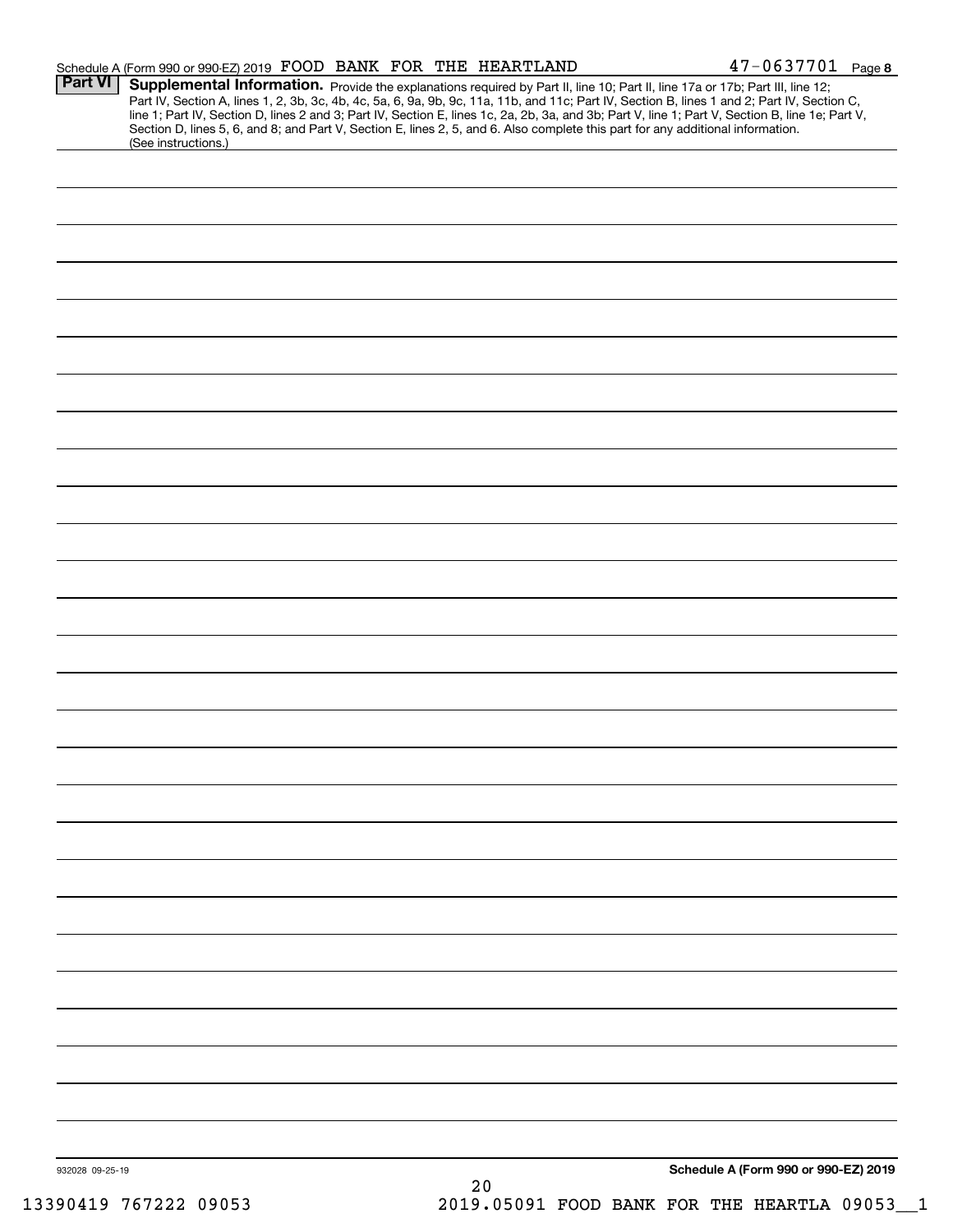Department of the Treasury Internal Revenue Service **(Form 990, 990-EZ, or 990-PF)**

# **Schedule B Schedule of Contributors**

**| Attach to Form 990, Form 990-EZ, or Form 990-PF. | Go to www.irs.gov/Form990 for the latest information.** OMB No. 1545-0047

**2019**

**Employer identification number**

| FOOD BANK FOR THE HEARTLAND | 47-0637701 |
|-----------------------------|------------|
|-----------------------------|------------|

| Name of the organization |  |
|--------------------------|--|
|                          |  |

| <b>Organization type</b> (check one): |                                                                           |  |  |  |  |
|---------------------------------------|---------------------------------------------------------------------------|--|--|--|--|
| Filers of:                            | Section:                                                                  |  |  |  |  |
| Form 990 or 990-EZ                    | $\boxed{\text{X}}$ 501(c)( 3) (enter number) organization                 |  |  |  |  |
|                                       | 4947(a)(1) nonexempt charitable trust not treated as a private foundation |  |  |  |  |
|                                       | 527 political organization                                                |  |  |  |  |
| Form 990-PF                           | 501(c)(3) exempt private foundation                                       |  |  |  |  |
|                                       | 4947(a)(1) nonexempt charitable trust treated as a private foundation     |  |  |  |  |
|                                       | 501(c)(3) taxable private foundation                                      |  |  |  |  |

Check if your organization is covered by the **General Rule** or a **Special Rule. Note:**  Only a section 501(c)(7), (8), or (10) organization can check boxes for both the General Rule and a Special Rule. See instructions.

# **General Rule**

 $\mathcal{L}^{\text{max}}$ 

For an organization filing Form 990, 990-EZ, or 990-PF that received, during the year, contributions totaling \$5,000 or more (in money or property) from any one contributor. Complete Parts I and II. See instructions for determining a contributor's total contributions.

## **Special Rules**

any one contributor, during the year, total contributions of the greater of  $\,$  (1) \$5,000; or **(2)** 2% of the amount on (i) Form 990, Part VIII, line 1h;  $\boxed{\textbf{X}}$  For an organization described in section 501(c)(3) filing Form 990 or 990-EZ that met the 33 1/3% support test of the regulations under sections 509(a)(1) and 170(b)(1)(A)(vi), that checked Schedule A (Form 990 or 990-EZ), Part II, line 13, 16a, or 16b, and that received from or (ii) Form 990-EZ, line 1. Complete Parts I and II.

year, total contributions of more than \$1,000 *exclusively* for religious, charitable, scientific, literary, or educational purposes, or for the For an organization described in section 501(c)(7), (8), or (10) filing Form 990 or 990-EZ that received from any one contributor, during the prevention of cruelty to children or animals. Complete Parts I, II, and III.  $\mathcal{L}^{\text{max}}$ 

purpose. Don't complete any of the parts unless the **General Rule** applies to this organization because it received *nonexclusively* year, contributions <sub>exclusively</sub> for religious, charitable, etc., purposes, but no such contributions totaled more than \$1,000. If this box is checked, enter here the total contributions that were received during the year for an  $\;$ exclusively religious, charitable, etc., For an organization described in section 501(c)(7), (8), or (10) filing Form 990 or 990-EZ that received from any one contributor, during the religious, charitable, etc., contributions totaling \$5,000 or more during the year  $\Box$ — $\Box$   $\Box$  $\mathcal{L}^{\text{max}}$ 

**Caution:**  An organization that isn't covered by the General Rule and/or the Special Rules doesn't file Schedule B (Form 990, 990-EZ, or 990-PF),  **must** but it answer "No" on Part IV, line 2, of its Form 990; or check the box on line H of its Form 990-EZ or on its Form 990-PF, Part I, line 2, to certify that it doesn't meet the filing requirements of Schedule B (Form 990, 990-EZ, or 990-PF).

**For Paperwork Reduction Act Notice, see the instructions for Form 990, 990-EZ, or 990-PF. Schedule B (Form 990, 990-EZ, or 990-PF) (2019)** LHA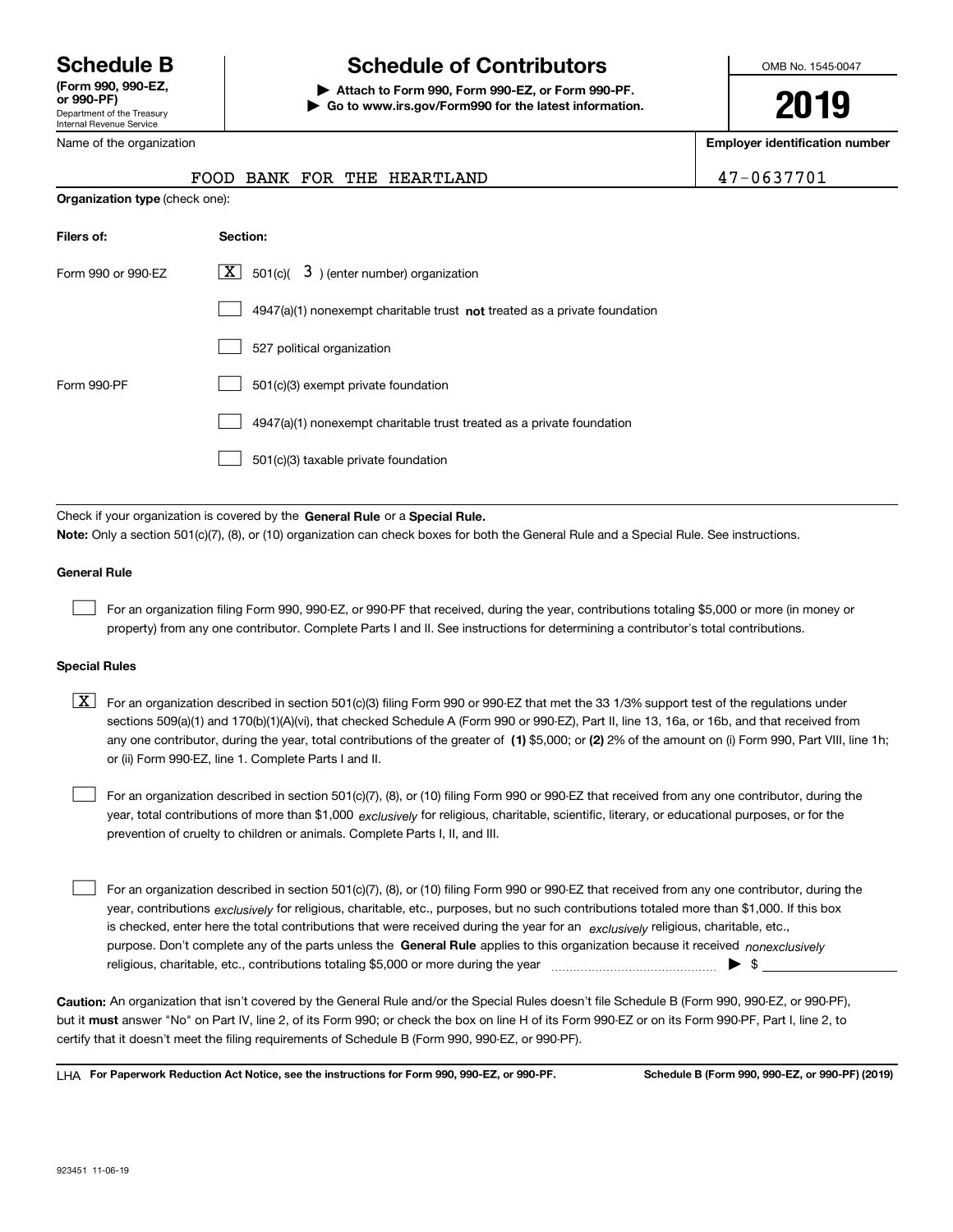# Schedule B (Form 990, 990-EZ, or 990-PF) (2019) **Page 2** and the state of the state of the state of the state of the state of the state of the state of the state of the state of the state of the state of the state of the s

Name of organization

 $|X|$  $\mathcal{L}^{\text{max}}$  $\mathcal{L}^{\text{max}}$ 

 $\mathcal{L}^{\text{max}}$  $\mathcal{L}^{\text{max}}$  $\mathcal{L}^{\text{max}}$ 

 $\mathcal{L}^{\text{max}}$  $\mathcal{L}^{\text{max}}$  $\mathcal{L}^{\text{max}}$ 

 $\mathcal{L}^{\text{max}}$  $\mathcal{L}^{\text{max}}$  $\mathcal{L}^{\text{max}}$ 

 $\mathcal{L}^{\text{max}}$  $\mathcal{L}^{\text{max}}$  $\mathcal{L}^{\text{max}}$ 

 $\mathcal{L}^{\text{max}}$  $\mathcal{L}^{\text{max}}$  $\mathcal{L}^{\text{max}}$ 

**Employer identification number**

FOOD BANK FOR THE HEARTLAND 47-0637701

### **(a)No.(b)Name, address, and ZIP + 4 (c)Total contributions (d)Type of contribution PersonPayrollNoncash (a)No.(b)Name, address, and ZIP + 4 (c)Total contributions (d)Type of contribution PersonPayrollNoncash (a)No.(b)Name, address, and ZIP + 4 (c)Total contributions (d)Type of contribution PersonPayrollNoncash (a) No.(b)Name, address, and ZIP + 4 (c) Total contributions (d) Type of contribution PersonPayrollNoncash(a) No.(b)Name, address, and ZIP + 4 (c) Total contributions (d) Type of contribution PersonPayrollNoncash(a) No.(b)Name, address, and ZIP + 4 (c) Total contributions (d)Type of contribution PersonPayrollNoncash Contributors** (see instructions). Use duplicate copies of Part I if additional space is needed. \$(Complete Part II for noncash contributions.) \$(Complete Part II for noncash contributions.) \$(Complete Part II for noncash contributions.) \$(Complete Part II for noncash contributions.) \$(Complete Part II for noncash contributions.) \$(Complete Part II for **2Page 2** Chedule B (Form 990, 990-EZ, or 990-PF) (2019)<br> **2Part I 2Part I Contributors** (see instructions). Use duplicate copies of Part I if additional space is needed.<br> **2Part I Contributors** (see instructions). U 1 X FEEDING AMERICA 844,131. 35 E WACKER DR., STE. 2000 CHICAGO, IL 60601

923452 11-06-19 **Schedule B (Form 990, 990-EZ, or 990-PF) (2019)**

noncash contributions.)

13390419 767222 09053 2019.05091 FOOD BANK FOR THE HEARTLA 09053\_\_1

22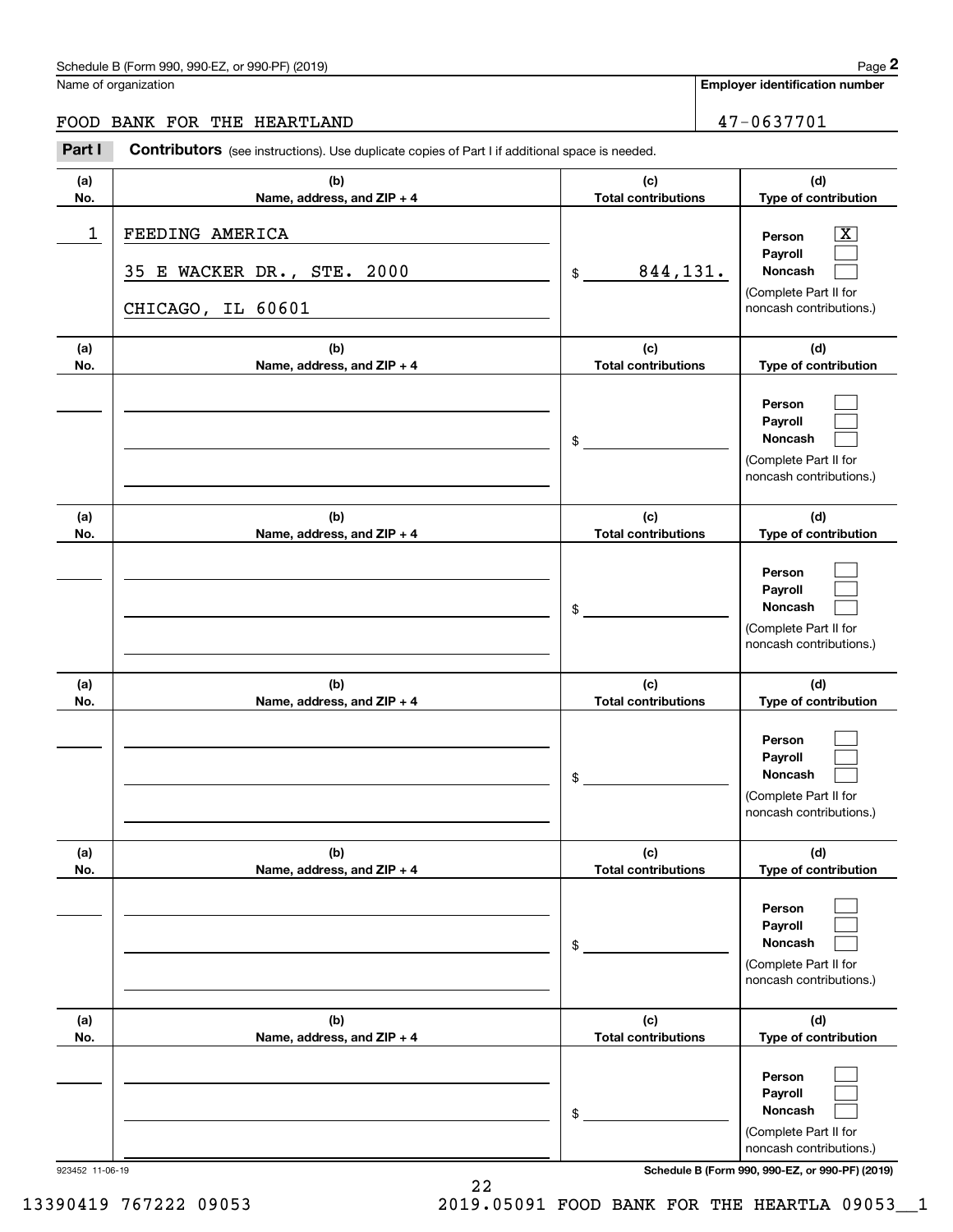**Employer identification number**

# FOOD BANK FOR THE HEARTLAND 47-0637701

Chedule B (Form 990, 990-EZ, or 990-PF) (2019)<br> **2018**<br> **2018** Iame of organization<br> **2999** Part II **Noncash Property** (see instructions). Use duplicate copies of Part II if additional space is needed.<br>
2999 Part II **Nonca** 

| (a)<br>No.<br>from<br>Part I | (b)<br>Description of noncash property given | (c)<br>FMV (or estimate)<br>(See instructions.) | (d)<br>Date received |
|------------------------------|----------------------------------------------|-------------------------------------------------|----------------------|
|                              |                                              | $\mathfrak s$                                   |                      |
| (a)<br>No.<br>from<br>Part I | (b)<br>Description of noncash property given | (c)<br>FMV (or estimate)<br>(See instructions.) | (d)<br>Date received |
|                              |                                              | $\mathfrak s$                                   |                      |
| (a)<br>No.<br>from<br>Part I | (b)<br>Description of noncash property given | (c)<br>FMV (or estimate)<br>(See instructions.) | (d)<br>Date received |
|                              |                                              | $\mathfrak s$                                   |                      |
| (a)<br>No.<br>from<br>Part I | (b)<br>Description of noncash property given | (c)<br>FMV (or estimate)<br>(See instructions.) | (d)<br>Date received |
|                              |                                              | $\mathsf{\$}$                                   |                      |
| (a)<br>No.<br>from<br>Part I | (b)<br>Description of noncash property given | (c)<br>FMV (or estimate)<br>(See instructions.) | (d)<br>Date received |
|                              |                                              | \$                                              |                      |
| (a)<br>No.<br>from<br>Part I | (b)<br>Description of noncash property given | (c)<br>FMV (or estimate)<br>(See instructions.) | (d)<br>Date received |
|                              |                                              | \$                                              |                      |

23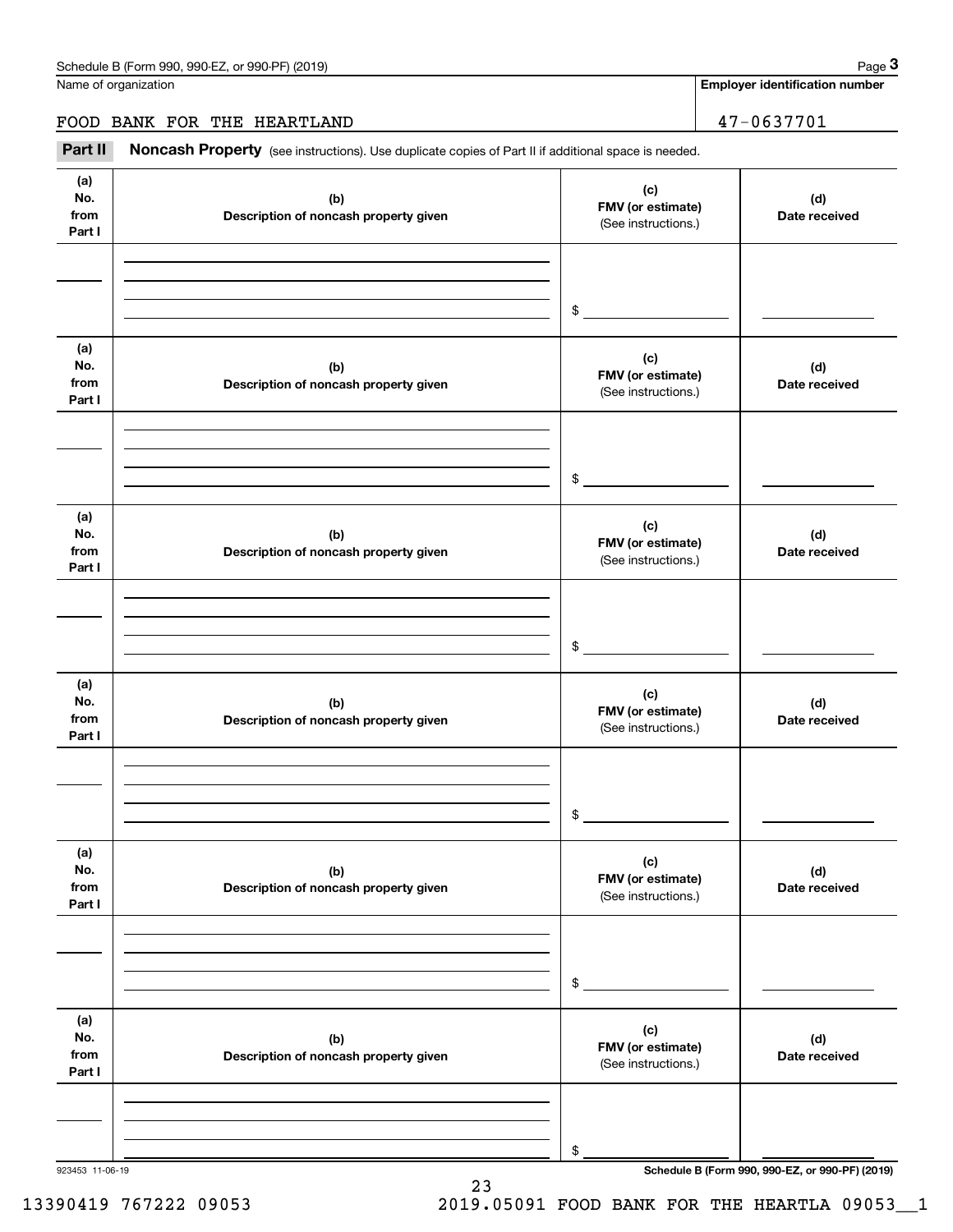|                 | Schedule B (Form 990, 990-EZ, or 990-PF) (2019)                                                                                                                                                                                                                              |                      |                                          | Page 4                                   |  |  |  |  |
|-----------------|------------------------------------------------------------------------------------------------------------------------------------------------------------------------------------------------------------------------------------------------------------------------------|----------------------|------------------------------------------|------------------------------------------|--|--|--|--|
|                 | Name of organization                                                                                                                                                                                                                                                         |                      |                                          | <b>Employer identification number</b>    |  |  |  |  |
|                 | FOOD BANK FOR THE HEARTLAND                                                                                                                                                                                                                                                  |                      |                                          | 47-0637701                               |  |  |  |  |
| Part III        | Exclusively religious, charitable, etc., contributions to organizations described in section 501(c)(7), (8), or (10) that total more than \$1,000 for the year<br>from any one contributor. Complete columns (a) through (e) and the following line entry. For organizations |                      |                                          |                                          |  |  |  |  |
|                 | completing Part III, enter the total of exclusively religious, charitable, etc., contributions of \$1,000 or less for the year. (Enter this info. once.) $\blacktriangleright$ \$                                                                                            |                      |                                          |                                          |  |  |  |  |
| (a) No.         | Use duplicate copies of Part III if additional space is needed.                                                                                                                                                                                                              |                      |                                          |                                          |  |  |  |  |
| from<br>Part I  | (b) Purpose of gift                                                                                                                                                                                                                                                          | (c) Use of gift      |                                          | (d) Description of how gift is held      |  |  |  |  |
|                 |                                                                                                                                                                                                                                                                              |                      |                                          |                                          |  |  |  |  |
|                 |                                                                                                                                                                                                                                                                              |                      |                                          |                                          |  |  |  |  |
|                 |                                                                                                                                                                                                                                                                              |                      |                                          |                                          |  |  |  |  |
|                 |                                                                                                                                                                                                                                                                              | (e) Transfer of gift |                                          |                                          |  |  |  |  |
|                 |                                                                                                                                                                                                                                                                              |                      |                                          |                                          |  |  |  |  |
|                 | Transferee's name, address, and ZIP + 4                                                                                                                                                                                                                                      |                      |                                          | Relationship of transferor to transferee |  |  |  |  |
|                 |                                                                                                                                                                                                                                                                              |                      |                                          |                                          |  |  |  |  |
|                 |                                                                                                                                                                                                                                                                              |                      |                                          |                                          |  |  |  |  |
|                 |                                                                                                                                                                                                                                                                              |                      |                                          |                                          |  |  |  |  |
| (a) No.<br>from | (b) Purpose of gift                                                                                                                                                                                                                                                          | (c) Use of gift      |                                          | (d) Description of how gift is held      |  |  |  |  |
| Part I          |                                                                                                                                                                                                                                                                              |                      |                                          |                                          |  |  |  |  |
|                 |                                                                                                                                                                                                                                                                              |                      |                                          |                                          |  |  |  |  |
|                 |                                                                                                                                                                                                                                                                              |                      |                                          |                                          |  |  |  |  |
|                 |                                                                                                                                                                                                                                                                              |                      |                                          |                                          |  |  |  |  |
|                 | (e) Transfer of gift                                                                                                                                                                                                                                                         |                      |                                          |                                          |  |  |  |  |
|                 | Transferee's name, address, and ZIP + 4                                                                                                                                                                                                                                      |                      | Relationship of transferor to transferee |                                          |  |  |  |  |
|                 |                                                                                                                                                                                                                                                                              |                      |                                          |                                          |  |  |  |  |
|                 |                                                                                                                                                                                                                                                                              |                      |                                          |                                          |  |  |  |  |
|                 |                                                                                                                                                                                                                                                                              |                      |                                          |                                          |  |  |  |  |
| (a) No.<br>from | (b) Purpose of gift                                                                                                                                                                                                                                                          | (c) Use of gift      |                                          | (d) Description of how gift is held      |  |  |  |  |
| Part I          |                                                                                                                                                                                                                                                                              |                      |                                          |                                          |  |  |  |  |
|                 |                                                                                                                                                                                                                                                                              |                      |                                          |                                          |  |  |  |  |
|                 |                                                                                                                                                                                                                                                                              |                      |                                          |                                          |  |  |  |  |
|                 |                                                                                                                                                                                                                                                                              |                      |                                          |                                          |  |  |  |  |
|                 | (e) Transfer of gift                                                                                                                                                                                                                                                         |                      |                                          |                                          |  |  |  |  |
|                 | Transferee's name, address, and ZIP + 4                                                                                                                                                                                                                                      |                      |                                          | Relationship of transferor to transferee |  |  |  |  |
|                 |                                                                                                                                                                                                                                                                              |                      |                                          |                                          |  |  |  |  |
|                 |                                                                                                                                                                                                                                                                              |                      |                                          |                                          |  |  |  |  |
|                 |                                                                                                                                                                                                                                                                              |                      |                                          |                                          |  |  |  |  |
| (a) No.<br>from | (b) Purpose of gift                                                                                                                                                                                                                                                          | (c) Use of gift      |                                          | (d) Description of how gift is held      |  |  |  |  |
| Part I          |                                                                                                                                                                                                                                                                              |                      |                                          |                                          |  |  |  |  |
|                 |                                                                                                                                                                                                                                                                              |                      |                                          |                                          |  |  |  |  |
|                 |                                                                                                                                                                                                                                                                              |                      |                                          |                                          |  |  |  |  |
|                 |                                                                                                                                                                                                                                                                              |                      |                                          |                                          |  |  |  |  |
|                 |                                                                                                                                                                                                                                                                              | (e) Transfer of gift |                                          |                                          |  |  |  |  |
|                 | Transferee's name, address, and $ZIP + 4$                                                                                                                                                                                                                                    |                      |                                          | Relationship of transferor to transferee |  |  |  |  |
|                 |                                                                                                                                                                                                                                                                              |                      |                                          |                                          |  |  |  |  |
|                 |                                                                                                                                                                                                                                                                              |                      |                                          |                                          |  |  |  |  |
|                 |                                                                                                                                                                                                                                                                              |                      |                                          |                                          |  |  |  |  |
|                 |                                                                                                                                                                                                                                                                              |                      |                                          |                                          |  |  |  |  |

24

923454 11-06-19

**Schedule B (Form 990, 990-EZ, or 990-PF) (2019)**

13390419 767222 09053 2019.05091 FOOD BANK FOR THE HEARTLA 09053\_\_1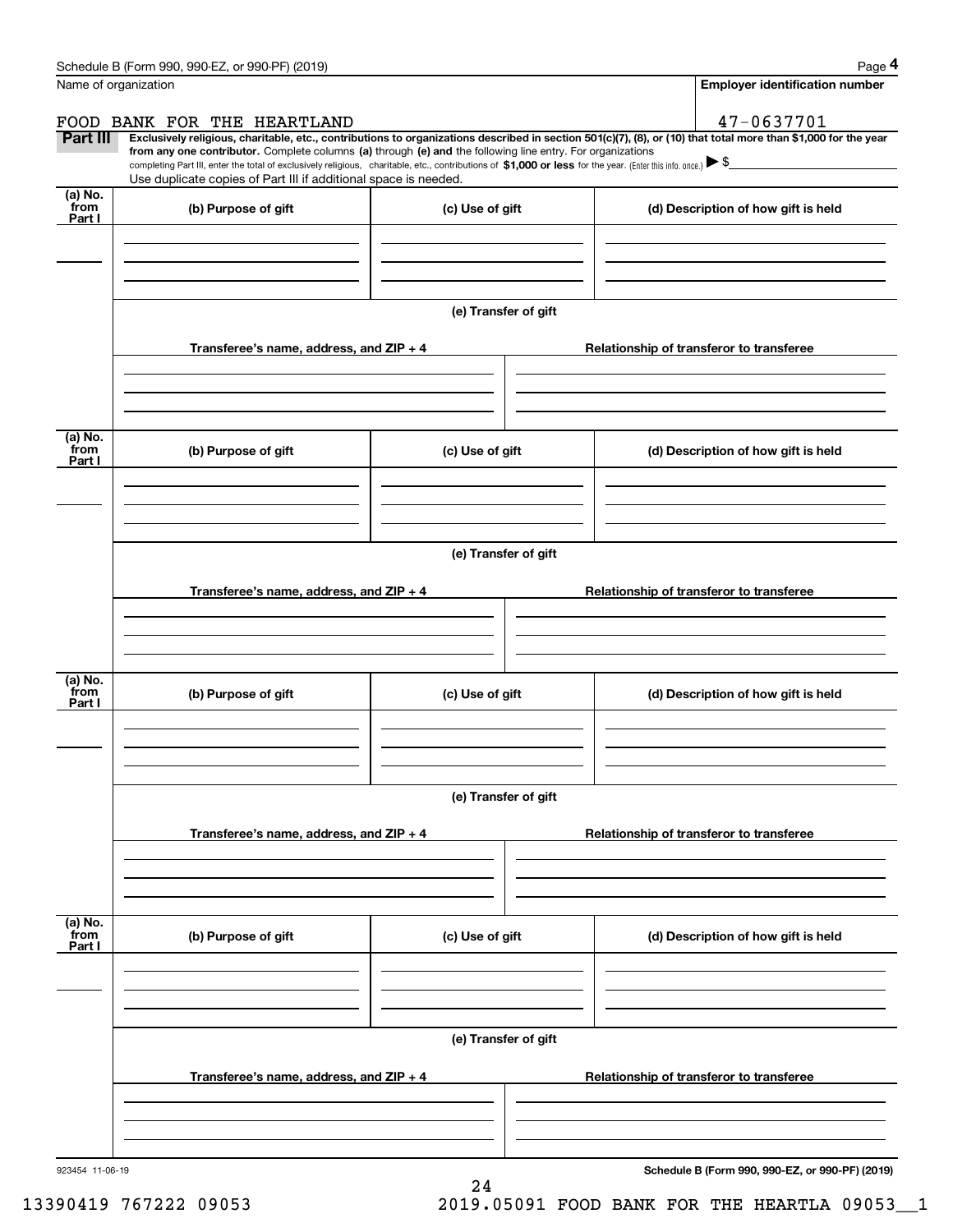| <b>SCHEDULE C</b>                                                  |                                                                               | <b>Political Campaign and Lobbying Activities</b>                                                                                                |           |                                                                             |                          | OMB No. 1545-0047                                                                                                                                           |
|--------------------------------------------------------------------|-------------------------------------------------------------------------------|--------------------------------------------------------------------------------------------------------------------------------------------------|-----------|-----------------------------------------------------------------------------|--------------------------|-------------------------------------------------------------------------------------------------------------------------------------------------------------|
| (Form 990 or 990-EZ)                                               | For Organizations Exempt From Income Tax Under section 501(c) and section 527 |                                                                                                                                                  |           |                                                                             |                          |                                                                                                                                                             |
|                                                                    |                                                                               | ▶ Complete if the organization is described below. ▶ Attach to Form 990 or Form 990-EZ.                                                          |           |                                                                             |                          |                                                                                                                                                             |
| Department of the Treasury<br>Internal Revenue Service             | <b>Open to Public</b><br>Inspection                                           |                                                                                                                                                  |           |                                                                             |                          |                                                                                                                                                             |
|                                                                    |                                                                               | If the organization answered "Yes," on Form 990, Part IV, line 3, or Form 990-EZ, Part V, line 46 (Political Campaign Activities), then          |           |                                                                             |                          |                                                                                                                                                             |
|                                                                    |                                                                               | • Section 501(c)(3) organizations: Complete Parts I-A and B. Do not complete Part I-C.                                                           |           |                                                                             |                          |                                                                                                                                                             |
|                                                                    |                                                                               | • Section 501(c) (other than section 501(c)(3)) organizations: Complete Parts I-A and C below. Do not complete Part I-B.                         |           |                                                                             |                          |                                                                                                                                                             |
| • Section 527 organizations: Complete Part I-A only.               |                                                                               |                                                                                                                                                  |           |                                                                             |                          |                                                                                                                                                             |
|                                                                    |                                                                               | If the organization answered "Yes," on Form 990, Part IV, line 4, or Form 990-EZ, Part VI, line 47 (Lobbying Activities), then                   |           |                                                                             |                          |                                                                                                                                                             |
|                                                                    |                                                                               | • Section 501(c)(3) organizations that have filed Form 5768 (election under section 501(h)): Complete Part II-A. Do not complete Part II-B.      |           |                                                                             |                          |                                                                                                                                                             |
|                                                                    |                                                                               | • Section 501(c)(3) organizations that have NOT filed Form 5768 (election under section 501(h)): Complete Part II-B. Do not complete Part II-A.  |           |                                                                             |                          |                                                                                                                                                             |
| Tax) (see separate instructions), then                             |                                                                               | If the organization answered "Yes," on Form 990, Part IV, line 5 (Proxy Tax) (see separate instructions) or Form 990-EZ, Part V, line 35c (Proxy |           |                                                                             |                          |                                                                                                                                                             |
| • Section 501(c)(4), (5), or (6) organizations: Complete Part III. |                                                                               |                                                                                                                                                  |           |                                                                             |                          |                                                                                                                                                             |
| Name of organization                                               |                                                                               |                                                                                                                                                  |           |                                                                             |                          | <b>Employer identification number</b>                                                                                                                       |
|                                                                    |                                                                               | FOOD BANK FOR THE HEARTLAND                                                                                                                      |           |                                                                             |                          | 47-0637701                                                                                                                                                  |
| Part I-A                                                           |                                                                               | Complete if the organization is exempt under section 501(c) or is a section 527 organization.                                                    |           |                                                                             |                          |                                                                                                                                                             |
|                                                                    |                                                                               |                                                                                                                                                  |           |                                                                             |                          |                                                                                                                                                             |
| 1.                                                                 |                                                                               | Provide a description of the organization's direct and indirect political campaign activities in Part IV.                                        |           |                                                                             |                          |                                                                                                                                                             |
| Political campaign activity expenditures<br>2                      |                                                                               |                                                                                                                                                  |           |                                                                             | $\blacktriangleright$ \$ |                                                                                                                                                             |
| Volunteer hours for political campaign activities                  |                                                                               |                                                                                                                                                  |           |                                                                             |                          |                                                                                                                                                             |
|                                                                    |                                                                               |                                                                                                                                                  |           |                                                                             |                          |                                                                                                                                                             |
| Part I-B                                                           |                                                                               | Complete if the organization is exempt under section 501(c)(3).                                                                                  |           |                                                                             |                          |                                                                                                                                                             |
|                                                                    |                                                                               | 1 Enter the amount of any excise tax incurred by the organization under section 4955                                                             |           |                                                                             | $\blacktriangleright$ \$ |                                                                                                                                                             |
| 2                                                                  |                                                                               | Enter the amount of any excise tax incurred by organization managers under section 4955 [100] [100] S                                            |           |                                                                             |                          |                                                                                                                                                             |
|                                                                    |                                                                               |                                                                                                                                                  |           |                                                                             |                          | Yes<br>No                                                                                                                                                   |
| 4a Was a correction made?                                          |                                                                               |                                                                                                                                                  |           |                                                                             |                          | Yes<br>No                                                                                                                                                   |
| <b>b</b> If "Yes," describe in Part IV.<br>Part I-C                |                                                                               | Complete if the organization is exempt under section 501(c), except section 501(c)(3).                                                           |           |                                                                             |                          |                                                                                                                                                             |
|                                                                    |                                                                               |                                                                                                                                                  |           |                                                                             |                          |                                                                                                                                                             |
|                                                                    |                                                                               | 1 Enter the amount directly expended by the filing organization for section 527 exempt function activities                                       |           |                                                                             | $\blacktriangleright$ \$ |                                                                                                                                                             |
|                                                                    |                                                                               | 2 Enter the amount of the filing organization's funds contributed to other organizations for section 527                                         |           |                                                                             | $\blacktriangleright$ \$ |                                                                                                                                                             |
| exempt function activities                                         |                                                                               | 3 Total exempt function expenditures. Add lines 1 and 2. Enter here and on Form 1120-POL,                                                        |           |                                                                             |                          |                                                                                                                                                             |
| line 17b                                                           |                                                                               |                                                                                                                                                  |           |                                                                             | $\blacktriangleright$ \$ |                                                                                                                                                             |
|                                                                    |                                                                               | Did the filing organization file Form 1120-POL for this year?                                                                                    |           |                                                                             |                          | Yes<br><b>No</b>                                                                                                                                            |
| 5                                                                  |                                                                               | Enter the names, addresses and employer identification number (EIN) of all section 527 political organizations to which the filing organization  |           |                                                                             |                          |                                                                                                                                                             |
|                                                                    |                                                                               | made payments. For each organization listed, enter the amount paid from the filing organization's funds. Also enter the amount of political      |           |                                                                             |                          |                                                                                                                                                             |
|                                                                    |                                                                               | contributions received that were promptly and directly delivered to a separate political organization, such as a separate segregated fund or a   |           |                                                                             |                          |                                                                                                                                                             |
|                                                                    |                                                                               | political action committee (PAC). If additional space is needed, provide information in Part IV.                                                 |           |                                                                             |                          |                                                                                                                                                             |
| (a) Name                                                           |                                                                               | (b) Address                                                                                                                                      | $(c)$ EIN | (d) Amount paid from<br>filing organization's<br>funds. If none, enter -0-. |                          | (e) Amount of political<br>contributions received and<br>promptly and directly<br>delivered to a separate<br>political organization.<br>If none, enter -0-. |
|                                                                    |                                                                               |                                                                                                                                                  |           |                                                                             |                          |                                                                                                                                                             |
|                                                                    |                                                                               |                                                                                                                                                  |           |                                                                             |                          |                                                                                                                                                             |
|                                                                    |                                                                               |                                                                                                                                                  |           |                                                                             |                          |                                                                                                                                                             |
|                                                                    |                                                                               |                                                                                                                                                  |           |                                                                             |                          |                                                                                                                                                             |
|                                                                    |                                                                               |                                                                                                                                                  |           |                                                                             |                          |                                                                                                                                                             |
|                                                                    |                                                                               |                                                                                                                                                  |           |                                                                             |                          |                                                                                                                                                             |
|                                                                    |                                                                               |                                                                                                                                                  |           |                                                                             |                          |                                                                                                                                                             |
|                                                                    |                                                                               |                                                                                                                                                  |           |                                                                             |                          |                                                                                                                                                             |
|                                                                    |                                                                               |                                                                                                                                                  |           |                                                                             |                          |                                                                                                                                                             |
|                                                                    |                                                                               |                                                                                                                                                  |           |                                                                             |                          |                                                                                                                                                             |
|                                                                    |                                                                               |                                                                                                                                                  |           |                                                                             |                          |                                                                                                                                                             |
|                                                                    |                                                                               | For Departments Reduction Act Notice, and the Instructions for Form 000 or 000 FZ                                                                |           |                                                                             |                          | <b>Cohodulo C (Form 000 or 000 EZ) 2010</b>                                                                                                                 |

**For Paperwork Reduction Act Notice, see the Instructions for Form 990 or 990-EZ. Schedule C (Form 990 or 990-EZ) 2019** LHA

932041 11-26-19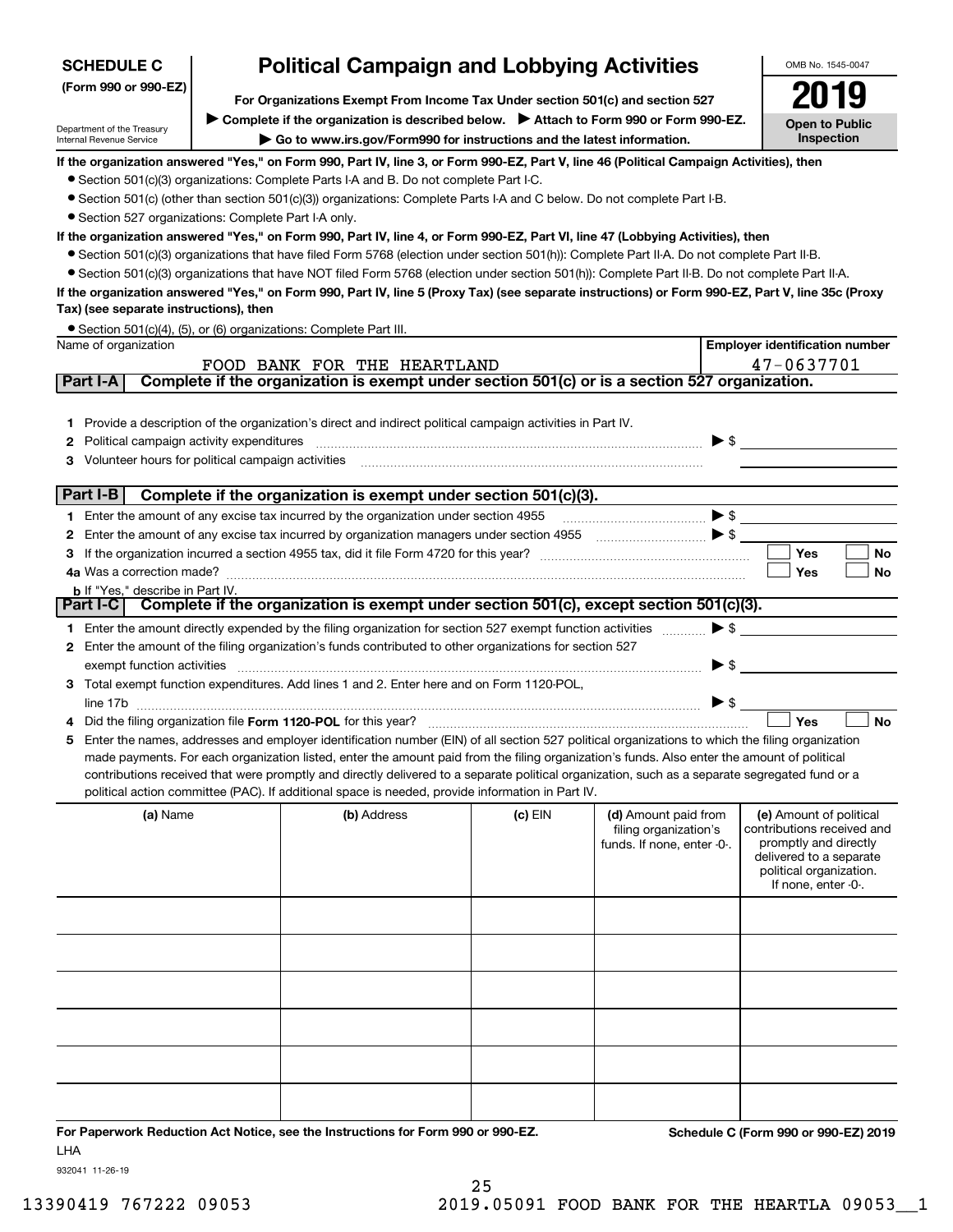| Schedule C (Form 990 or 990-EZ) 2019 FOOD BANK FOR THE HEARTLAND<br>Complete if the organization is exempt under section 501(c)(3) and filed Form 5768 (election under<br>Part II-A |                                        |              |                                                                                                                                               |            |                                                                                                                                   | $47 - 0637701$ Page 2          |
|-------------------------------------------------------------------------------------------------------------------------------------------------------------------------------------|----------------------------------------|--------------|-----------------------------------------------------------------------------------------------------------------------------------------------|------------|-----------------------------------------------------------------------------------------------------------------------------------|--------------------------------|
| section 501(h)).                                                                                                                                                                    |                                        |              |                                                                                                                                               |            |                                                                                                                                   |                                |
| A Check $\blacktriangleright$<br>expenses, and share of excess lobbying expenditures).                                                                                              |                                        |              |                                                                                                                                               |            | if the filing organization belongs to an affiliated group (and list in Part IV each affiliated group member's name, address, EIN, |                                |
| <b>B</b> Check $\blacktriangleright$                                                                                                                                                | <b>Limits on Lobbying Expenditures</b> |              | if the filing organization checked box A and "limited control" provisions apply.<br>(The term "expenditures" means amounts paid or incurred.) |            | (a) Filing<br>organization's<br>totals                                                                                            | (b) Affiliated group<br>totals |
| 1a Total lobbying expenditures to influence public opinion (grassroots lobbying)                                                                                                    |                                        |              |                                                                                                                                               |            | $\overline{7}$ ,000.                                                                                                              |                                |
| <b>b</b> Total lobbying expenditures to influence a legislative body (direct lobbying)                                                                                              |                                        |              |                                                                                                                                               |            | 3,000.                                                                                                                            |                                |
|                                                                                                                                                                                     |                                        |              |                                                                                                                                               |            | 10,000.                                                                                                                           |                                |
| d Other exempt purpose expenditures                                                                                                                                                 |                                        |              |                                                                                                                                               |            | 35, 184, 764.                                                                                                                     |                                |
|                                                                                                                                                                                     |                                        |              |                                                                                                                                               |            | 35, 194, 764.                                                                                                                     |                                |
| f Lobbying nontaxable amount. Enter the amount from the following table in both columns.                                                                                            |                                        |              |                                                                                                                                               |            | 1,000,000.                                                                                                                        |                                |
| If the amount on line 1e, column $(a)$ or $(b)$ is:                                                                                                                                 |                                        |              | The lobbying nontaxable amount is:                                                                                                            |            |                                                                                                                                   |                                |
| Not over \$500,000                                                                                                                                                                  |                                        |              | 20% of the amount on line 1e.                                                                                                                 |            |                                                                                                                                   |                                |
| Over \$500,000 but not over \$1,000,000                                                                                                                                             |                                        |              | \$100,000 plus 15% of the excess over \$500,000.                                                                                              |            |                                                                                                                                   |                                |
| Over \$1,000,000 but not over \$1,500,000                                                                                                                                           |                                        |              | \$175,000 plus 10% of the excess over \$1,000,000.                                                                                            |            |                                                                                                                                   |                                |
| Over \$1,500,000 but not over \$17,000,000                                                                                                                                          |                                        |              | \$225,000 plus 5% of the excess over \$1,500,000.                                                                                             |            |                                                                                                                                   |                                |
| Over \$17,000,000                                                                                                                                                                   |                                        | \$1,000,000. |                                                                                                                                               |            |                                                                                                                                   |                                |
|                                                                                                                                                                                     |                                        |              |                                                                                                                                               |            |                                                                                                                                   |                                |
| g Grassroots nontaxable amount (enter 25% of line 1f)                                                                                                                               |                                        |              |                                                                                                                                               |            | 250,000.                                                                                                                          |                                |
| h Subtract line 1g from line 1a. If zero or less, enter -0-                                                                                                                         |                                        |              |                                                                                                                                               |            | $0$ .                                                                                                                             |                                |
| i Subtract line 1f from line 1c. If zero or less, enter -0-                                                                                                                         |                                        |              |                                                                                                                                               |            | 0.                                                                                                                                |                                |
| If there is an amount other than zero on either line 1h or line 1i, did the organization file Form 4720                                                                             |                                        |              |                                                                                                                                               |            |                                                                                                                                   |                                |
| reporting section 4911 tax for this year?                                                                                                                                           |                                        |              |                                                                                                                                               |            |                                                                                                                                   | Yes<br>No                      |
| (Some organizations that made a section 501(h) election do not have to complete all of the five columns below.                                                                      |                                        |              | 4-Year Averaging Period Under Section 501(h)<br>See the separate instructions for lines 2a through 2f.)                                       |            |                                                                                                                                   |                                |
|                                                                                                                                                                                     |                                        |              | Lobbying Expenditures During 4-Year Averaging Period                                                                                          |            |                                                                                                                                   |                                |
| Calendar year<br>(or fiscal year beginning in)                                                                                                                                      | (a) 2016                               |              | (b) $2017$                                                                                                                                    | $(c)$ 2018 | $(d)$ 2019                                                                                                                        | (e) Total                      |
| 2a Lobbying nontaxable amount                                                                                                                                                       |                                        |              |                                                                                                                                               |            | $1,000,000.$ $  1,000,000.$ $  2,000,000.$                                                                                        |                                |
| <b>b</b> Lobbying ceiling amount<br>(150% of line 2a, column(e))                                                                                                                    |                                        |              |                                                                                                                                               |            |                                                                                                                                   | 3,000,000.                     |
| c Total lobbying expenditures                                                                                                                                                       |                                        |              |                                                                                                                                               | 3,180.     | 10,000.                                                                                                                           | 13,180.                        |
| d Grassroots nontaxable amount                                                                                                                                                      |                                        |              |                                                                                                                                               | 250,000.   | 250,000.                                                                                                                          | 500,000.                       |
| e Grassroots ceiling amount<br>(150% of line 2d, column (e))                                                                                                                        |                                        |              |                                                                                                                                               |            |                                                                                                                                   | 750,000.                       |
| f Grassroots lobbying expenditures                                                                                                                                                  |                                        |              |                                                                                                                                               | 163.       | 7,000.                                                                                                                            | 7,163.                         |

**Schedule C (Form 990 or 990-EZ) 2019**

932042 11-26-19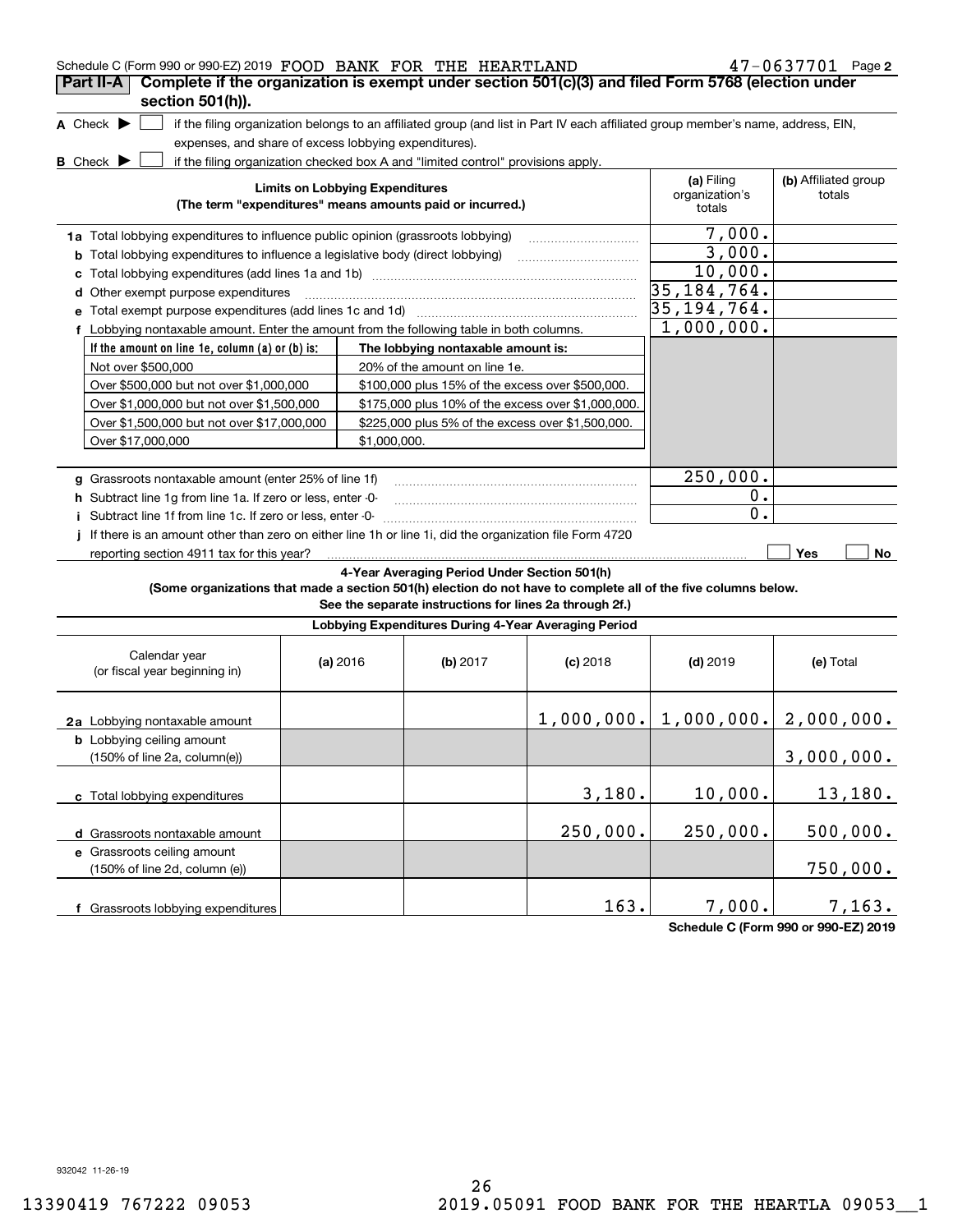# Schedule C (Form 990 or 990-EZ) 2019 Page FOOD BANK FOR THE HEARTLAND 47-0637701

# **3**

# **Part II-B Complete if the organization is exempt under section 501(c)(3) and has NOT filed Form 5768 (election under section 501(h)).**

| For each "Yes" response on lines 1a through 1i below, provide in Part IV a detailed description |                                                                                                                                                                                                                                      | (a) |              | (b)    |    |
|-------------------------------------------------------------------------------------------------|--------------------------------------------------------------------------------------------------------------------------------------------------------------------------------------------------------------------------------------|-----|--------------|--------|----|
|                                                                                                 | of the lobbying activity.                                                                                                                                                                                                            | Yes | No           | Amount |    |
| 1.                                                                                              | During the year, did the filing organization attempt to influence foreign, national, state, or<br>local legislation, including any attempt to influence public opinion on a legislative matter<br>or referendum, through the use of: |     |              |        |    |
|                                                                                                 | <b>b</b> Paid staff or management (include compensation in expenses reported on lines 1c through 1i)?<br>$\sim$                                                                                                                      |     |              |        |    |
|                                                                                                 |                                                                                                                                                                                                                                      |     |              |        |    |
|                                                                                                 | e Publications, or published or broadcast statements?                                                                                                                                                                                |     |              |        |    |
|                                                                                                 |                                                                                                                                                                                                                                      |     |              |        |    |
| g                                                                                               | Direct contact with legislators, their staffs, government officials, or a legislative body?                                                                                                                                          |     |              |        |    |
|                                                                                                 | h Rallies, demonstrations, seminars, conventions, speeches, lectures, or any similar means?<br><i>i</i> Other activities?                                                                                                            |     |              |        |    |
|                                                                                                 |                                                                                                                                                                                                                                      |     |              |        |    |
|                                                                                                 | 2a Did the activities in line 1 cause the organization to be not described in section 501(c)(3)?                                                                                                                                     |     |              |        |    |
|                                                                                                 |                                                                                                                                                                                                                                      |     |              |        |    |
|                                                                                                 | c If "Yes," enter the amount of any tax incurred by organization managers under section 4912                                                                                                                                         |     |              |        |    |
|                                                                                                 | d If the filing organization incurred a section 4912 tax, did it file Form 4720 for this year?                                                                                                                                       |     |              |        |    |
|                                                                                                 | Complete if the organization is exempt under section 501(c)(4), section 501(c)(5), or section<br>Part III-A<br>$501(c)(6)$ .                                                                                                         |     |              |        |    |
|                                                                                                 |                                                                                                                                                                                                                                      |     |              | Yes    | No |
| 1                                                                                               | Were substantially all (90% or more) dues received nondeductible by members?                                                                                                                                                         |     | 1            |        |    |
| 2                                                                                               |                                                                                                                                                                                                                                      |     | $\mathbf{2}$ |        |    |
| 3                                                                                               | Did the organization agree to carry over lobbying and political campaign activity expenditures from the prior year?                                                                                                                  |     | 3            |        |    |
|                                                                                                 | Complete if the organization is exempt under section 501(c)(4), section 501(c)(5), or section<br><b>Part III-B</b>                                                                                                                   |     |              |        |    |
|                                                                                                 | 501(c)(6) and if either (a) BOTH Part III-A, lines 1 and 2, are answered "No" OR (b) Part III-A, line 3, is<br>answered "Yes."                                                                                                       |     |              |        |    |
| 1                                                                                               | Dues, assessments and similar amounts from members [111] www.communicallyness.communicallyness.communicallyness.communicallyness.communicallyness.communicallyness.communicallyness.communicallyness.communicallyness.communic       |     | 1            |        |    |
| 2                                                                                               | Section 162(e) nondeductible lobbying and political expenditures (do not include amounts of political                                                                                                                                |     |              |        |    |
|                                                                                                 | expenses for which the section 527(f) tax was paid).                                                                                                                                                                                 |     |              |        |    |
|                                                                                                 | a Current year <b>contract and the contract of the contract of the contract of the contract of the contract of the contract of the contract of the contract of the contract of the contract of the contract of the contract of t</b> |     | 2a           |        |    |
|                                                                                                 | b Carryover from last year manufactured and contract the contract of the contract of the contract of the contract of the contract of the contract of the contract of the contract of the contract of the contract of the contr       |     | 2b           |        |    |
|                                                                                                 |                                                                                                                                                                                                                                      |     | 2c           |        |    |
| з                                                                                               | Aggregate amount reported in section $6033(e)(1)(A)$ notices of nondeductible section $162(e)$ dues                                                                                                                                  |     | 3            |        |    |
| 4                                                                                               | If notices were sent and the amount on line 2c exceeds the amount on line 3, what portion of the excess                                                                                                                              |     |              |        |    |
|                                                                                                 | does the organization agree to carryover to the reasonable estimate of nondeductible lobbying and political                                                                                                                          |     |              |        |    |
|                                                                                                 |                                                                                                                                                                                                                                      |     | 4            |        |    |
| 5                                                                                               | Taxable amount of lobbying and political expenditures (see instructions)                                                                                                                                                             |     | 5            |        |    |
| Part IV                                                                                         | <b>Supplemental Information</b>                                                                                                                                                                                                      |     |              |        |    |
|                                                                                                 | Provide the descriptions required for Part I-A, line 1; Part I-B, line 4; Part I-C, line 5; Part II-A (affiliated group list); Part II-A, lines 1 and 2 (see                                                                         |     |              |        |    |
|                                                                                                 | instructions); and Part II-B, line 1, Also, complete this part for any additional information.                                                                                                                                       |     |              |        |    |

**Schedule C (Form 990 or 990-EZ) 2019**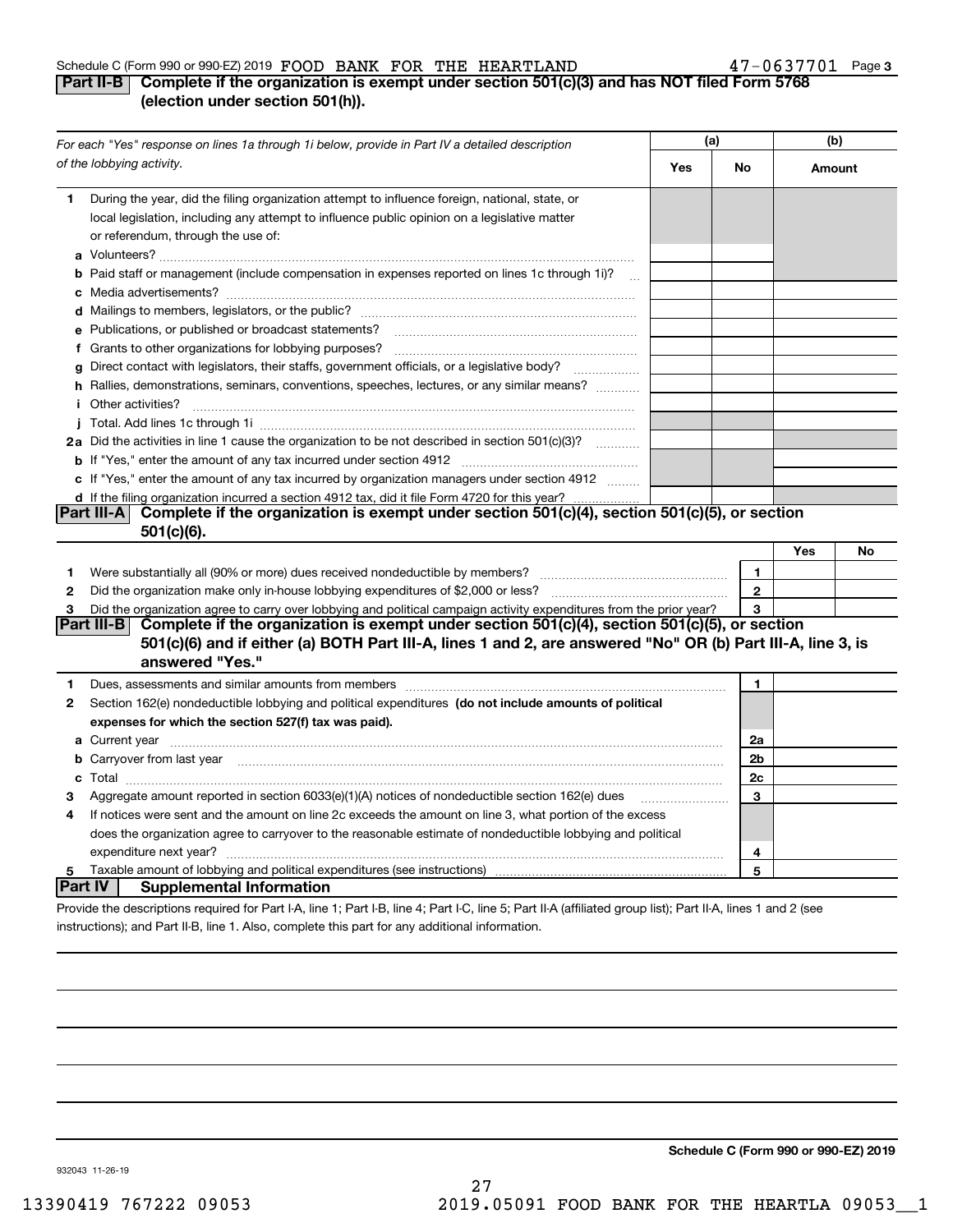| <b>SCHEDULE D</b> |  |
|-------------------|--|
|-------------------|--|

Department of the Treasury

# **SCHEDULE D Supplemental Financial Statements**

(Form 990)<br>
Pepartment of the Treasury<br>
Department of the Treasury<br>
Department of the Treasury<br>
Department of the Treasury<br> **Co to www.irs.gov/Form990 for instructions and the latest information.**<br> **Co to www.irs.gov/Form9** 



|         | Internal Revenue Service                                                                                                                                          | $\blacktriangleright$ Go to www.irs.gov/Form990 for instructions and the latest information. |                          | <b>Inspection</b>                                   |           |
|---------|-------------------------------------------------------------------------------------------------------------------------------------------------------------------|----------------------------------------------------------------------------------------------|--------------------------|-----------------------------------------------------|-----------|
|         | Name of the organization<br>FOOD BANK FOR THE HEARTLAND                                                                                                           |                                                                                              |                          | <b>Employer identification number</b><br>47-0637701 |           |
| Part I  | Organizations Maintaining Donor Advised Funds or Other Similar Funds or Accounts. Complete if the                                                                 |                                                                                              |                          |                                                     |           |
|         | organization answered "Yes" on Form 990, Part IV, line 6.                                                                                                         |                                                                                              |                          |                                                     |           |
|         |                                                                                                                                                                   | (a) Donor advised funds                                                                      |                          | (b) Funds and other accounts                        |           |
| 1       |                                                                                                                                                                   |                                                                                              |                          |                                                     |           |
| 2       | Aggregate value of contributions to (during year)                                                                                                                 |                                                                                              |                          |                                                     |           |
| з       | Aggregate value of grants from (during year)                                                                                                                      |                                                                                              |                          |                                                     |           |
| 4       |                                                                                                                                                                   |                                                                                              |                          |                                                     |           |
| 5       | Did the organization inform all donors and donor advisors in writing that the assets held in donor advised funds                                                  |                                                                                              |                          |                                                     |           |
|         |                                                                                                                                                                   |                                                                                              |                          | Yes                                                 | <b>No</b> |
| 6       | Did the organization inform all grantees, donors, and donor advisors in writing that grant funds can be used only                                                 |                                                                                              |                          |                                                     |           |
|         | for charitable purposes and not for the benefit of the donor or donor advisor, or for any other purpose conferring                                                |                                                                                              |                          |                                                     |           |
|         |                                                                                                                                                                   |                                                                                              |                          | Yes                                                 | No        |
| Part II | Conservation Easements. Complete if the organization answered "Yes" on Form 990, Part IV, line 7.                                                                 |                                                                                              |                          |                                                     |           |
| 1       | Purpose(s) of conservation easements held by the organization (check all that apply).                                                                             |                                                                                              |                          |                                                     |           |
|         | Preservation of land for public use (for example, recreation or education)                                                                                        | Preservation of a historically important land area                                           |                          |                                                     |           |
|         | Protection of natural habitat                                                                                                                                     | Preservation of a certified historic structure                                               |                          |                                                     |           |
|         | Preservation of open space                                                                                                                                        |                                                                                              |                          |                                                     |           |
| 2       | Complete lines 2a through 2d if the organization held a qualified conservation contribution in the form of a conservation easement on the last                    |                                                                                              |                          |                                                     |           |
|         | day of the tax year.                                                                                                                                              |                                                                                              |                          | Held at the End of the Tax Year                     |           |
| а       | Total number of conservation easements                                                                                                                            |                                                                                              | 2a                       |                                                     |           |
| b       | Total acreage restricted by conservation easements                                                                                                                |                                                                                              | 2b                       |                                                     |           |
| c       |                                                                                                                                                                   |                                                                                              | 2c                       |                                                     |           |
| d       | Number of conservation easements included in (c) acquired after 7/25/06, and not on a historic structure                                                          |                                                                                              |                          |                                                     |           |
|         |                                                                                                                                                                   |                                                                                              | 2d                       |                                                     |           |
| 3       | Number of conservation easements modified, transferred, released, extinguished, or terminated by the organization during the tax                                  |                                                                                              |                          |                                                     |           |
|         | $year \blacktriangleright$                                                                                                                                        |                                                                                              |                          |                                                     |           |
| 4       | Number of states where property subject to conservation easement is located >                                                                                     |                                                                                              |                          |                                                     |           |
| 5       | Does the organization have a written policy regarding the periodic monitoring, inspection, handling of                                                            |                                                                                              |                          |                                                     |           |
|         | violations, and enforcement of the conservation easements it holds?                                                                                               |                                                                                              |                          | Yes                                                 | <b>No</b> |
| 6       | Staff and volunteer hours devoted to monitoring, inspecting, handling of violations, and enforcing conservation easements during the year                         |                                                                                              |                          |                                                     |           |
|         |                                                                                                                                                                   |                                                                                              |                          |                                                     |           |
| 7       | Amount of expenses incurred in monitoring, inspecting, handling of violations, and enforcing conservation easements during the year                               |                                                                                              |                          |                                                     |           |
|         | ▶ \$                                                                                                                                                              |                                                                                              |                          |                                                     |           |
| 8       | Does each conservation easement reported on line $2(d)$ above satisfy the requirements of section $170(h)(4)(B)(i)$                                               |                                                                                              |                          |                                                     |           |
|         | and section 170(h)(4)(B)(ii)?                                                                                                                                     |                                                                                              |                          | Yes                                                 | No        |
| 9       | In Part XIII, describe how the organization reports conservation easements in its revenue and expense statement and                                               |                                                                                              |                          |                                                     |           |
|         | balance sheet, and include, if applicable, the text of the footnote to the organization's financial statements that describes the                                 |                                                                                              |                          |                                                     |           |
|         | organization's accounting for conservation easements.<br>Organizations Maintaining Collections of Art, Historical Treasures, or Other Similar Assets.<br>Part III |                                                                                              |                          |                                                     |           |
|         | Complete if the organization answered "Yes" on Form 990, Part IV, line 8.                                                                                         |                                                                                              |                          |                                                     |           |
|         | 1a If the organization elected, as permitted under FASB ASC 958, not to report in its revenue statement and balance sheet works                                   |                                                                                              |                          |                                                     |           |
|         | of art, historical treasures, or other similar assets held for public exhibition, education, or research in furtherance of public                                 |                                                                                              |                          |                                                     |           |
|         | service, provide in Part XIII the text of the footnote to its financial statements that describes these items.                                                    |                                                                                              |                          |                                                     |           |
|         | If the organization elected, as permitted under FASB ASC 958, to report in its revenue statement and balance sheet works of                                       |                                                                                              |                          |                                                     |           |
| b       | art, historical treasures, or other similar assets held for public exhibition, education, or research in furtherance of public service,                           |                                                                                              |                          |                                                     |           |
|         | provide the following amounts relating to these items:                                                                                                            |                                                                                              |                          |                                                     |           |
|         |                                                                                                                                                                   |                                                                                              | $\blacktriangleright$ \$ |                                                     |           |
|         | (ii) Assets included in Form 990, Part X                                                                                                                          |                                                                                              | $\blacktriangleright$ \$ |                                                     |           |
| 2       | If the organization received or held works of art, historical treasures, or other similar assets for financial gain, provide                                      |                                                                                              |                          |                                                     |           |
|         | the following amounts required to be reported under FASB ASC 958 relating to these items:                                                                         |                                                                                              |                          |                                                     |           |
|         |                                                                                                                                                                   |                                                                                              | $\blacktriangleright$ \$ |                                                     |           |
| а       |                                                                                                                                                                   |                                                                                              | $\blacktriangleright$ \$ |                                                     |           |
|         |                                                                                                                                                                   |                                                                                              |                          |                                                     |           |

932051 10-02-19 **For Paperwork Reduction Act Notice, see the Instructions for Form 990. Schedule D (Form 990) 2019** LHA

28

13390419 767222 09053 2019.05091 FOOD BANK FOR THE HEARTLA 09053\_\_1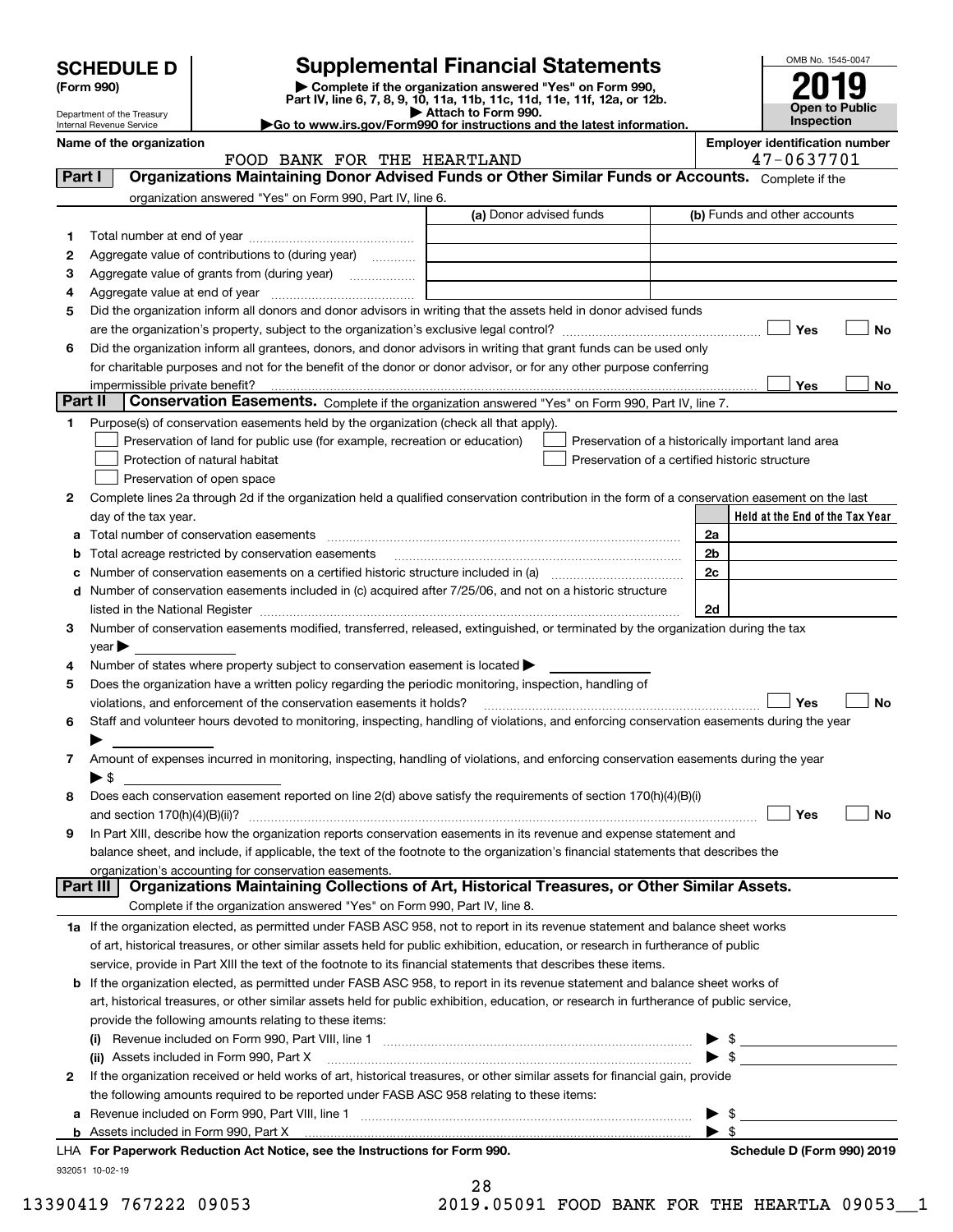| $47 - 0637701$ Page 2<br>FOOD BANK FOR THE HEARTLAND<br>Schedule D (Form 990) 2019 |                                                                                                                                                                                                                                                                                                                                                   |                    |                   |                          |                 |                            |                     |     |              |
|------------------------------------------------------------------------------------|---------------------------------------------------------------------------------------------------------------------------------------------------------------------------------------------------------------------------------------------------------------------------------------------------------------------------------------------------|--------------------|-------------------|--------------------------|-----------------|----------------------------|---------------------|-----|--------------|
| Part III                                                                           | Organizations Maintaining Collections of Art, Historical Treasures, or Other Similar Assets (continued)                                                                                                                                                                                                                                           |                    |                   |                          |                 |                            |                     |     |              |
| 3                                                                                  | Using the organization's acquisition, accession, and other records, check any of the following that make significant use of its                                                                                                                                                                                                                   |                    |                   |                          |                 |                            |                     |     |              |
|                                                                                    | collection items (check all that apply):                                                                                                                                                                                                                                                                                                          |                    |                   |                          |                 |                            |                     |     |              |
| a                                                                                  | Public exhibition                                                                                                                                                                                                                                                                                                                                 | d                  |                   | Loan or exchange program |                 |                            |                     |     |              |
| b                                                                                  | Scholarly research<br>Other the contract of the contract of the contract of the contract of the contract of the contract of the contract of the contract of the contract of the contract of the contract of the contract of the contract of the cont<br>e                                                                                         |                    |                   |                          |                 |                            |                     |     |              |
| c                                                                                  | Preservation for future generations                                                                                                                                                                                                                                                                                                               |                    |                   |                          |                 |                            |                     |     |              |
| 4                                                                                  | Provide a description of the organization's collections and explain how they further the organization's exempt purpose in Part XIII.                                                                                                                                                                                                              |                    |                   |                          |                 |                            |                     |     |              |
| 5                                                                                  | During the year, did the organization solicit or receive donations of art, historical treasures, or other similar assets                                                                                                                                                                                                                          |                    |                   |                          |                 |                            |                     |     |              |
|                                                                                    | Yes<br>No                                                                                                                                                                                                                                                                                                                                         |                    |                   |                          |                 |                            |                     |     |              |
|                                                                                    | Part IV<br>Escrow and Custodial Arrangements. Complete if the organization answered "Yes" on Form 990, Part IV, line 9, or                                                                                                                                                                                                                        |                    |                   |                          |                 |                            |                     |     |              |
|                                                                                    | reported an amount on Form 990, Part X, line 21.                                                                                                                                                                                                                                                                                                  |                    |                   |                          |                 |                            |                     |     |              |
|                                                                                    | 1a Is the organization an agent, trustee, custodian or other intermediary for contributions or other assets not included                                                                                                                                                                                                                          |                    |                   |                          |                 |                            |                     |     |              |
|                                                                                    |                                                                                                                                                                                                                                                                                                                                                   |                    |                   |                          |                 |                            | Yes                 |     | No           |
|                                                                                    | If "Yes," explain the arrangement in Part XIII and complete the following table:                                                                                                                                                                                                                                                                  |                    |                   |                          |                 |                            |                     |     |              |
|                                                                                    |                                                                                                                                                                                                                                                                                                                                                   |                    |                   |                          |                 |                            | Amount              |     |              |
|                                                                                    |                                                                                                                                                                                                                                                                                                                                                   |                    |                   |                          | 1c              |                            |                     |     |              |
| с                                                                                  | Beginning balance material continuum contracts and all the contracts of the contracts of the contracts of the contracts of the contracts of the contracts of the contracts of the contracts of the contracts of the contracts                                                                                                                     |                    |                   |                          | 1d              |                            |                     |     |              |
| d                                                                                  | Additions during the year manufactured and an anti-manufactured and the year manufactured and all the year manufactured and all the state of the state of the state of the state of the state of the state of the state of the                                                                                                                    |                    |                   |                          |                 |                            |                     |     |              |
| е                                                                                  | Distributions during the year manufactured and continuum and contact the year manufactured and contact the year                                                                                                                                                                                                                                   |                    |                   |                          | 1e              |                            |                     |     |              |
| f                                                                                  | Ending balance manufactured and contract and contract of the contract of the contract of the contract of the contract of the contract of the contract of the contract of the contract of the contract of the contract of the c<br>Did the organization include an amount on Form 990, Part X, line 21, for escrow or custodial account liability? |                    |                   |                          | 1f              |                            |                     |     |              |
|                                                                                    |                                                                                                                                                                                                                                                                                                                                                   |                    |                   |                          |                 |                            | Yes                 |     | No           |
| <b>Part V</b>                                                                      | <b>b</b> If "Yes," explain the arrangement in Part XIII. Check here if the explanation has been provided on Part XIII<br>Endowment Funds. Complete if the organization answered "Yes" on Form 990, Part IV, line 10.                                                                                                                              |                    |                   |                          |                 |                            |                     |     |              |
|                                                                                    |                                                                                                                                                                                                                                                                                                                                                   |                    |                   |                          |                 |                            |                     |     |              |
|                                                                                    |                                                                                                                                                                                                                                                                                                                                                   | (a) Current year   | (b) Prior year    | (c) Two years back       |                 | (d) Three years back       | (e) Four years back |     |              |
| 1a                                                                                 | Beginning of year balance                                                                                                                                                                                                                                                                                                                         | 1,466,845.         | 1,389,264.        | 1,273,903.               |                 | 1, 111, 833.               |                     |     | 1,096,637.   |
| b                                                                                  |                                                                                                                                                                                                                                                                                                                                                   | 2,813.             | 19,966.           | 14,297.                  |                 | 41,139.                    |                     |     | 66,256.      |
| с                                                                                  | Net investment earnings, gains, and losses                                                                                                                                                                                                                                                                                                        | $-16, 152.$        | 69,616.           | 112,462.                 |                 | 131,876.                   |                     |     | $-41,749.$   |
| d                                                                                  |                                                                                                                                                                                                                                                                                                                                                   |                    |                   |                          |                 |                            |                     |     |              |
|                                                                                    | e Other expenditures for facilities                                                                                                                                                                                                                                                                                                               |                    |                   |                          |                 |                            |                     |     |              |
|                                                                                    | and programs                                                                                                                                                                                                                                                                                                                                      |                    |                   |                          |                 |                            |                     |     |              |
| Ť.                                                                                 | Administrative expenses                                                                                                                                                                                                                                                                                                                           | 12,295.            | 12,001.           | 11,398.                  |                 | 10,945.                    |                     |     | 9,311.       |
| g                                                                                  | End of year balance                                                                                                                                                                                                                                                                                                                               | 1,441,211.         | 1,466,845.        | 1,389,264.               |                 | 1,273,903.                 |                     |     | 1, 111, 833. |
| 2                                                                                  | Provide the estimated percentage of the current year end balance (line 1g, column (a)) held as:                                                                                                                                                                                                                                                   |                    |                   |                          |                 |                            |                     |     |              |
| а                                                                                  | Board designated or quasi-endowment >                                                                                                                                                                                                                                                                                                             | 100.00             | %                 |                          |                 |                            |                     |     |              |
|                                                                                    | .00<br>Permanent endowment > _____                                                                                                                                                                                                                                                                                                                | %                  |                   |                          |                 |                            |                     |     |              |
| с                                                                                  | .00<br>Term endowment $\blacktriangleright$                                                                                                                                                                                                                                                                                                       | %                  |                   |                          |                 |                            |                     |     |              |
|                                                                                    | The percentages on lines 2a, 2b, and 2c should equal 100%.                                                                                                                                                                                                                                                                                        |                    |                   |                          |                 |                            |                     |     |              |
|                                                                                    | 3a Are there endowment funds not in the possession of the organization that are held and administered for the organization                                                                                                                                                                                                                        |                    |                   |                          |                 |                            |                     |     |              |
|                                                                                    | by:                                                                                                                                                                                                                                                                                                                                               |                    |                   |                          |                 |                            |                     | Yes | No           |
|                                                                                    | (i)                                                                                                                                                                                                                                                                                                                                               |                    |                   |                          |                 |                            | 3a(i)               |     | X            |
|                                                                                    |                                                                                                                                                                                                                                                                                                                                                   |                    |                   |                          |                 |                            | 3a(ii)              |     | X            |
|                                                                                    |                                                                                                                                                                                                                                                                                                                                                   |                    |                   |                          |                 |                            | 3 <sub>b</sub>      |     |              |
|                                                                                    | Describe in Part XIII the intended uses of the organization's endowment funds.                                                                                                                                                                                                                                                                    |                    |                   |                          |                 |                            |                     |     |              |
|                                                                                    | <b>Part VI</b><br>Land, Buildings, and Equipment.                                                                                                                                                                                                                                                                                                 |                    |                   |                          |                 |                            |                     |     |              |
|                                                                                    | Complete if the organization answered "Yes" on Form 990, Part IV, line 11a. See Form 990, Part X, line 10.                                                                                                                                                                                                                                        |                    |                   |                          |                 |                            |                     |     |              |
|                                                                                    | Description of property                                                                                                                                                                                                                                                                                                                           | (a) Cost or other  | (b) Cost or other |                          | (c) Accumulated |                            | (d) Book value      |     |              |
|                                                                                    |                                                                                                                                                                                                                                                                                                                                                   | basis (investment) |                   | basis (other)            | depreciation    |                            |                     |     |              |
|                                                                                    |                                                                                                                                                                                                                                                                                                                                                   |                    |                   | 292,700.                 |                 |                            |                     |     | 292, 700.    |
|                                                                                    |                                                                                                                                                                                                                                                                                                                                                   |                    |                   | 2,342,409.               | 597,122.        |                            | 1,745,287.          |     |              |
| b                                                                                  |                                                                                                                                                                                                                                                                                                                                                   |                    |                   | 4,458,756.               | 1,097,112.      |                            | 3,361,644.          |     |              |
|                                                                                    |                                                                                                                                                                                                                                                                                                                                                   |                    |                   |                          |                 |                            |                     |     |              |
| d                                                                                  |                                                                                                                                                                                                                                                                                                                                                   |                    |                   | 2,001,428.               | 1,422,400.      |                            |                     |     | 579,028.     |
|                                                                                    |                                                                                                                                                                                                                                                                                                                                                   |                    |                   |                          |                 |                            |                     |     |              |
|                                                                                    |                                                                                                                                                                                                                                                                                                                                                   |                    |                   |                          |                 |                            | 5,978,659.          |     |              |
|                                                                                    |                                                                                                                                                                                                                                                                                                                                                   |                    |                   |                          |                 | Schedule D (Form 990) 2019 |                     |     |              |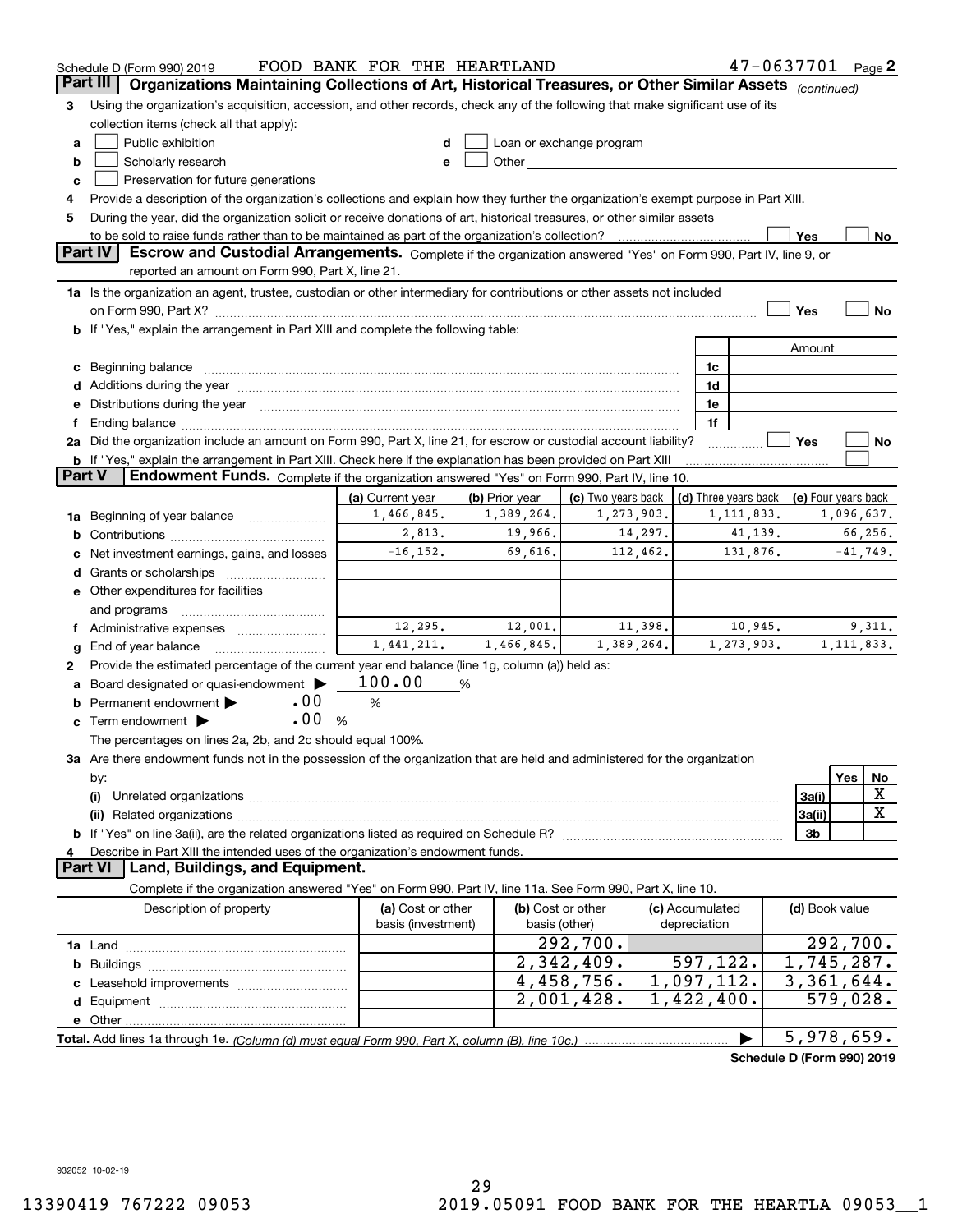Complete if the organization answered "Yes" on Form 990, Part IV, line 11b. See Form 990, Part X, line 12.

| (a) Description of security or category (including name of security) | (b) Book value | (c) Method of valuation: Cost or end-of-year market value |
|----------------------------------------------------------------------|----------------|-----------------------------------------------------------|
| (1) Financial derivatives                                            |                |                                                           |
| (2) Closely held equity interests                                    |                |                                                           |
| $(3)$ Other                                                          |                |                                                           |
| (A)                                                                  |                |                                                           |
| (B)                                                                  |                |                                                           |
| (C)                                                                  |                |                                                           |
| (D)                                                                  |                |                                                           |
| (E)                                                                  |                |                                                           |
| (F)                                                                  |                |                                                           |
| (G)                                                                  |                |                                                           |
| (H)                                                                  |                |                                                           |
| Total. (Col. (b) must equal Form 990, Part X, col. (B) line $12$ .)  |                |                                                           |

# **Part VIII Investments - Program Related.**

Complete if the organization answered "Yes" on Form 990, Part IV, line 11c. See Form 990, Part X, line 13.

| (a) Description of investment                                              | (b) Book value | (c) Method of valuation: Cost or end-of-year market value |
|----------------------------------------------------------------------------|----------------|-----------------------------------------------------------|
| ENDOWMENT FUND                                                             | 1,441,211.     | END-OF-YEAR MARKET VALUE                                  |
| FUNDED DEPRECIATION FUND<br>(2)                                            | 1,093,233.     | END-OF-YEAR MARKET VALUE                                  |
| $\left(3\right)$                                                           |                |                                                           |
| (4)                                                                        |                |                                                           |
| (5)                                                                        |                |                                                           |
| (6)                                                                        |                |                                                           |
| (7)                                                                        |                |                                                           |
| (8)                                                                        |                |                                                           |
| (9)                                                                        |                |                                                           |
| <b>Total.</b> (Col. (b) must equal Form 990, Part X, col. (B) line $13.$ ) | 2,534,444.     |                                                           |

# **Part IX Other Assets.**

Complete if the organization answered "Yes" on Form 990, Part IV, line 11d. See Form 990, Part X, line 15.

| (a) Description                                                                                  | (b) Book value |
|--------------------------------------------------------------------------------------------------|----------------|
| (1)                                                                                              |                |
| (2)                                                                                              |                |
| $\frac{1}{2}$                                                                                    |                |
| (4)                                                                                              |                |
| $\frac{1}{2}$                                                                                    |                |
| $\frac{6}{6}$                                                                                    |                |
| (7)                                                                                              |                |
| (8)                                                                                              |                |
| (9)                                                                                              |                |
| Total. (Column (b) must equal Form 990, Part X, col. (B) line 15.)<br>Dart X   Other Liabilities |                |
|                                                                                                  |                |

**Part X Other Liabilities.**

Complete if the organization answered "Yes" on Form 990, Part IV, line 11e or 11f. See Form 990, Part X, line 25.

|     | (a) Description of liability                        | (b) Book value |
|-----|-----------------------------------------------------|----------------|
| (1) | Federal income taxes                                |                |
| (2) | OPERATING LEASES<br><b>CURRENT PORTION</b><br>$ \,$ | 30,604.        |
| (3) | OPERATING LEASES - LT PORTION                       | 96, 163.       |
| (4) | REFUNDABLE ADVANCE                                  | 475,864.       |
| (5) |                                                     |                |
| (6) |                                                     |                |
| (7) |                                                     |                |
| (8) |                                                     |                |
| (9) |                                                     |                |
|     |                                                     | 602,631.       |

**2.** Liability for uncertain tax positions. In Part XIII, provide the text of the footnote to the organization's financial statements that reports the organization's liability for uncertain tax positions under FASB ASC 740. Check here if the text of the footnote has been provided in Part XIII  $\boxed{\text{X}}$ 

**Schedule D (Form 990) 2019**

932053 10-02-19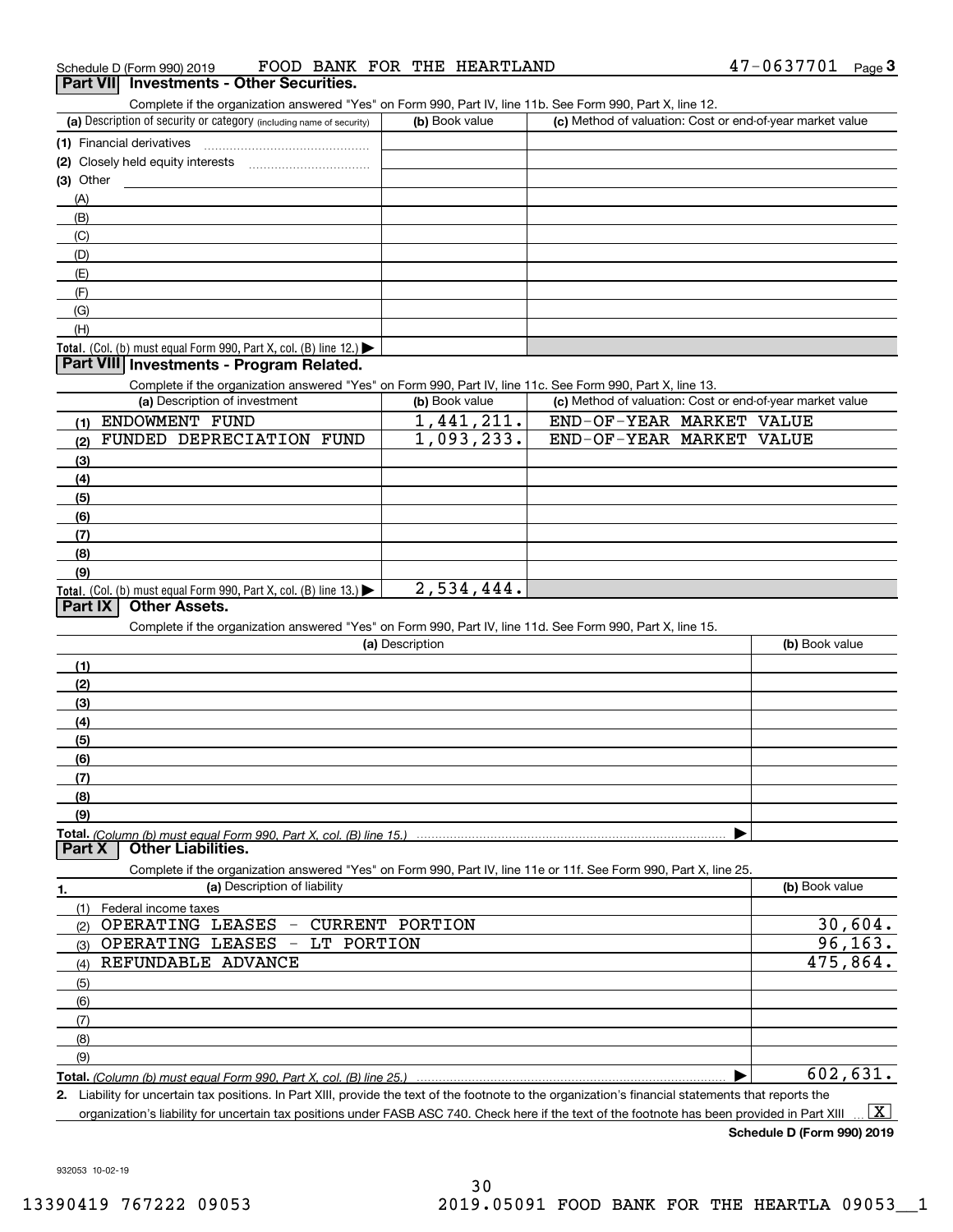|    | FOOD BANK FOR THE HEARTLAND<br>Schedule D (Form 990) 2019                                                                                                                                                                                 |                         | 47-0637701 Page 4         |
|----|-------------------------------------------------------------------------------------------------------------------------------------------------------------------------------------------------------------------------------------------|-------------------------|---------------------------|
|    | <b>Part XI</b><br>Reconciliation of Revenue per Audited Financial Statements With Revenue per Return.                                                                                                                                     |                         |                           |
|    | Complete if the organization answered "Yes" on Form 990, Part IV, line 12a.                                                                                                                                                               |                         |                           |
| 1. | Total revenue, gains, and other support per audited financial statements                                                                                                                                                                  | $\blacksquare$          | $\overline{41,386,586}$ . |
| 2  | Amounts included on line 1 but not on Form 990, Part VIII, line 12:                                                                                                                                                                       |                         |                           |
| a  | $-102,947.$<br>2a                                                                                                                                                                                                                         |                         |                           |
| b  | 2 <sub>b</sub>                                                                                                                                                                                                                            |                         |                           |
| c  | 2 <sub>c</sub><br>Recoveries of prior year grants [11] Recoveries of prior year grants [11] Recoveries of prior year grants                                                                                                               |                         |                           |
| d  | 2d<br>Other (Describe in Part XIII.)                                                                                                                                                                                                      |                         |                           |
| e  | Add lines 2a through 2d                                                                                                                                                                                                                   | 2e                      | $-102,947.$               |
| 3  |                                                                                                                                                                                                                                           | $\mathbf{3}$            | 41,489,533.               |
|    | Amounts included on Form 990, Part VIII, line 12, but not on line 1:                                                                                                                                                                      |                         |                           |
| a  | 22,376.<br>4a                                                                                                                                                                                                                             |                         |                           |
|    | 4 <sub>b</sub>                                                                                                                                                                                                                            |                         |                           |
|    | Add lines 4a and 4b                                                                                                                                                                                                                       | 4с                      | 22,376.                   |
| 5  |                                                                                                                                                                                                                                           | $\overline{5}$          | 41,511,909.               |
|    | Part XII   Reconciliation of Expenses per Audited Financial Statements With Expenses per Return.                                                                                                                                          |                         |                           |
|    | Complete if the organization answered "Yes" on Form 990, Part IV, line 12a.                                                                                                                                                               |                         |                           |
| 1. | Total expenses and losses per audited financial statements [11,11] [11] Total expenses and losses per audited financial statements [11] [11] Total expenses and losses per audited financial statements                                   | $\blacksquare$          | 35, 172, 387.             |
| 2  | Amounts included on line 1 but not on Form 990, Part IX, line 25:                                                                                                                                                                         |                         |                           |
| a  | 2a                                                                                                                                                                                                                                        |                         |                           |
|    | 2 <sub>b</sub>                                                                                                                                                                                                                            |                         |                           |
| c  | 2c                                                                                                                                                                                                                                        |                         |                           |
|    | 2d                                                                                                                                                                                                                                        |                         |                           |
|    | e Add lines 2a through 2d <b>contract and a contract and a contract a</b> contract a contract and a contract a contract a contract a contract a contract a contract a contract a contract a contract a contract a contract a contra       | 2e                      |                           |
| 3  |                                                                                                                                                                                                                                           | $\overline{\mathbf{3}}$ | 35, 172, 387.             |
| 4  | Amounts included on Form 990, Part IX, line 25, but not on line 1:                                                                                                                                                                        |                         |                           |
| a  | 22,376.<br>Investment expenses not included on Form 990, Part VIII, line 7b [11, 111, 111, 111]<br>4a                                                                                                                                     |                         |                           |
| b  | Other (Describe in Part XIII.) <b>Construction</b> and the contract of the Construction of the Construction of the Construction of the Construction of the Construction of the Construction of the Construction of the Construction<br>4h |                         |                           |
|    | Add lines 4a and 4b                                                                                                                                                                                                                       | 4c                      | 22,376.                   |
|    |                                                                                                                                                                                                                                           | 5                       | 35, 194, 763.             |
|    | Part XIII Supplemental Information.                                                                                                                                                                                                       |                         |                           |

Provide the descriptions required for Part II, lines 3, 5, and 9; Part III, lines 1a and 4; Part IV, lines 1b and 2b; Part V, line 4; Part X, line 2; Part XI, lines 2d and 4b; and Part XII, lines 2d and 4b. Also complete this part to provide any additional information.

# PART X, LINE 2:

| THE ORGANIZATION IS EXEMPT FROM INCOME TAXES UNDER SECTION 501(C)(3) OF  |
|--------------------------------------------------------------------------|
| THE INTERNAL REVENUE CODE. ACCORDINGLY, NO INCOME TAXES ARE INCLUDED IN  |
| THESE FINANCIAL STATEMENTS. THE ORGANIZATION HAS ALSO BEEN CLASSIFIED AS |
| AN ENTITY THAT IS NOT A PRIVATE FOUNDATION WITHIN THE MEANING OF SECTION |
| 509(A) AND OUALIFIES FOR DEDUCTIBLE CONTRIBUTIONS AS PROVIDED IN SECTION |
| $170(B)(1)(A)(VI)$ . THE ORGANIZATION BELIEVES THAT IT HAS APPROPRIATE   |
| SUPPORT FOR ANY TAX POSITIONS TAKEN, AND AS SUCH, DOES NOT HAVE ANY      |
| UNCERTAIN TAX POSITIONS THAT ARE MATERIAL TO THE FINANCIAL STATEMENTS.   |
|                                                                          |

31

932054 10-02-19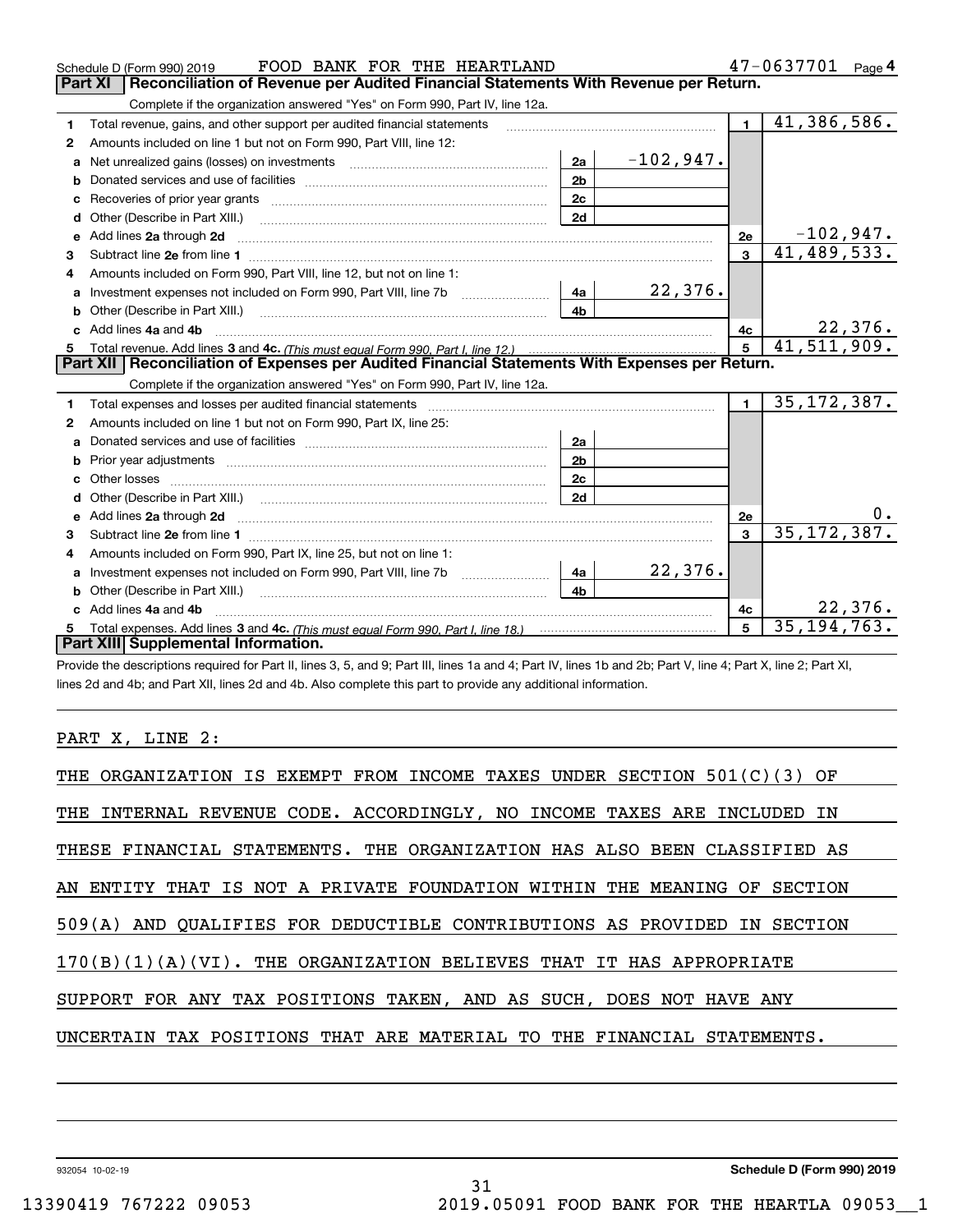| <b>Part XIII Supplemental Information</b> (continued) |                            |
|-------------------------------------------------------|----------------------------|
|                                                       |                            |
|                                                       |                            |
|                                                       |                            |
|                                                       |                            |
|                                                       |                            |
|                                                       |                            |
|                                                       |                            |
|                                                       |                            |
|                                                       |                            |
|                                                       |                            |
|                                                       |                            |
|                                                       |                            |
|                                                       |                            |
|                                                       |                            |
|                                                       |                            |
|                                                       |                            |
|                                                       |                            |
|                                                       |                            |
|                                                       |                            |
|                                                       |                            |
|                                                       |                            |
|                                                       |                            |
|                                                       |                            |
|                                                       |                            |
|                                                       |                            |
|                                                       |                            |
|                                                       |                            |
|                                                       |                            |
|                                                       |                            |
|                                                       |                            |
|                                                       | Schedule D (Form 990) 2019 |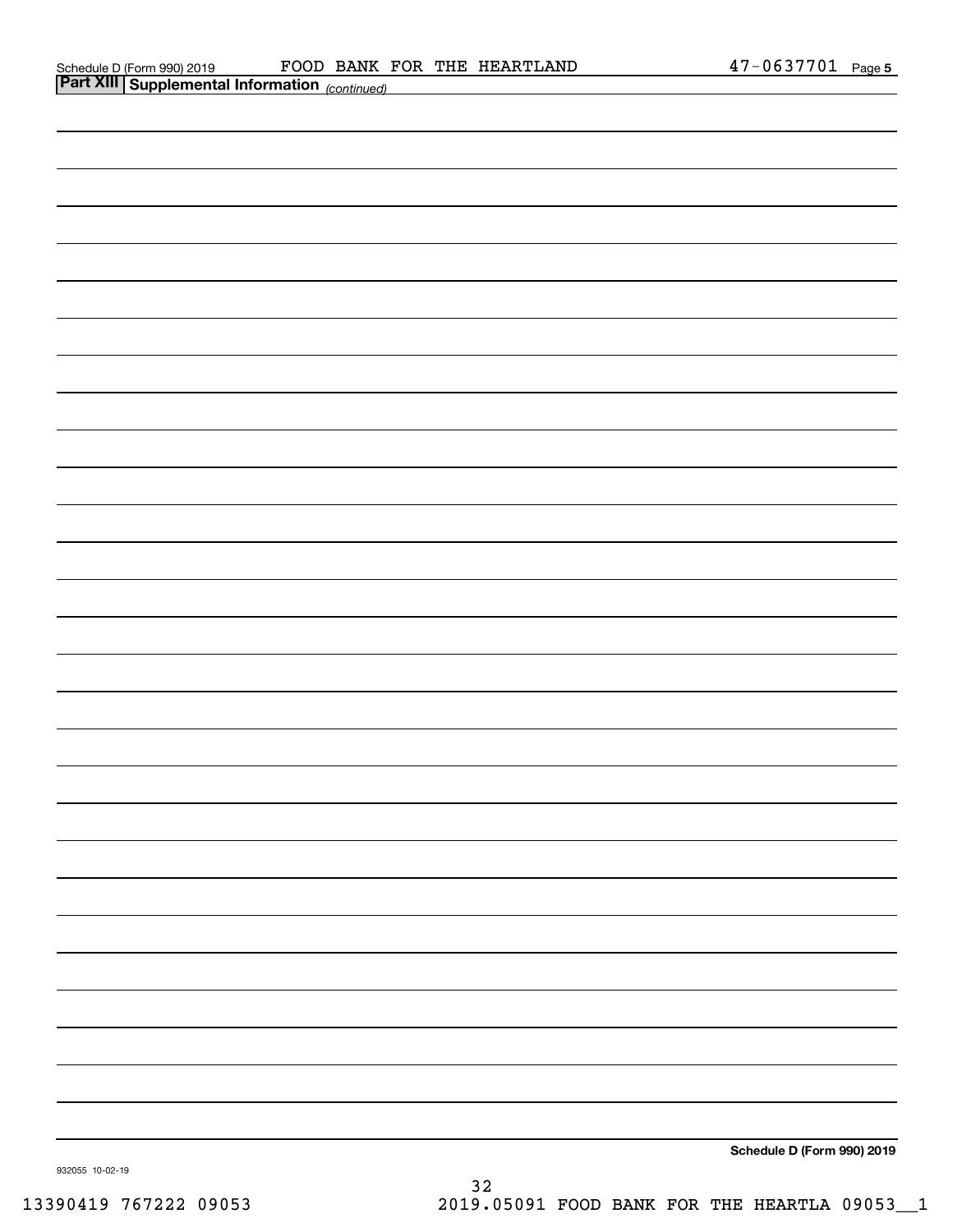| <b>Supplemental Information Regarding Fundraising or Gaming Activities</b><br><b>SCHEDULE G</b>                                                            |                                                                                                                                                                                                           |                                                                                                                                                                                                                                                                                                                                                                                                                                                                                                                                                                                     |                                                                            |    |                                                                            |  |                                                                            |                                                         |  |  |  |
|------------------------------------------------------------------------------------------------------------------------------------------------------------|-----------------------------------------------------------------------------------------------------------------------------------------------------------------------------------------------------------|-------------------------------------------------------------------------------------------------------------------------------------------------------------------------------------------------------------------------------------------------------------------------------------------------------------------------------------------------------------------------------------------------------------------------------------------------------------------------------------------------------------------------------------------------------------------------------------|----------------------------------------------------------------------------|----|----------------------------------------------------------------------------|--|----------------------------------------------------------------------------|---------------------------------------------------------|--|--|--|
| (Form 990 or 990-EZ)                                                                                                                                       | Complete if the organization answered "Yes" on Form 990, Part IV, line 17, 18, or 19, or if the<br>organization entered more than \$15,000 on Form 990-EZ, line 6a.<br>Attach to Form 990 or Form 990-EZ. |                                                                                                                                                                                                                                                                                                                                                                                                                                                                                                                                                                                     |                                                                            |    |                                                                            |  |                                                                            |                                                         |  |  |  |
| Department of the Treasury<br>Internal Revenue Service                                                                                                     |                                                                                                                                                                                                           |                                                                                                                                                                                                                                                                                                                                                                                                                                                                                                                                                                                     | <b>Open to Public</b><br>Inspection                                        |    |                                                                            |  |                                                                            |                                                         |  |  |  |
| Name of the organization                                                                                                                                   | $\blacktriangleright$ Go to www.irs.gov/Form990 for instructions and the latest information.<br><b>Employer identification number</b>                                                                     |                                                                                                                                                                                                                                                                                                                                                                                                                                                                                                                                                                                     |                                                                            |    |                                                                            |  |                                                                            |                                                         |  |  |  |
|                                                                                                                                                            | 47-0637701                                                                                                                                                                                                |                                                                                                                                                                                                                                                                                                                                                                                                                                                                                                                                                                                     |                                                                            |    |                                                                            |  |                                                                            |                                                         |  |  |  |
| Part I                                                                                                                                                     | required to complete this part.                                                                                                                                                                           | Fundraising Activities. Complete if the organization answered "Yes" on Form 990, Part IV, line 17. Form 990-EZ filers are not                                                                                                                                                                                                                                                                                                                                                                                                                                                       |                                                                            |    |                                                                            |  |                                                                            |                                                         |  |  |  |
| $X$ Mail solicitations<br>a<br>  X  <br>b<br>Phone solicitations<br>с<br>d<br>In-person solicitations<br>compensated at least \$5,000 by the organization. | Internet and email solicitations                                                                                                                                                                          | 1 Indicate whether the organization raised funds through any of the following activities. Check all that apply.<br>e l<br>f<br>$g\left[\overline{X}\right]$ Special fundraising events<br>2 a Did the organization have a written or oral agreement with any individual (including officers, directors, trustees, or<br>key employees listed in Form 990, Part VII) or entity in connection with professional fundraising services?<br><b>b</b> If "Yes," list the 10 highest paid individuals or entities (fundraisers) pursuant to agreements under which the fundraiser is to be |                                                                            |    | Solicitation of non-government grants<br>Solicitation of government grants |  | $\boxed{\text{X}}$ Yes                                                     | No                                                      |  |  |  |
| (i) Name and address of individual<br>or entity (fundraiser)                                                                                               |                                                                                                                                                                                                           | (ii) Activity                                                                                                                                                                                                                                                                                                                                                                                                                                                                                                                                                                       | (iii) Did<br>fundraiser<br>have custody<br>or control of<br>contributions? |    | (iv) Gross receipts<br>from activity                                       |  | (v) Amount paid<br>to (or retained by)<br>fundraiser<br>listed in col. (i) | (vi) Amount paid<br>to (or retained by)<br>organization |  |  |  |
| RKD GROUP - 8001 S. 13TH                                                                                                                                   |                                                                                                                                                                                                           |                                                                                                                                                                                                                                                                                                                                                                                                                                                                                                                                                                                     | Yes                                                                        | No |                                                                            |  |                                                                            |                                                         |  |  |  |
| STREET, LINCOLN, NE 68512                                                                                                                                  |                                                                                                                                                                                                           | DIRECT MARKETING SERVICES                                                                                                                                                                                                                                                                                                                                                                                                                                                                                                                                                           |                                                                            | X  | 0                                                                          |  | 356,164.                                                                   | $-356, 164.$                                            |  |  |  |
|                                                                                                                                                            |                                                                                                                                                                                                           |                                                                                                                                                                                                                                                                                                                                                                                                                                                                                                                                                                                     |                                                                            |    |                                                                            |  |                                                                            |                                                         |  |  |  |
|                                                                                                                                                            |                                                                                                                                                                                                           |                                                                                                                                                                                                                                                                                                                                                                                                                                                                                                                                                                                     |                                                                            |    |                                                                            |  |                                                                            |                                                         |  |  |  |
|                                                                                                                                                            |                                                                                                                                                                                                           |                                                                                                                                                                                                                                                                                                                                                                                                                                                                                                                                                                                     |                                                                            |    |                                                                            |  |                                                                            |                                                         |  |  |  |
|                                                                                                                                                            |                                                                                                                                                                                                           |                                                                                                                                                                                                                                                                                                                                                                                                                                                                                                                                                                                     |                                                                            |    |                                                                            |  |                                                                            |                                                         |  |  |  |
|                                                                                                                                                            |                                                                                                                                                                                                           |                                                                                                                                                                                                                                                                                                                                                                                                                                                                                                                                                                                     |                                                                            |    |                                                                            |  |                                                                            |                                                         |  |  |  |
|                                                                                                                                                            |                                                                                                                                                                                                           |                                                                                                                                                                                                                                                                                                                                                                                                                                                                                                                                                                                     |                                                                            |    |                                                                            |  |                                                                            |                                                         |  |  |  |
|                                                                                                                                                            |                                                                                                                                                                                                           |                                                                                                                                                                                                                                                                                                                                                                                                                                                                                                                                                                                     |                                                                            |    |                                                                            |  |                                                                            |                                                         |  |  |  |
|                                                                                                                                                            |                                                                                                                                                                                                           |                                                                                                                                                                                                                                                                                                                                                                                                                                                                                                                                                                                     |                                                                            |    |                                                                            |  |                                                                            |                                                         |  |  |  |
|                                                                                                                                                            |                                                                                                                                                                                                           |                                                                                                                                                                                                                                                                                                                                                                                                                                                                                                                                                                                     |                                                                            |    |                                                                            |  |                                                                            |                                                         |  |  |  |
|                                                                                                                                                            |                                                                                                                                                                                                           |                                                                                                                                                                                                                                                                                                                                                                                                                                                                                                                                                                                     |                                                                            |    |                                                                            |  |                                                                            |                                                         |  |  |  |
|                                                                                                                                                            |                                                                                                                                                                                                           |                                                                                                                                                                                                                                                                                                                                                                                                                                                                                                                                                                                     |                                                                            |    |                                                                            |  |                                                                            |                                                         |  |  |  |
|                                                                                                                                                            |                                                                                                                                                                                                           |                                                                                                                                                                                                                                                                                                                                                                                                                                                                                                                                                                                     |                                                                            |    |                                                                            |  |                                                                            |                                                         |  |  |  |
| Total                                                                                                                                                      |                                                                                                                                                                                                           | 3 List all states in which the organization is registered or licensed to solicit contributions or has been notified it is exempt from registration                                                                                                                                                                                                                                                                                                                                                                                                                                  |                                                                            |    |                                                                            |  | 356,164.                                                                   | $-356, 164.$                                            |  |  |  |
| or licensing.                                                                                                                                              |                                                                                                                                                                                                           |                                                                                                                                                                                                                                                                                                                                                                                                                                                                                                                                                                                     |                                                                            |    |                                                                            |  |                                                                            |                                                         |  |  |  |
| NE, IA                                                                                                                                                     |                                                                                                                                                                                                           |                                                                                                                                                                                                                                                                                                                                                                                                                                                                                                                                                                                     |                                                                            |    |                                                                            |  |                                                                            |                                                         |  |  |  |
|                                                                                                                                                            |                                                                                                                                                                                                           |                                                                                                                                                                                                                                                                                                                                                                                                                                                                                                                                                                                     |                                                                            |    |                                                                            |  |                                                                            |                                                         |  |  |  |
|                                                                                                                                                            |                                                                                                                                                                                                           |                                                                                                                                                                                                                                                                                                                                                                                                                                                                                                                                                                                     |                                                                            |    |                                                                            |  |                                                                            |                                                         |  |  |  |
|                                                                                                                                                            |                                                                                                                                                                                                           |                                                                                                                                                                                                                                                                                                                                                                                                                                                                                                                                                                                     |                                                                            |    |                                                                            |  |                                                                            |                                                         |  |  |  |
|                                                                                                                                                            |                                                                                                                                                                                                           |                                                                                                                                                                                                                                                                                                                                                                                                                                                                                                                                                                                     |                                                                            |    |                                                                            |  |                                                                            |                                                         |  |  |  |
|                                                                                                                                                            |                                                                                                                                                                                                           |                                                                                                                                                                                                                                                                                                                                                                                                                                                                                                                                                                                     |                                                                            |    |                                                                            |  |                                                                            |                                                         |  |  |  |
|                                                                                                                                                            |                                                                                                                                                                                                           |                                                                                                                                                                                                                                                                                                                                                                                                                                                                                                                                                                                     |                                                                            |    |                                                                            |  |                                                                            |                                                         |  |  |  |
|                                                                                                                                                            |                                                                                                                                                                                                           |                                                                                                                                                                                                                                                                                                                                                                                                                                                                                                                                                                                     |                                                                            |    |                                                                            |  |                                                                            |                                                         |  |  |  |
|                                                                                                                                                            |                                                                                                                                                                                                           | LHA For Paperwork Reduction Act Notice, see the Instructions for Form 990 or 990-EZ.                                                                                                                                                                                                                                                                                                                                                                                                                                                                                                |                                                                            |    |                                                                            |  |                                                                            | Schedule G (Form 990 or 990-EZ) 2019                    |  |  |  |

932081 09-11-19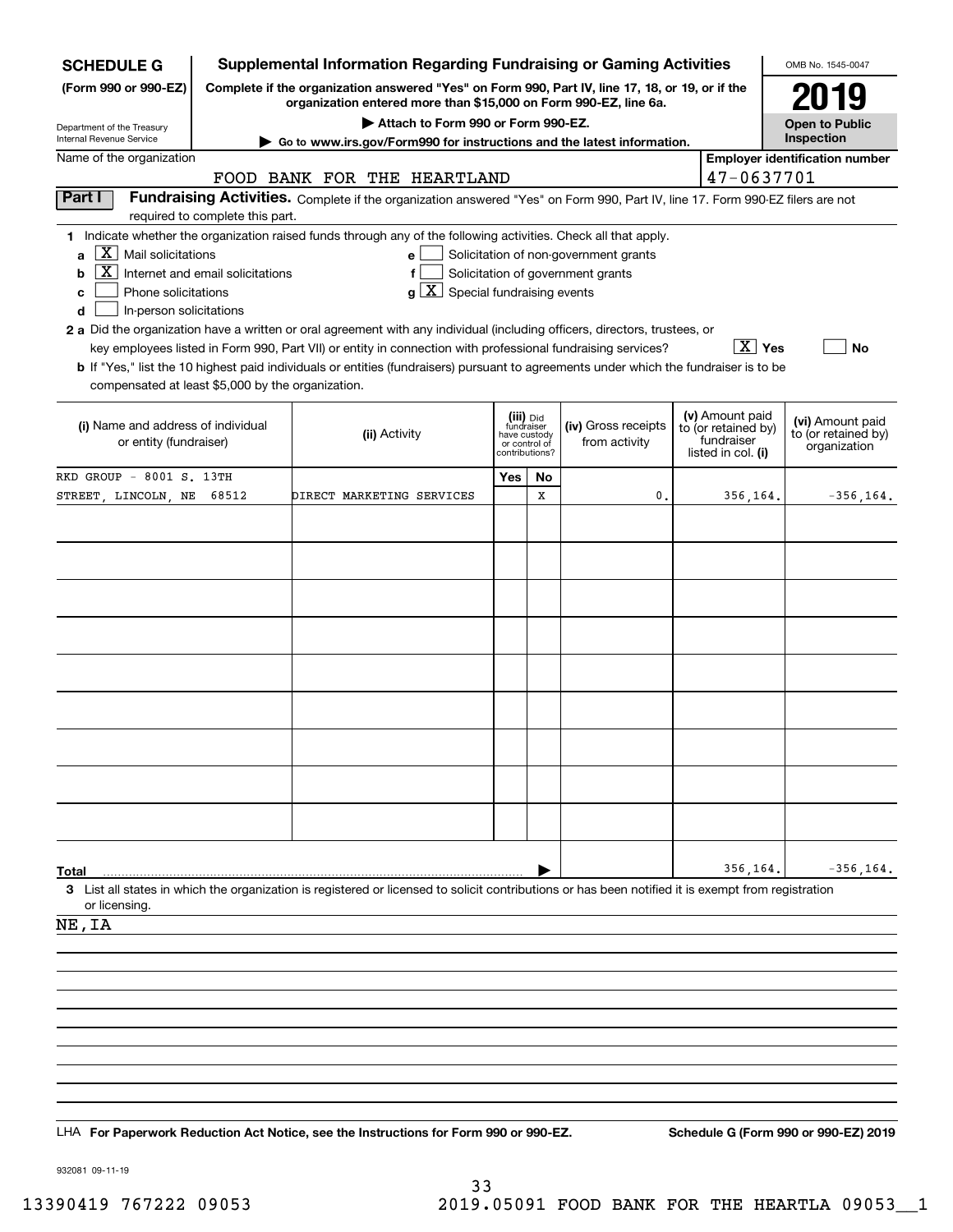## Schedule G (Form 990 or 990-EZ) 2019 Page FOOD BANK FOR THE HEARTLAND 47-0637701

**2**

**Part II** | Fundraising Events. Complete if the organization answered "Yes" on Form 990, Part IV, line 18, or reported more than \$15,000

|                 |          | of fundraising event contributions and gross income on Form 990-EZ, lines 1 and 6b. List events with gross receipts greater than \$5,000. |              |                                                  |                  |                                                     |
|-----------------|----------|-------------------------------------------------------------------------------------------------------------------------------------------|--------------|--------------------------------------------------|------------------|-----------------------------------------------------|
|                 |          |                                                                                                                                           | (a) Event #1 | (b) Event #2                                     | (c) Other events | (d) Total events                                    |
|                 |          |                                                                                                                                           | CELEBRITY    |                                                  | <b>NONE</b>      | (add col. (a) through                               |
|                 |          |                                                                                                                                           | CHEF         |                                                  |                  | col. (c)                                            |
|                 |          |                                                                                                                                           | (event type) | (event type)                                     | (total number)   |                                                     |
| Revenue         | 1        |                                                                                                                                           | 445,631.     |                                                  |                  | 445,631.                                            |
|                 |          |                                                                                                                                           |              |                                                  |                  |                                                     |
|                 | 3        | Gross income (line 1 minus line 2)                                                                                                        | 445,631.     |                                                  |                  | 445,631.                                            |
|                 |          |                                                                                                                                           |              |                                                  |                  |                                                     |
|                 | 4        |                                                                                                                                           |              |                                                  |                  |                                                     |
|                 | 5        |                                                                                                                                           |              |                                                  |                  |                                                     |
|                 |          |                                                                                                                                           |              |                                                  |                  |                                                     |
| Direct Expenses | 6        |                                                                                                                                           |              |                                                  |                  |                                                     |
|                 | 7        | Food and beverages                                                                                                                        |              |                                                  |                  |                                                     |
|                 |          |                                                                                                                                           |              |                                                  |                  |                                                     |
|                 | 8        |                                                                                                                                           |              |                                                  |                  |                                                     |
|                 | 9        |                                                                                                                                           | 70, 193.     |                                                  |                  | $\frac{70,193.}{70,193.}$                           |
|                 | 10       | Direct expense summary. Add lines 4 through 9 in column (d)                                                                               |              |                                                  |                  |                                                     |
|                 |          | 11 Net income summary. Subtract line 10 from line 3, column (d)                                                                           |              |                                                  |                  | 375,438.                                            |
|                 | Part III | Gaming. Complete if the organization answered "Yes" on Form 990, Part IV, line 19, or reported more than                                  |              |                                                  |                  |                                                     |
|                 |          | \$15,000 on Form 990-EZ, line 6a.                                                                                                         |              |                                                  |                  |                                                     |
|                 |          |                                                                                                                                           | (a) Bingo    | (b) Pull tabs/instant<br>bingo/progressive bingo | (c) Other gaming | (d) Total gaming (add<br>col. (a) through col. (c)) |
| Revenue         |          |                                                                                                                                           |              |                                                  |                  |                                                     |
|                 |          |                                                                                                                                           |              |                                                  |                  |                                                     |
|                 | 1        |                                                                                                                                           |              |                                                  |                  |                                                     |
|                 | 2        |                                                                                                                                           |              |                                                  |                  |                                                     |
|                 |          |                                                                                                                                           |              |                                                  |                  |                                                     |
| Expenses        | 3        |                                                                                                                                           |              |                                                  |                  |                                                     |
|                 |          |                                                                                                                                           |              |                                                  |                  |                                                     |
| Direct          | 4        |                                                                                                                                           |              |                                                  |                  |                                                     |
|                 |          |                                                                                                                                           |              |                                                  |                  |                                                     |
|                 |          | 5 Other direct expenses                                                                                                                   |              |                                                  |                  |                                                     |
|                 |          |                                                                                                                                           | %<br>Yes     | %<br>Yes                                         | Yes<br>%         |                                                     |
|                 | 6.       | Volunteer labor                                                                                                                           | No           | No                                               | No               |                                                     |
|                 | 7        | Direct expense summary. Add lines 2 through 5 in column (d)                                                                               |              |                                                  |                  |                                                     |
|                 |          |                                                                                                                                           |              |                                                  |                  |                                                     |
|                 |          |                                                                                                                                           |              |                                                  |                  |                                                     |
|                 |          |                                                                                                                                           |              |                                                  |                  |                                                     |
| 9.              |          | Enter the state(s) in which the organization conducts gaming activities:                                                                  |              |                                                  |                  |                                                     |
|                 |          |                                                                                                                                           |              |                                                  |                  | Yes<br>No                                           |
|                 |          |                                                                                                                                           |              |                                                  |                  |                                                     |
|                 |          |                                                                                                                                           |              |                                                  |                  |                                                     |
|                 |          |                                                                                                                                           |              |                                                  |                  |                                                     |
|                 |          |                                                                                                                                           |              |                                                  |                  | Yes<br>No                                           |
|                 |          |                                                                                                                                           |              |                                                  |                  |                                                     |
|                 |          |                                                                                                                                           |              |                                                  |                  |                                                     |
|                 |          |                                                                                                                                           |              |                                                  |                  |                                                     |
|                 |          | 932082 09-11-19                                                                                                                           |              |                                                  |                  | Schedule G (Form 990 or 990-EZ) 2019                |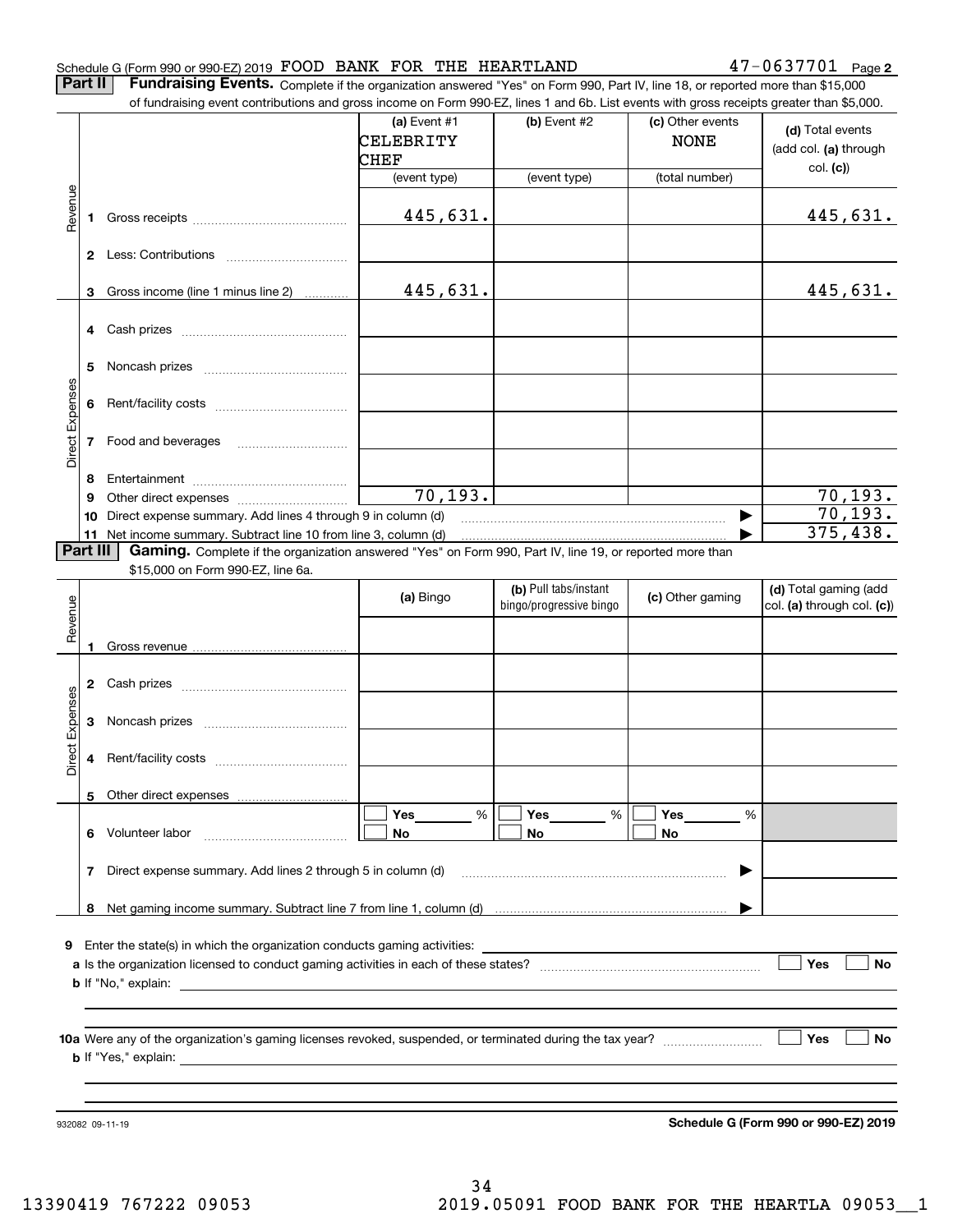| Schedule G (Form 990 or 990-EZ) 2019 FOOD BANK FOR THE HEARTLAND                                                                                                                                                                               |                 | $47 - 0637701$ Page 3 |
|------------------------------------------------------------------------------------------------------------------------------------------------------------------------------------------------------------------------------------------------|-----------------|-----------------------|
|                                                                                                                                                                                                                                                | Yes             | No                    |
| 12 Is the organization a grantor, beneficiary or trustee of a trust, or a member of a partnership or other entity formed                                                                                                                       |                 |                       |
|                                                                                                                                                                                                                                                | Yes             | No                    |
| 13 Indicate the percentage of gaming activity conducted in:                                                                                                                                                                                    |                 |                       |
|                                                                                                                                                                                                                                                | 13a             | %                     |
| <b>b</b> An outside facility <i>[11]</i> [20] [20] <b>https://www.frace.com/interest in the contract of the contract of the contract of the contract of the contract of the contract of the contract of the contract of the contract of th</b> | 13 <sub>b</sub> | %                     |
| 14 Enter the name and address of the person who prepares the organization's gaming/special events books and records:                                                                                                                           |                 |                       |
|                                                                                                                                                                                                                                                |                 |                       |
| $Name$ LESLIE DELPERDANG                                                                                                                                                                                                                       |                 |                       |
|                                                                                                                                                                                                                                                |                 |                       |
| Address $\triangleright$ 10525 J ST - OMAHA, NE 68127                                                                                                                                                                                          |                 |                       |
| 15a Does the organization have a contract with a third party from whom the organization receives gaming revenue?                                                                                                                               | Yes             | No                    |
|                                                                                                                                                                                                                                                |                 |                       |
|                                                                                                                                                                                                                                                |                 |                       |
|                                                                                                                                                                                                                                                |                 |                       |
| c If "Yes," enter name and address of the third party:                                                                                                                                                                                         |                 |                       |
| Name $\blacktriangleright$ $\bot$                                                                                                                                                                                                              |                 |                       |
|                                                                                                                                                                                                                                                |                 |                       |
| Address <b>Department of the Contract Contract Contract Contract Contract Contract Contract Contract Contract Contract Contract Contract Contract Contract Contract Contract Contract Contract Contract Contract Contract Contra</b>           |                 |                       |
|                                                                                                                                                                                                                                                |                 |                       |
| 16 Gaming manager information:                                                                                                                                                                                                                 |                 |                       |
|                                                                                                                                                                                                                                                |                 |                       |
| <u> 1989 - Johann Barbara, martin amerikan basal dan berasal dan berasal dalam basal dan berasal dan berasal dan</u><br>Name $\blacktriangleright$                                                                                             |                 |                       |
|                                                                                                                                                                                                                                                |                 |                       |
| Gaming manager compensation > \$                                                                                                                                                                                                               |                 |                       |
|                                                                                                                                                                                                                                                |                 |                       |
|                                                                                                                                                                                                                                                |                 |                       |
|                                                                                                                                                                                                                                                |                 |                       |
|                                                                                                                                                                                                                                                |                 |                       |
|                                                                                                                                                                                                                                                |                 |                       |
| Employee<br>Director/officer<br>Independent contractor                                                                                                                                                                                         |                 |                       |
|                                                                                                                                                                                                                                                |                 |                       |
| 17 Mandatory distributions:                                                                                                                                                                                                                    |                 |                       |
| <b>a</b> Is the organization required under state law to make charitable distributions from the gaming proceeds to                                                                                                                             |                 |                       |
| retain the state gaming license?                                                                                                                                                                                                               | $\Box$ Yes      | $\Box$ No             |
| <b>b</b> Enter the amount of distributions required under state law to be distributed to other exempt organizations or spent in the                                                                                                            |                 |                       |
| organization's own exempt activities during the tax year $\triangleright$ \$<br>Supplemental Information. Provide the explanations required by Part I, line 2b, columns (iii) and (v); and Part III, lines 9, 9b, 10b,<br> Part IV             |                 |                       |
| 15b, 15c, 16, and 17b, as applicable. Also provide any additional information. See instructions.                                                                                                                                               |                 |                       |
|                                                                                                                                                                                                                                                |                 |                       |
|                                                                                                                                                                                                                                                |                 |                       |
|                                                                                                                                                                                                                                                |                 |                       |
|                                                                                                                                                                                                                                                |                 |                       |
|                                                                                                                                                                                                                                                |                 |                       |
|                                                                                                                                                                                                                                                |                 |                       |
|                                                                                                                                                                                                                                                |                 |                       |
|                                                                                                                                                                                                                                                |                 |                       |
|                                                                                                                                                                                                                                                |                 |                       |
|                                                                                                                                                                                                                                                |                 |                       |
|                                                                                                                                                                                                                                                |                 |                       |
|                                                                                                                                                                                                                                                |                 |                       |
|                                                                                                                                                                                                                                                |                 |                       |
|                                                                                                                                                                                                                                                |                 |                       |
|                                                                                                                                                                                                                                                |                 |                       |
|                                                                                                                                                                                                                                                |                 |                       |
|                                                                                                                                                                                                                                                |                 |                       |
| Schedule G (Form 990 or 990-EZ) 2019<br>932083 09-11-19<br>35                                                                                                                                                                                  |                 |                       |
|                                                                                                                                                                                                                                                |                 |                       |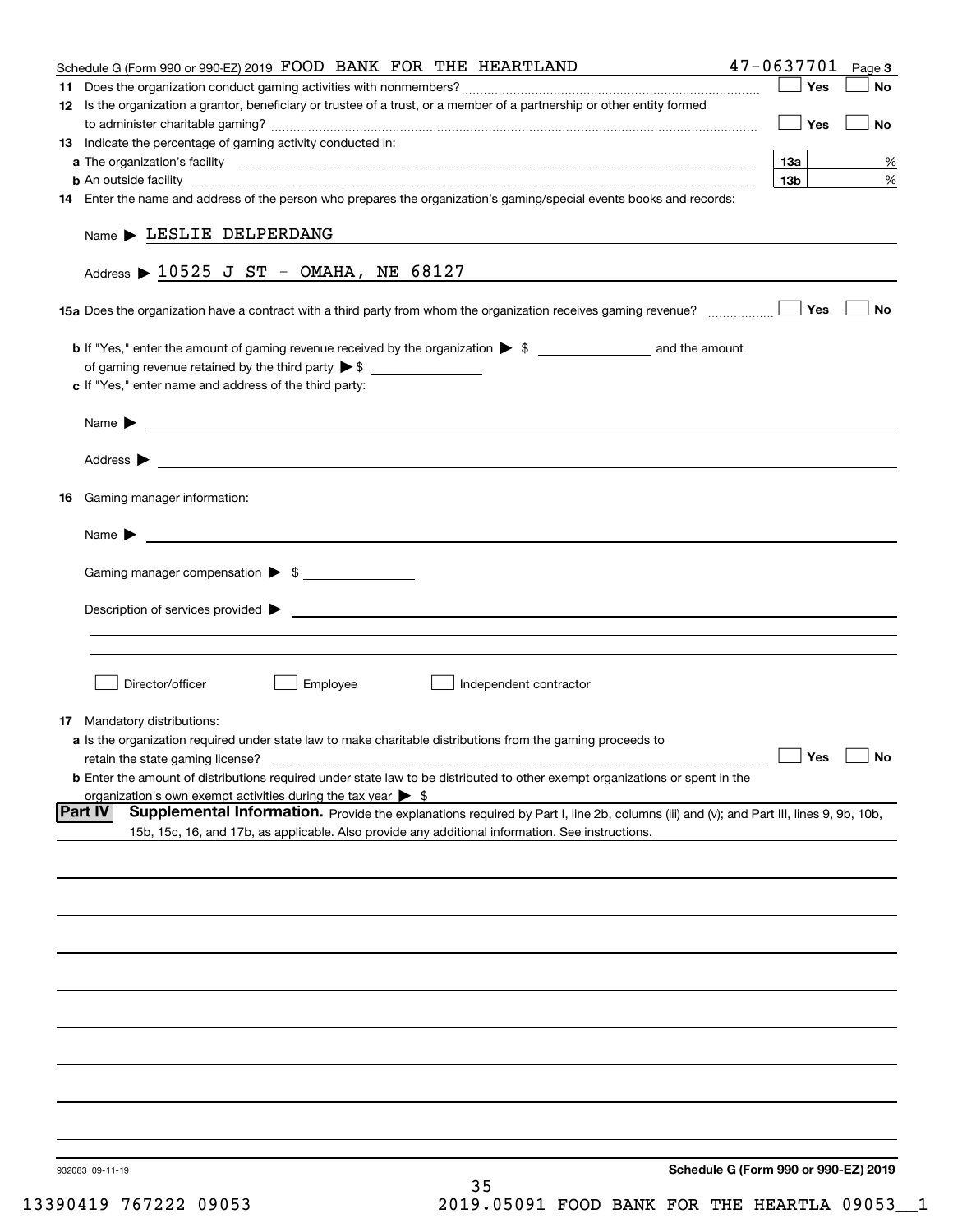| <b>Part IV   Supplemental Information</b> (continued) |  |
|-------------------------------------------------------|--|
|                                                       |  |
|                                                       |  |
|                                                       |  |
|                                                       |  |
|                                                       |  |
|                                                       |  |
|                                                       |  |
|                                                       |  |
|                                                       |  |
|                                                       |  |
|                                                       |  |
|                                                       |  |
|                                                       |  |
|                                                       |  |
|                                                       |  |
|                                                       |  |
|                                                       |  |
|                                                       |  |
|                                                       |  |
|                                                       |  |
|                                                       |  |
|                                                       |  |
|                                                       |  |
|                                                       |  |
|                                                       |  |
|                                                       |  |
|                                                       |  |
|                                                       |  |

**Schedule G (Form 990 or 990-EZ)**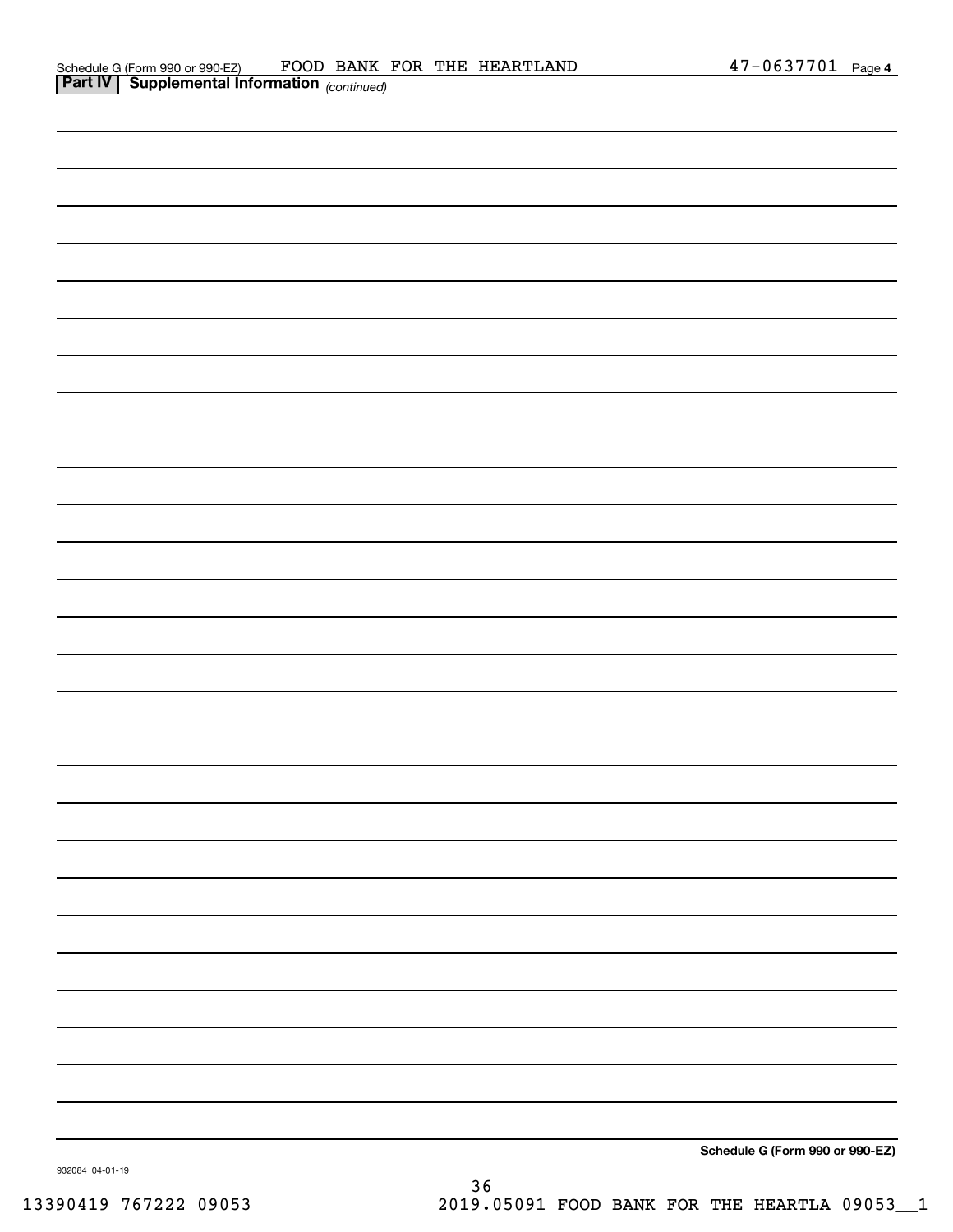| <b>SCHEDULE L</b>                                                                                                                       |                   |  | <b>Transactions With Interested Persons</b>                                |                           |                |  |                                    |  |                                                                                                                                    |  |          |                                       | OMB No. 1545-0047     |     |                |
|-----------------------------------------------------------------------------------------------------------------------------------------|-------------------|--|----------------------------------------------------------------------------|---------------------------|----------------|--|------------------------------------|--|------------------------------------------------------------------------------------------------------------------------------------|--|----------|---------------------------------------|-----------------------|-----|----------------|
| (Form 990 or 990-EZ)                                                                                                                    |                   |  | 28b, or 28c, or Form 990-EZ, Part V, line 38a or 40b.                      |                           |                |  |                                    |  | Complete if the organization answered "Yes" on Form 990, Part IV, line 25a, 25b, 26, 27, 28a,                                      |  |          |                                       | 2019                  |     |                |
|                                                                                                                                         |                   |  |                                                                            |                           |                |  | Attach to Form 990 or Form 990-EZ. |  |                                                                                                                                    |  |          |                                       | <b>Open To Public</b> |     |                |
| Department of the Treasury<br>Go to www.irs.gov/Form990 for instructions and the latest information.<br><b>Internal Revenue Service</b> |                   |  |                                                                            |                           |                |  |                                    |  | Inspection                                                                                                                         |  |          |                                       |                       |     |                |
| Name of the organization                                                                                                                |                   |  |                                                                            |                           |                |  |                                    |  |                                                                                                                                    |  |          | <b>Employer identification number</b> |                       |     |                |
| Part I                                                                                                                                  |                   |  | FOOD BANK FOR THE HEARTLAND                                                |                           |                |  |                                    |  |                                                                                                                                    |  |          | 47-0637701                            |                       |     |                |
|                                                                                                                                         |                   |  |                                                                            |                           |                |  |                                    |  | <b>Excess Benefit Transactions</b> (section 501(c)(3), section 501(c)(4), and section 501(c)(29) organizations only).              |  |          |                                       |                       |     |                |
| 1                                                                                                                                       |                   |  | (b) Relationship between disqualified                                      |                           |                |  |                                    |  | Complete if the organization answered "Yes" on Form 990, Part IV, line 25a or 25b, or Form 990-EZ, Part V, line 40b.               |  |          |                                       |                       |     | (d) Corrected? |
| (a) Name of disqualified person                                                                                                         |                   |  | person and organization                                                    |                           |                |  |                                    |  | (c) Description of transaction                                                                                                     |  |          |                                       |                       | Yes | No             |
|                                                                                                                                         |                   |  |                                                                            |                           |                |  |                                    |  |                                                                                                                                    |  |          |                                       |                       |     |                |
|                                                                                                                                         |                   |  |                                                                            |                           |                |  |                                    |  |                                                                                                                                    |  |          |                                       |                       |     |                |
|                                                                                                                                         |                   |  |                                                                            |                           |                |  |                                    |  |                                                                                                                                    |  |          |                                       |                       |     |                |
|                                                                                                                                         |                   |  |                                                                            |                           |                |  |                                    |  |                                                                                                                                    |  |          |                                       |                       |     |                |
|                                                                                                                                         |                   |  |                                                                            |                           |                |  |                                    |  |                                                                                                                                    |  |          |                                       |                       |     |                |
| 2 Enter the amount of tax incurred by the organization managers or disqualified persons during the year under                           |                   |  |                                                                            |                           |                |  |                                    |  |                                                                                                                                    |  |          |                                       |                       |     |                |
| section 4958                                                                                                                            |                   |  |                                                                            |                           |                |  |                                    |  |                                                                                                                                    |  |          | $\frac{1}{2}$                         |                       |     |                |
|                                                                                                                                         |                   |  |                                                                            |                           |                |  |                                    |  |                                                                                                                                    |  |          |                                       |                       |     |                |
| Part II                                                                                                                                 |                   |  | Loans to and/or From Interested Persons.                                   |                           |                |  |                                    |  |                                                                                                                                    |  |          |                                       |                       |     |                |
|                                                                                                                                         |                   |  |                                                                            |                           |                |  |                                    |  |                                                                                                                                    |  |          |                                       |                       |     |                |
|                                                                                                                                         |                   |  | reported an amount on Form 990, Part X, line 5, 6, or 22.                  |                           |                |  |                                    |  | Complete if the organization answered "Yes" on Form 990-EZ, Part V, line 38a or Form 990, Part IV, line 26; or if the organization |  |          |                                       |                       |     |                |
| (a) Name of                                                                                                                             | (b) Relationship  |  | (c) Purpose                                                                |                           | (d) Loan to or |  | (e) Original                       |  | (f) Balance due                                                                                                                    |  | $(g)$ In | (h) Approved                          |                       |     | (i) Written    |
| interested person                                                                                                                       | with organization |  | of loan                                                                    | from the<br>organization? |                |  | principal amount                   |  |                                                                                                                                    |  | default? | by board or<br>committee?             |                       |     | agreement?     |
|                                                                                                                                         |                   |  |                                                                            |                           | To From        |  |                                    |  | Yes  <br>No.                                                                                                                       |  | Yes      | No.                                   | Yes                   | No  |                |
|                                                                                                                                         |                   |  |                                                                            |                           |                |  |                                    |  |                                                                                                                                    |  |          |                                       |                       |     |                |
|                                                                                                                                         |                   |  |                                                                            |                           |                |  |                                    |  |                                                                                                                                    |  |          |                                       |                       |     |                |
|                                                                                                                                         |                   |  |                                                                            |                           |                |  |                                    |  |                                                                                                                                    |  |          |                                       |                       |     |                |
|                                                                                                                                         |                   |  |                                                                            |                           |                |  |                                    |  |                                                                                                                                    |  |          |                                       |                       |     |                |
|                                                                                                                                         |                   |  |                                                                            |                           |                |  |                                    |  |                                                                                                                                    |  |          |                                       |                       |     |                |
|                                                                                                                                         |                   |  |                                                                            |                           |                |  |                                    |  |                                                                                                                                    |  |          |                                       |                       |     |                |
|                                                                                                                                         |                   |  |                                                                            |                           |                |  |                                    |  |                                                                                                                                    |  |          |                                       |                       |     |                |
|                                                                                                                                         |                   |  |                                                                            |                           |                |  |                                    |  |                                                                                                                                    |  |          |                                       |                       |     |                |
|                                                                                                                                         |                   |  |                                                                            |                           |                |  |                                    |  |                                                                                                                                    |  |          |                                       |                       |     |                |
| Total<br>Part III                                                                                                                       |                   |  | <b>Grants or Assistance Benefiting Interested Persons.</b>                 |                           |                |  | $\blacktriangleright$ \$           |  |                                                                                                                                    |  |          |                                       |                       |     |                |
|                                                                                                                                         |                   |  | Complete if the organization answered "Yes" on Form 990, Part IV, line 27. |                           |                |  |                                    |  |                                                                                                                                    |  |          |                                       |                       |     |                |
| (a) Name of interested person                                                                                                           |                   |  | (b) Relationship between<br>interested person and<br>the organization      |                           |                |  | (c) Amount of<br>assistance        |  | (d) Type of<br>assistance                                                                                                          |  |          | (e) Purpose of<br>assistance          |                       |     |                |
|                                                                                                                                         |                   |  |                                                                            |                           |                |  |                                    |  |                                                                                                                                    |  |          |                                       |                       |     |                |
|                                                                                                                                         |                   |  |                                                                            |                           |                |  |                                    |  |                                                                                                                                    |  |          |                                       |                       |     |                |
|                                                                                                                                         |                   |  |                                                                            |                           |                |  |                                    |  |                                                                                                                                    |  |          |                                       |                       |     |                |
|                                                                                                                                         |                   |  |                                                                            |                           |                |  |                                    |  |                                                                                                                                    |  |          |                                       |                       |     |                |
|                                                                                                                                         |                   |  |                                                                            |                           |                |  |                                    |  |                                                                                                                                    |  |          |                                       |                       |     |                |
|                                                                                                                                         |                   |  |                                                                            |                           |                |  |                                    |  |                                                                                                                                    |  |          |                                       |                       |     |                |
|                                                                                                                                         |                   |  |                                                                            |                           |                |  |                                    |  |                                                                                                                                    |  |          |                                       |                       |     |                |
|                                                                                                                                         |                   |  |                                                                            |                           |                |  |                                    |  |                                                                                                                                    |  |          |                                       |                       |     |                |
|                                                                                                                                         |                   |  |                                                                            |                           |                |  |                                    |  |                                                                                                                                    |  |          |                                       |                       |     |                |
|                                                                                                                                         |                   |  |                                                                            |                           |                |  |                                    |  |                                                                                                                                    |  |          |                                       |                       |     |                |

LHA For Paperwork Reduction Act Notice, see the Instructions for Form 990 or 990-EZ. Schedule L (Form 990 or 990-EZ) 2019

932131 10-21-19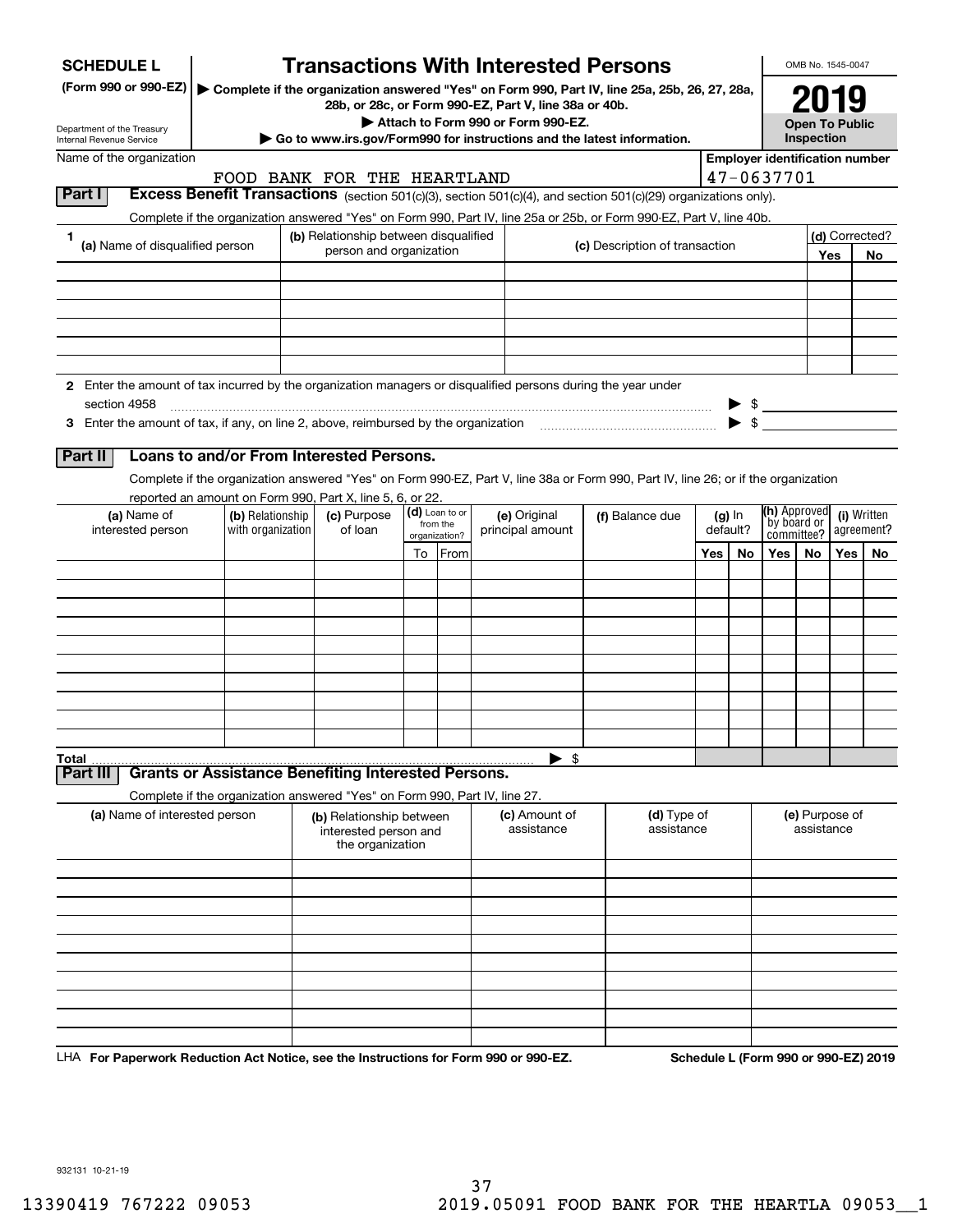|               | Complete if the organization answered "Yes" on Form 990, Part IV, line 28a, 28b, or 28c.<br>(a) Name of interested person | (b) Relationship between interested | person and the organization | (c) Amount of<br>transaction | (d) Description of<br>transaction | (e) Sharing of<br>organization's<br>revenues? |                         |
|---------------|---------------------------------------------------------------------------------------------------------------------------|-------------------------------------|-----------------------------|------------------------------|-----------------------------------|-----------------------------------------------|-------------------------|
|               |                                                                                                                           |                                     |                             |                              |                                   | Yes                                           | No                      |
|               | BRIAN BARKS                                                                                                               | <b>BOARD MEMBER OF IFB</b>          |                             |                              | 164,610. TOWA FOOD B              |                                               | $\overline{\textbf{X}}$ |
|               |                                                                                                                           |                                     |                             |                              |                                   |                                               |                         |
|               |                                                                                                                           |                                     |                             |                              |                                   |                                               |                         |
|               |                                                                                                                           |                                     |                             |                              |                                   |                                               |                         |
|               |                                                                                                                           |                                     |                             |                              |                                   |                                               |                         |
|               |                                                                                                                           |                                     |                             |                              |                                   |                                               |                         |
|               |                                                                                                                           |                                     |                             |                              |                                   |                                               |                         |
| <b>Part V</b> | <b>Supplemental Information.</b>                                                                                          |                                     |                             |                              |                                   |                                               |                         |
|               | Provide additional information for responses to questions on Schedule L (see instructions).                               |                                     |                             |                              |                                   |                                               |                         |
|               |                                                                                                                           |                                     |                             |                              |                                   |                                               |                         |
|               |                                                                                                                           |                                     |                             |                              |                                   |                                               |                         |
|               |                                                                                                                           |                                     |                             |                              |                                   |                                               |                         |
|               |                                                                                                                           |                                     |                             |                              |                                   |                                               |                         |
|               |                                                                                                                           |                                     |                             |                              |                                   |                                               |                         |
|               |                                                                                                                           |                                     |                             |                              |                                   |                                               |                         |
|               |                                                                                                                           |                                     |                             |                              |                                   |                                               |                         |
|               |                                                                                                                           |                                     |                             |                              |                                   |                                               |                         |
|               |                                                                                                                           |                                     |                             |                              |                                   |                                               |                         |
|               |                                                                                                                           |                                     |                             |                              |                                   |                                               |                         |
|               |                                                                                                                           |                                     |                             |                              |                                   |                                               |                         |
|               |                                                                                                                           |                                     |                             |                              |                                   |                                               |                         |
|               |                                                                                                                           |                                     |                             |                              |                                   |                                               |                         |
|               |                                                                                                                           |                                     |                             |                              |                                   |                                               |                         |
|               |                                                                                                                           |                                     |                             |                              |                                   |                                               |                         |
|               |                                                                                                                           |                                     |                             |                              |                                   |                                               |                         |
|               |                                                                                                                           |                                     |                             |                              |                                   |                                               |                         |
|               |                                                                                                                           |                                     |                             |                              |                                   |                                               |                         |
|               |                                                                                                                           |                                     |                             |                              |                                   |                                               |                         |
|               |                                                                                                                           |                                     |                             |                              |                                   |                                               |                         |
|               |                                                                                                                           |                                     |                             |                              |                                   |                                               |                         |
|               |                                                                                                                           |                                     |                             |                              |                                   |                                               |                         |
|               |                                                                                                                           |                                     |                             |                              |                                   |                                               |                         |
|               |                                                                                                                           |                                     |                             |                              |                                   |                                               |                         |
|               |                                                                                                                           |                                     |                             |                              |                                   |                                               |                         |
|               |                                                                                                                           |                                     |                             |                              |                                   |                                               |                         |
|               |                                                                                                                           |                                     |                             |                              |                                   |                                               |                         |
|               |                                                                                                                           |                                     |                             |                              |                                   |                                               |                         |
|               |                                                                                                                           |                                     |                             |                              |                                   |                                               |                         |
|               |                                                                                                                           |                                     |                             |                              |                                   |                                               |                         |
|               |                                                                                                                           |                                     |                             |                              |                                   |                                               |                         |
|               |                                                                                                                           |                                     |                             |                              |                                   |                                               |                         |
|               |                                                                                                                           |                                     |                             |                              |                                   |                                               |                         |

FOOD BANK FOR THE HEARTLAND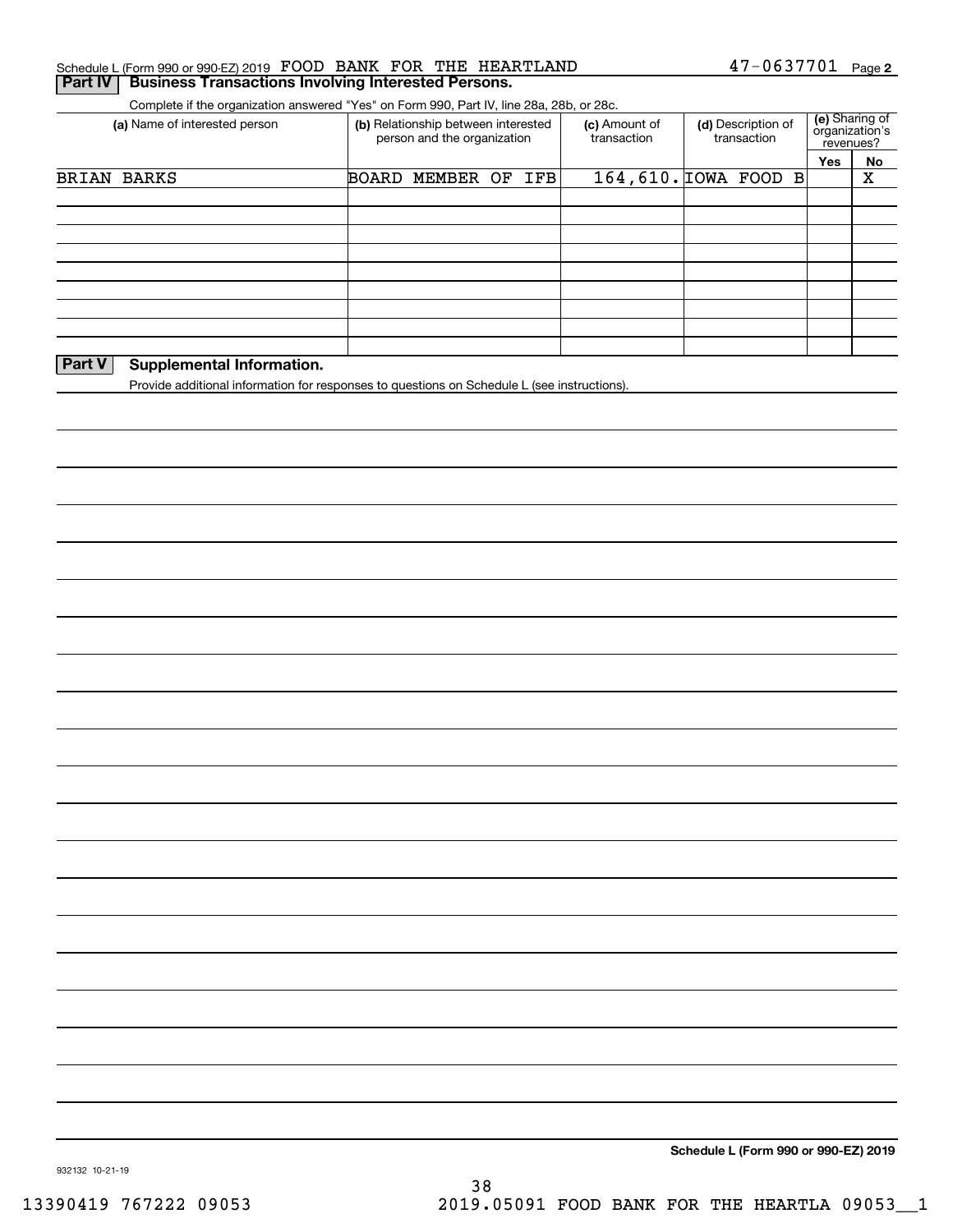# **SCHEDULE M (Form 990)**

# **Noncash Contributions**

OMB No. 1545-0047

| Department of the Treasury      |
|---------------------------------|
| <b>Internal Revenue Service</b> |

**Complete if the organizations answered "Yes" on Form 990, Part IV, lines 29 or 30.** <sup>J</sup>**2019 Attach to Form 990.** J

**Open to Public Inspection**

**Employer identification number**

47-0637701

| Internal Revenue Service | Go to www.irs.gov/Form990 for instructions and the latest information. |
|--------------------------|------------------------------------------------------------------------|
| Name of the organization |                                                                        |

# FOOD BANK FOR THE HEARTLAND

| Part I | <b>Types of Property</b>                                                                                                                                                                                                                                                                                                                                                                                                             |                               |                                      |                                                                                                       |                                                       |           |     |              |
|--------|--------------------------------------------------------------------------------------------------------------------------------------------------------------------------------------------------------------------------------------------------------------------------------------------------------------------------------------------------------------------------------------------------------------------------------------|-------------------------------|--------------------------------------|-------------------------------------------------------------------------------------------------------|-------------------------------------------------------|-----------|-----|--------------|
|        |                                                                                                                                                                                                                                                                                                                                                                                                                                      | (a)<br>Check if<br>applicable | (b)<br>Number of<br>contributions or | (c)<br>Noncash contribution<br>amounts reported on<br>items contributed  Form 990, Part VIII, line 1g | Method of determining<br>noncash contribution amounts | (d)       |     |              |
| 1      |                                                                                                                                                                                                                                                                                                                                                                                                                                      |                               |                                      |                                                                                                       |                                                       |           |     |              |
| 2      | Art - Historical treasures                                                                                                                                                                                                                                                                                                                                                                                                           |                               |                                      |                                                                                                       |                                                       |           |     |              |
| з      | Art - Fractional interests                                                                                                                                                                                                                                                                                                                                                                                                           |                               |                                      |                                                                                                       |                                                       |           |     |              |
| 4      | Books and publications                                                                                                                                                                                                                                                                                                                                                                                                               |                               |                                      |                                                                                                       |                                                       |           |     |              |
| 5      | Clothing and household goods                                                                                                                                                                                                                                                                                                                                                                                                         |                               |                                      |                                                                                                       |                                                       |           |     |              |
| 6      |                                                                                                                                                                                                                                                                                                                                                                                                                                      |                               |                                      |                                                                                                       |                                                       |           |     |              |
| 7      |                                                                                                                                                                                                                                                                                                                                                                                                                                      |                               |                                      |                                                                                                       |                                                       |           |     |              |
| 8      | Intellectual property                                                                                                                                                                                                                                                                                                                                                                                                                |                               |                                      |                                                                                                       |                                                       |           |     |              |
| 9      |                                                                                                                                                                                                                                                                                                                                                                                                                                      |                               |                                      |                                                                                                       |                                                       |           |     |              |
| 10     | Securities - Closely held stock                                                                                                                                                                                                                                                                                                                                                                                                      |                               |                                      |                                                                                                       |                                                       |           |     |              |
| 11     | Securities - Partnership, LLC, or                                                                                                                                                                                                                                                                                                                                                                                                    |                               |                                      |                                                                                                       |                                                       |           |     |              |
|        | trust interests                                                                                                                                                                                                                                                                                                                                                                                                                      |                               |                                      |                                                                                                       |                                                       |           |     |              |
| 12     |                                                                                                                                                                                                                                                                                                                                                                                                                                      |                               |                                      |                                                                                                       |                                                       |           |     |              |
| 13     | Qualified conservation contribution -                                                                                                                                                                                                                                                                                                                                                                                                |                               |                                      |                                                                                                       |                                                       |           |     |              |
|        | Historic structures                                                                                                                                                                                                                                                                                                                                                                                                                  |                               |                                      |                                                                                                       |                                                       |           |     |              |
| 14     | Qualified conservation contribution - Other                                                                                                                                                                                                                                                                                                                                                                                          |                               |                                      |                                                                                                       |                                                       |           |     |              |
| 15     | Real estate - Residential                                                                                                                                                                                                                                                                                                                                                                                                            |                               |                                      |                                                                                                       |                                                       |           |     |              |
| 16     | Real estate - Commercial                                                                                                                                                                                                                                                                                                                                                                                                             |                               |                                      |                                                                                                       |                                                       |           |     |              |
| 17     |                                                                                                                                                                                                                                                                                                                                                                                                                                      |                               |                                      |                                                                                                       |                                                       |           |     |              |
| 18     |                                                                                                                                                                                                                                                                                                                                                                                                                                      |                               |                                      |                                                                                                       |                                                       |           |     |              |
| 19     |                                                                                                                                                                                                                                                                                                                                                                                                                                      | $\mathbf X$                   |                                      | 15,906,316. AVERAGE VALUE PER PO                                                                      |                                                       |           |     |              |
| 20     | Drugs and medical supplies                                                                                                                                                                                                                                                                                                                                                                                                           |                               |                                      |                                                                                                       |                                                       |           |     |              |
| 21     |                                                                                                                                                                                                                                                                                                                                                                                                                                      |                               |                                      |                                                                                                       |                                                       |           |     |              |
| 22     |                                                                                                                                                                                                                                                                                                                                                                                                                                      |                               |                                      |                                                                                                       |                                                       |           |     |              |
| 23     |                                                                                                                                                                                                                                                                                                                                                                                                                                      |                               |                                      |                                                                                                       |                                                       |           |     |              |
| 24     |                                                                                                                                                                                                                                                                                                                                                                                                                                      |                               |                                      |                                                                                                       |                                                       |           |     |              |
| 25     | (AUCTION ITEMS)<br>Other $\blacktriangleright$                                                                                                                                                                                                                                                                                                                                                                                       | x                             | 50                                   | 87,337.                                                                                               |                                                       |           |     |              |
| 26     | $\left($ $\frac{1}{2}$ $\frac{1}{2}$ $\frac{1}{2}$ $\frac{1}{2}$ $\frac{1}{2}$ $\frac{1}{2}$ $\frac{1}{2}$ $\frac{1}{2}$ $\frac{1}{2}$ $\frac{1}{2}$ $\frac{1}{2}$ $\frac{1}{2}$ $\frac{1}{2}$ $\frac{1}{2}$ $\frac{1}{2}$ $\frac{1}{2}$ $\frac{1}{2}$ $\frac{1}{2}$ $\frac{1}{2}$ $\frac{1}{2}$ $\frac{1}{2}$ $\frac{1$<br>Other $\blacktriangleright$                                                                              |                               |                                      |                                                                                                       |                                                       |           |     |              |
| 27     | $($ $)$<br>Other $\blacktriangleright$                                                                                                                                                                                                                                                                                                                                                                                               |                               |                                      |                                                                                                       |                                                       |           |     |              |
| 28     | Other<br>▶                                                                                                                                                                                                                                                                                                                                                                                                                           |                               |                                      |                                                                                                       |                                                       |           |     |              |
| 29     | Number of Forms 8283 received by the organization during the tax year for contributions                                                                                                                                                                                                                                                                                                                                              |                               |                                      |                                                                                                       |                                                       |           |     |              |
|        | for which the organization completed Form 8283, Part IV, Donee Acknowledgement                                                                                                                                                                                                                                                                                                                                                       |                               |                                      | 29                                                                                                    |                                                       |           |     |              |
|        |                                                                                                                                                                                                                                                                                                                                                                                                                                      |                               |                                      |                                                                                                       |                                                       |           |     |              |
|        |                                                                                                                                                                                                                                                                                                                                                                                                                                      |                               |                                      |                                                                                                       |                                                       |           |     |              |
|        |                                                                                                                                                                                                                                                                                                                                                                                                                                      |                               |                                      |                                                                                                       |                                                       |           |     |              |
|        |                                                                                                                                                                                                                                                                                                                                                                                                                                      |                               |                                      |                                                                                                       |                                                       |           |     |              |
|        |                                                                                                                                                                                                                                                                                                                                                                                                                                      |                               |                                      |                                                                                                       |                                                       |           |     |              |
| 31     | 30a During the year, did the organization receive by contribution any property reported in Part I, lines 1 through 28, that it<br>must hold for at least three years from the date of the initial contribution, and which isn't required to be used for<br><b>b</b> If "Yes," describe the arrangement in Part II.<br>Does the organization have a gift acceptance policy that requires the review of any nonstandard contributions? |                               |                                      |                                                                                                       |                                                       | 30a<br>31 | Yes | No<br>x<br>x |

**32a** Does the organization hire or use third parties or related organizations to solicit, process, or sell noncash **33**If the organization didn't report an amount in column (c) for a type of property for which column (a) is checked, **b** If "Yes," describe in Part II. contributions? ~~~~~~~~~~~~~~~~~~~~~~~~~~~~~~~~~~~~~~~~~~~~~~~~~~~~~~ describe in Part II.

**For Paperwork Reduction Act Notice, see the Instructions for Form 990. Schedule M (Form 990) 2019** LHA

**32a**

X

932141 09-27-19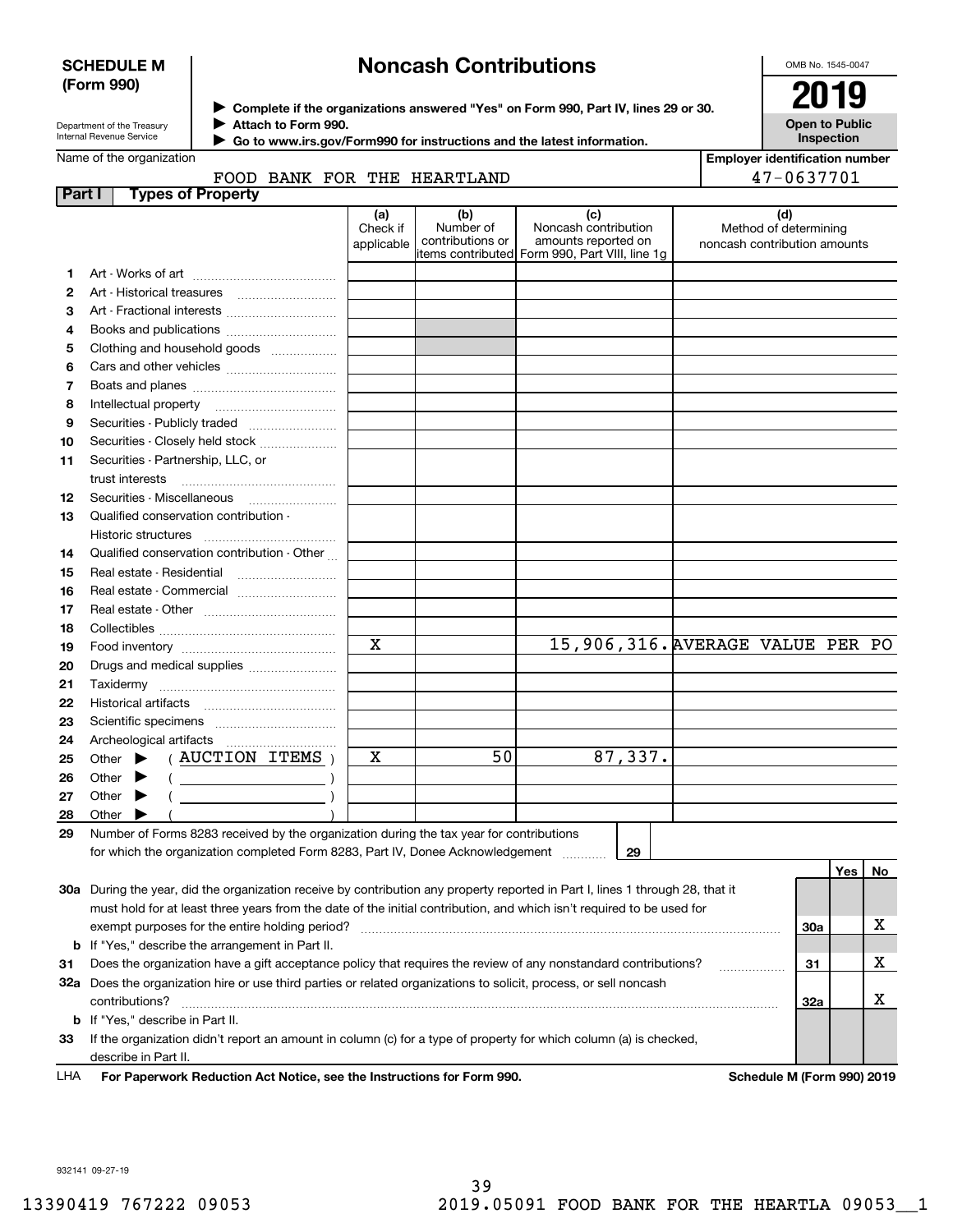| 932142 09-27-19 |    | Schedule M (Form 990) 2019 |
|-----------------|----|----------------------------|
|                 | 40 |                            |
|                 |    |                            |

Part II | Supplemental Information. Provide the information required by Part I, lines 30b, 32b, and 33, and whether the organization is reporting in Part I, column (b), the number of contributions, the number of items received, or a combination of both. Also complete this part for any additional information.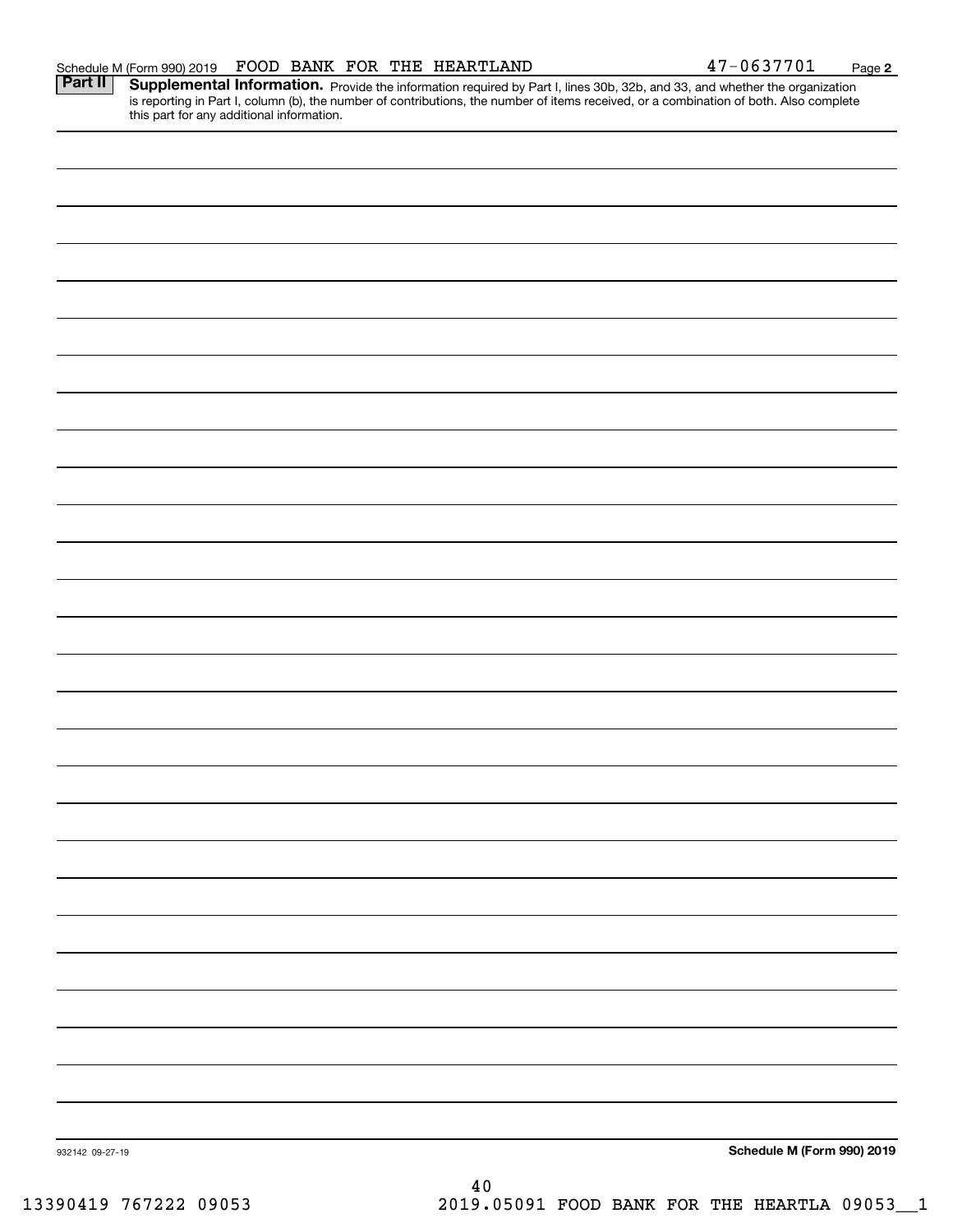**(Form 990 or 990-EZ)**

Department of the Treasury

Internal Revenue Service Name of the organization

**SCHEDULE O Supplemental Information to Form 990 or 990-EZ**

**Complete to provide information for responses to specific questions on Form 990 or 990-EZ or to provide any additional information. | Attach to Form 990 or 990-EZ. | Go to www.irs.gov/Form990 for the latest information.**



**Employer identification number**

FOOD BANK FOR THE HEARTLAND  $\vert$  47-0637701

FORM 990, PART VI, SECTION B, LINE 11B:

THE FINANCE COMMITTEE REVIEWED AND APPROVED THE CPA PREPARED FORM 990.

BOARD OF DIRECTORS GAVE FINAL APPROVAL PRIOR TO FILING.

FORM 990, PART VI, SECTION B, LINE 12C:

EACH YEAR BOARD MEMBER IS REQUIRED TO SIGN A FORM INDICATING THEY HAVE

RECEIVED THE CONFLICT OF INTEREST POLICY AND THEIR WILLINGNESS TO COMPLY

WITH IT.

FORM 990, PART VI, SECTION B, LINE 15:

COMPENSATION FOR THE ORGANIZATION'S CEO IS ANNUALLY REVIEWED AND APPROVED

BY THE EXECUTIVE COMMITTEE AND THE FULL BOARD. THE ANNUAL REVIEW PROCESS

INCLUDES COMPARISON OF SIMILIAR-SIZED ORGANIZATIONS TO DETERMINE

APPROPRIATE COMPENSATION.

FORM 990, PART VI, SECTION C, LINE 19:

ALL ORGANIZATIONAL DOCUMENTS REQUIRED TO BE AVAILABLE TO THE PUBLIC ARE

AVAILABLE UPON REQUEST. THE FINANCIAL STATEMENTS ARE AVAILABLE ON THE

ORGANIZATION'S WEBSITE AND THE FORM 990 IS AVAILABLE ON GUIDESTAR.

UNUSUAL YEAR DUE TO COVID-19 PANDEMIC

ON JANUARY 30, 2020, THE WORLD HEALTH ORGANIZATION DECLARED THE

CORONAVIRUS OUTBREAK (COVID-19) A "PUBLIC HEALTH EMERGENCY OF

INTERNATIONAL CONCERN" AND ON MARCH 11, 2020, DECLARED COVID-19 A

PANDEMIC. COVID-19 HAS AFFECTED FOOD BANK FOR THE HEARTLAND'S

OPERATIONS, DONORS, SUPPLIERS, VENDORS, OTHER KEY STAKEHOLDERS, AND

932211 09-06-19 LHA For Paperwork Reduction Act Notice, see the Instructions for Form 990 or 990-EZ. Schedule O (Form 990 or 990-EZ) (2019) 41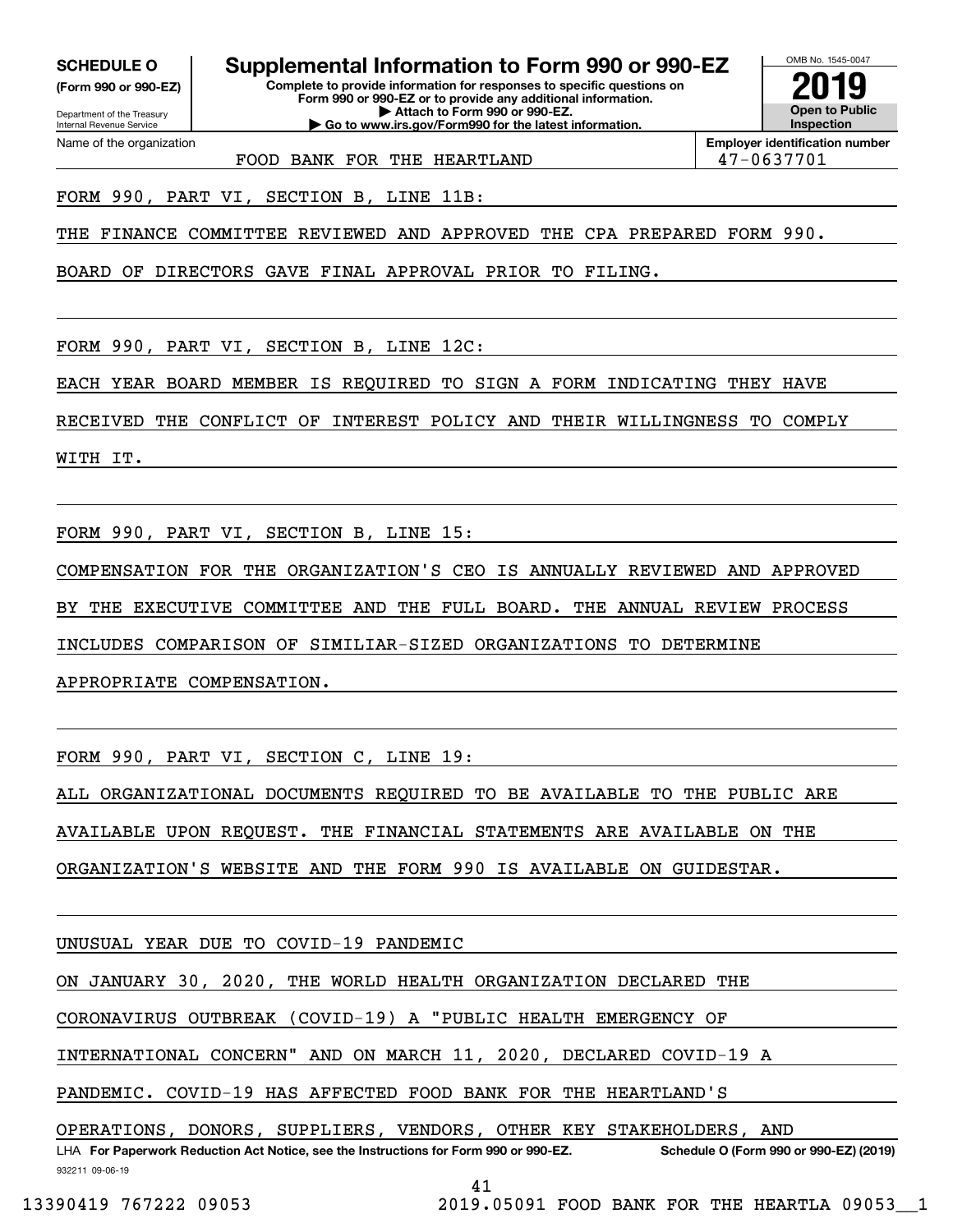| Schedule O (Form 990 or 990-EZ) (2019)                                     | Page 2                                              |  |  |  |  |  |  |  |
|----------------------------------------------------------------------------|-----------------------------------------------------|--|--|--|--|--|--|--|
| Name of the organization<br>FOOD BANK FOR THE HEARTLAND                    | <b>Employer identification number</b><br>47-0637701 |  |  |  |  |  |  |  |
| THOSE WE SERVE. FOOD BANK FOR THE HEARTLAND'S FINANCIAL STATEMENTS         |                                                     |  |  |  |  |  |  |  |
| REFLECT SIGNIFICANT INCREASES TO CERTAIN BALANCES AND RESULTS FROM         |                                                     |  |  |  |  |  |  |  |
| TYPICAL LEVELS (CASH, PLEDGES, CONTRIBUTIONS, FOOD SOURCING,               |                                                     |  |  |  |  |  |  |  |
| TRANSPORTATION, NET ASSETS, ETC.) AS A RESULT OF THE PUBLIC RESPONSE TO    |                                                     |  |  |  |  |  |  |  |
| COVID-19 IN THE LAST FEW MONTHS OF THE FISCAL YEAR.                        |                                                     |  |  |  |  |  |  |  |
|                                                                            |                                                     |  |  |  |  |  |  |  |
| FOOD BANK FOR THE HEARTLAND FACED A DECREASE IN FOOD DONATIONS AND AN      |                                                     |  |  |  |  |  |  |  |
| ESTIMATED 40 PERCENT INCREASE IN THE NEED FOR FOOD ASSISTANCE. THIS        |                                                     |  |  |  |  |  |  |  |
| INCREASES IN CONSUMER DEMAND FOR FOOD RESULTED IN AN INTERRUPTION<br>SHARP |                                                     |  |  |  |  |  |  |  |
| THE FOOD SUPPLY CHAIN. IN FY2022, FOOD BANK FOR THE HEARTLAND IS<br>OF     |                                                     |  |  |  |  |  |  |  |
| MAINTAINING AN AGGRESSIVE FOOD PURCHASE PROGRAM WHILE INVESTING IN         |                                                     |  |  |  |  |  |  |  |
| INFRASTRUCTURE AND SYSTEMS TO BOOST CAPACITY AND BOLSTERING RESERVES.      |                                                     |  |  |  |  |  |  |  |
| THE EXTENT TO WHICH THE PANDEMIC IMPACTS FOOD BANK FOR THE HEARTLAND'S     |                                                     |  |  |  |  |  |  |  |
| ACTIVITIES AND RESULTS IN FISCAL YEAR 2021 AND BEYOND WILL DEPEND ON       |                                                     |  |  |  |  |  |  |  |
| FUTURE DEVELOPMENTS, WHICH ARE HIGHLY UNCERTAIN AND CANNOT BE              |                                                     |  |  |  |  |  |  |  |
| PREDICTED.                                                                 |                                                     |  |  |  |  |  |  |  |
|                                                                            |                                                     |  |  |  |  |  |  |  |

932212 09-06-19